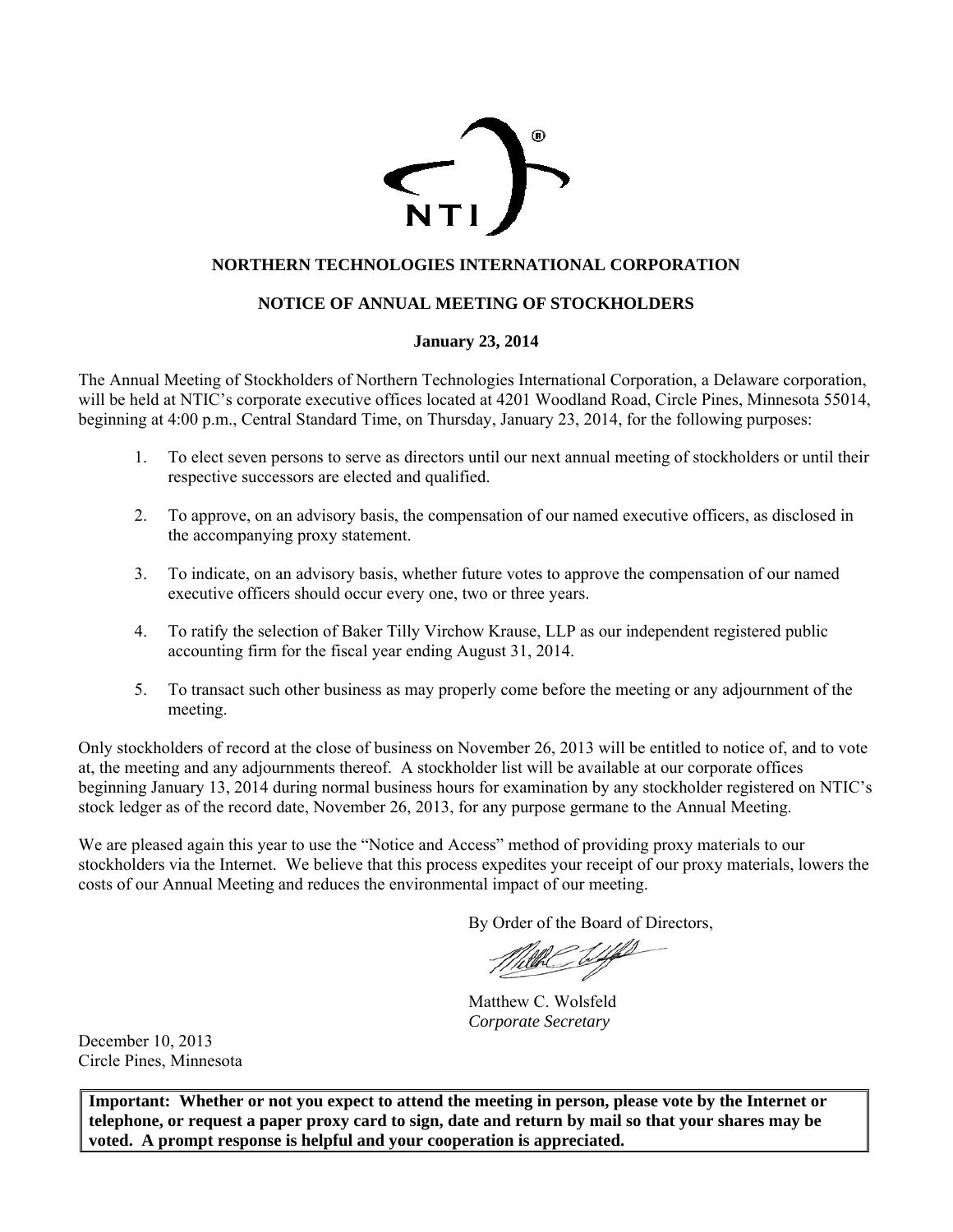# **TABLE OF CONTENTS**

# Page

| PROPOSAL THREE – FREQUENCY OF ADVISORY VOTE ON EXECUTIVE            |    |
|---------------------------------------------------------------------|----|
|                                                                     |    |
|                                                                     |    |
|                                                                     |    |
| PROPOSAL FOUR - RATIFICATION OF SELECTION OF INDEPENDENT REGISTERED |    |
|                                                                     |    |
|                                                                     |    |
|                                                                     |    |
|                                                                     |    |
|                                                                     |    |
|                                                                     |    |
|                                                                     |    |
|                                                                     |    |
|                                                                     |    |
|                                                                     |    |
|                                                                     |    |
|                                                                     |    |
|                                                                     |    |
|                                                                     |    |
|                                                                     |    |
|                                                                     |    |
|                                                                     | 21 |
|                                                                     |    |
|                                                                     |    |
|                                                                     |    |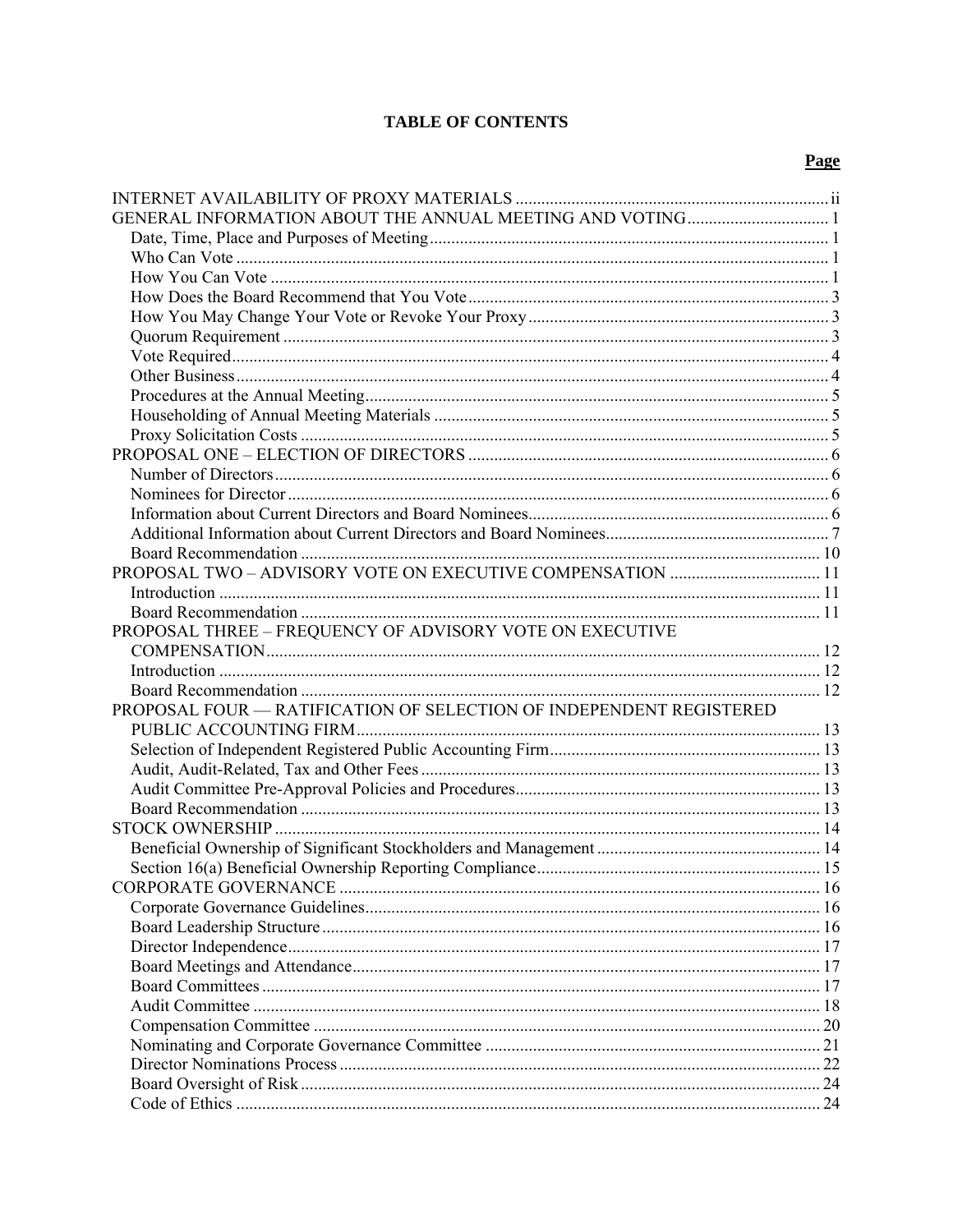| 25 |
|----|
|    |
|    |
|    |
|    |
|    |
|    |
|    |
|    |
|    |
|    |
|    |
|    |
|    |
|    |
|    |
|    |
|    |
|    |
|    |
|    |
|    |

# **INTERNET AVAILABILITY OF PROXY MATERIALS \_\_\_\_\_\_\_\_\_\_\_\_\_\_\_\_**

**\_\_\_\_\_\_\_\_\_\_\_\_\_\_\_\_** 

Again this year, instead of mailing a printed copy of our proxy materials, including our Annual Report to Stockholders, to each stockholder of record, we have decided to provide access to these materials in a fast and efficient manner via the Internet. We believe that this process expedites your receipt of our proxy materials, lowers the costs of our Annual Meeting and reduces the environmental impact of our meeting. On December 10, 2013, we began mailing a Notice of Internet Availability of Proxy Materials to stockholders of record as of November 26, 2013, and we posted our proxy materials on the website referenced in the Notice of Internet Availability of Proxy Materials (www.proxyvote.com). As more fully described in the Notice of Internet Availability of Proxy Materials, stockholders may choose to access our proxy materials at www.proxyvote.com or may request proxy materials in printed or electronic form. In addition, the Notice of Internet Availability of Proxy Materials and website provide information regarding how you may request to receive proxy materials in printed form by mail or electronically by email on an ongoing basis. For those who previously requested printed proxy materials or electronic materials on an ongoing basis, you will receive those materials as you requested.

**Important Notice Regarding the Availability of Proxy Materials for the Annual Meeting of Stockholders to be Held on January 23, 2014:** 

**The Notice of Annual Meeting of Stockholders and Proxy Statement and Annual Report to Stockholders, including our Annual Report on Form 10-K for the fiscal year ended August 31, 2013, are available at www.proxyvote.com.**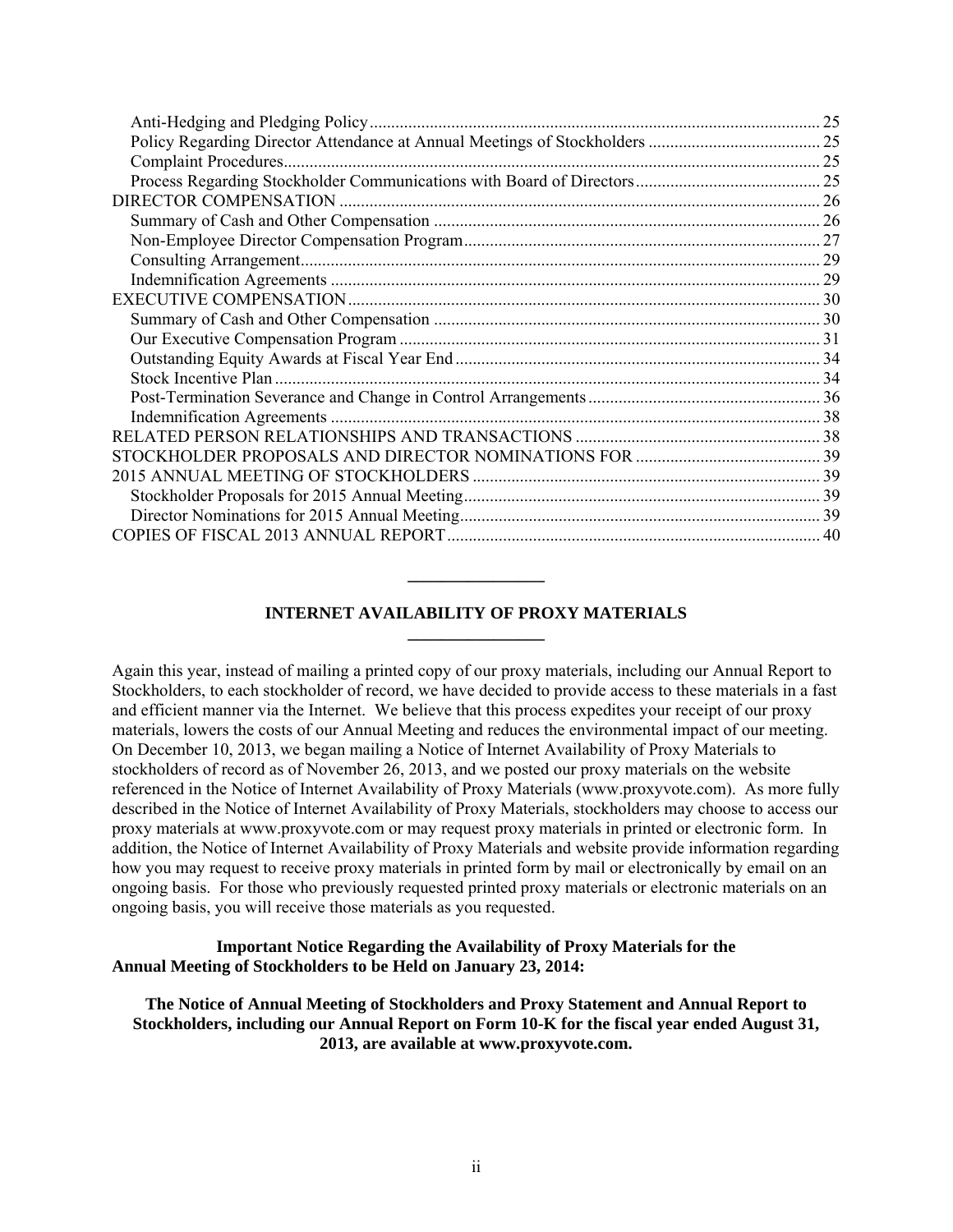

**4201 Woodland Road, Circle Pines, Minnesota 55014** 

# **PROXY STATEMENT FOR ANNUAL MEETING OF STOCKHOLDERS January 23, 2014**

The Board of Directors of Northern Technologies International Corporation is soliciting your proxy for use at the 2014 Annual Meeting of Stockholders to be held on Thursday, January 23, 2014. The Board of Directors expects to make available to our stockholders beginning on or about December 10, 2013 the Notice of Annual Meeting of Stockholders, this proxy statement and a form of proxy on the Internet or has sent these materials to stockholders of NTIC upon their request.

# **GENERAL INFORMATION ABOUT THE ANNUAL MEETING AND VOTING \_\_\_\_\_\_\_\_\_\_\_\_\_\_\_\_**

# **Date, Time, Place and Purposes of Meeting**

 $\overline{a}$ 

 $\overline{a}$ 

The Annual Meeting of Stockholders of Northern Technologies International Corporation (sometimes referred to as "NTIC," "we," "our" or "us" in this proxy statement) will be held on Thursday, January 23, 2014, at 4:00 p.m., Central Standard Time, at the principal executive offices of Northern Technologies International Corporation located at 4201 Woodland Road, Circle Pines, Minnesota 55014, for the purposes set forth in the Notice of Annual Meeting of Stockholders.

# **Who Can Vote**

Stockholders of record at the close of business on November 26, 2013 will be entitled to notice of and to vote at the meeting or any adjournment of the meeting. As of that date, there were 4,434,838 shares of our common stock outstanding. Each share of our common stock is entitled to one vote on each matter to be voted on at the Annual Meeting. Stockholders are not entitled to cumulate voting rights.

# **How You Can Vote**

Your vote is important. Whether you hold shares directly as a stockholder of record or beneficially in "street name" (through a broker, bank or other nominee), you may vote your shares without attending the Annual Meeting. You may vote by granting a proxy or, for shares held in street name, by submitting voting instructions to your broker, bank or other nominee.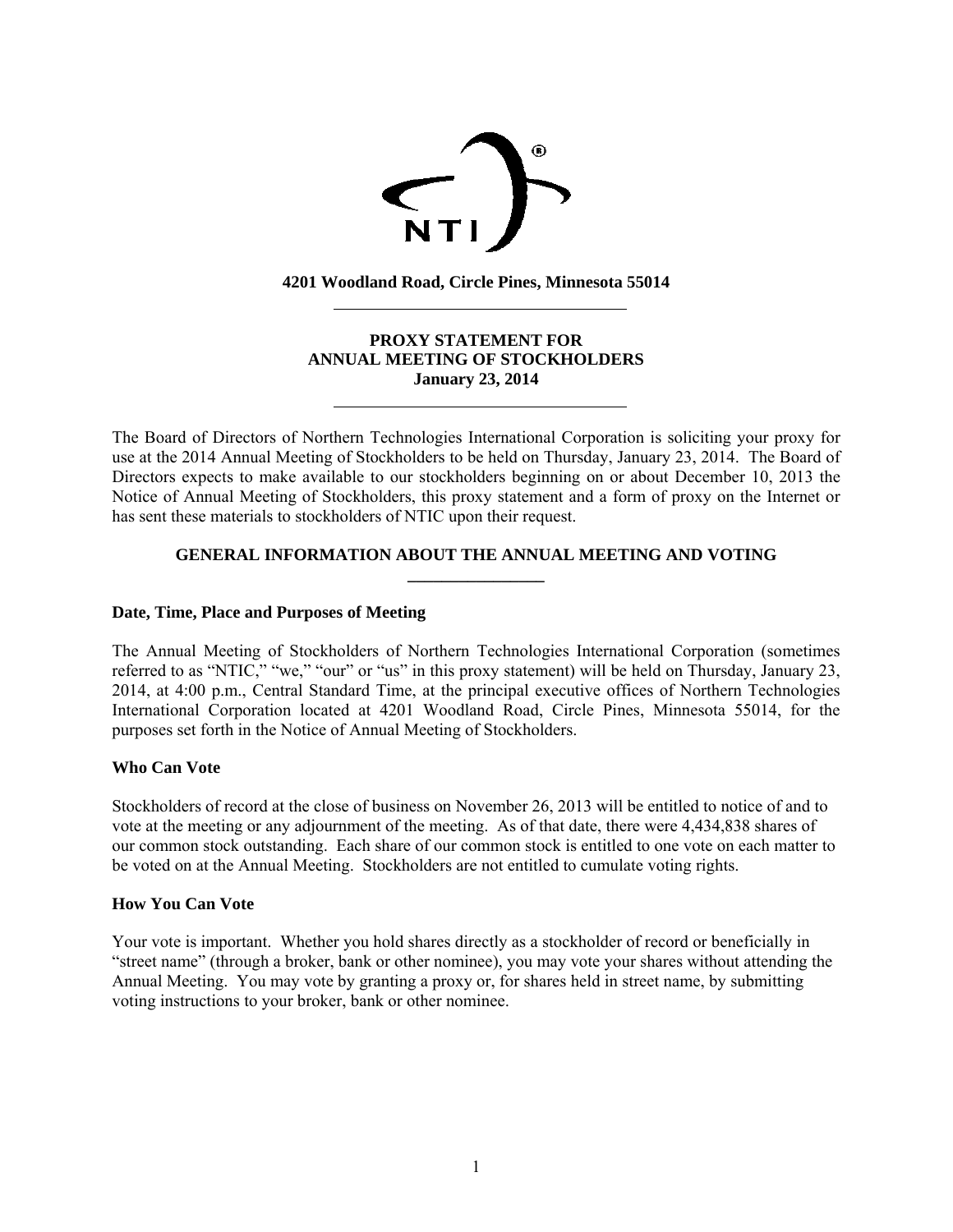If you are a stockholder whose shares are registered in your name, you may vote your shares in person at the meeting or by one of the three following methods:

- **Vote by Internet**, by going to the website address http://www.proxyvote.com and following the instructions for Internet voting shown on the Notice of Internet Availability of Proxy Materials or on your proxy card.
- **Vote by Telephone**, by dialing 1-800-690-6903 and following the instructions for telephone voting shown on the Notice of Internet Availability of Proxy Materials or on your proxy card.
- **Vote by Proxy Card**, by completing, signing, dating and mailing the enclosed proxy card in the envelope provided if you received a paper copy of these proxy materials.

If you vote by Internet or telephone, please do not mail your proxy card.

If your shares are held in "street name" (through a broker, bank or other nominee), you may receive a separate voting instruction form with this proxy statement or you may need to contact your broker, bank or other nominee to determine whether you will be able to vote electronically using the Internet or telephone.

The deadline for voting by telephone or by using the Internet is 11:59 p.m., Eastern Standard Time (10:59 p.m., Central Standard Time), on the day before the date of the Annual Meeting or any adjournments thereof. Please see the Notice of Internet Availability of Proxy Materials, your proxy card or the information your bank, broker, or other holder of record provided to you for more information on your options for voting.

If you return your signed proxy card or use Internet or telephone voting before the Annual Meeting, the named proxies will vote your shares as you direct. You have three choices on each matter to be voted on.

For the election of directors, you may:

- Vote **FOR** all seven nominees for director,
- **WITHHOLD** your vote from all seven nominees for director or
- **WITHHOLD** your vote from one or more of the seven nominees for director.

For Proposal Two—Advisory Vote on Executive Compensation and Proposal Four—Ratification of Selection of Independent Registered Public Accounting Firm, you may:

- Vote **FOR** the proposal,
- Vote **AGAINST** the proposal or
- **ABSTAIN** from voting on the proposal.

For Proposal Three—Frequency of Advisory Vote on Executive Compensation, you may vote for a frequency of every year, every two years or every three years, or you may abstain from voting on the proposal.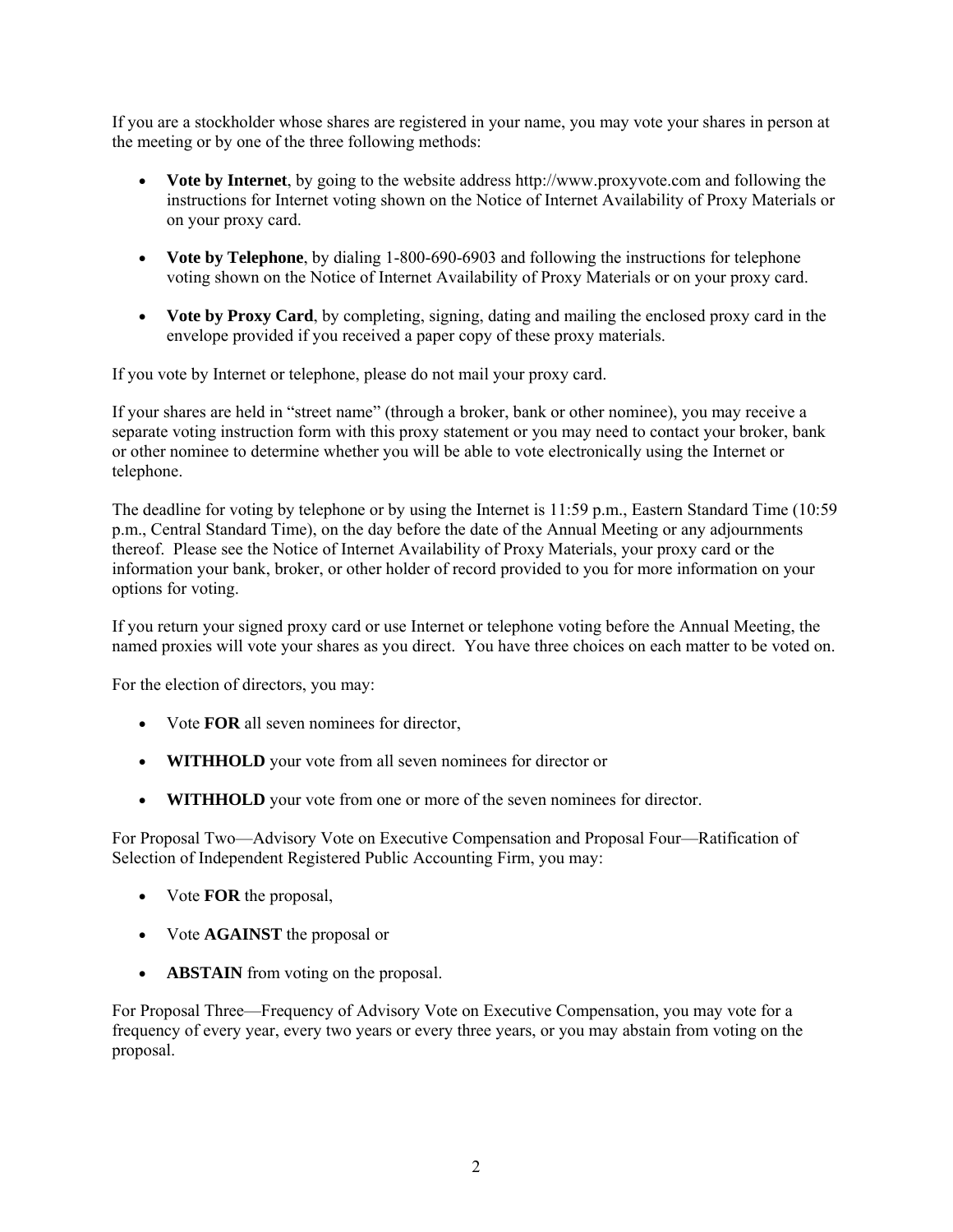If you send in your proxy card or use Internet or telephone voting, but do not specify how you want to vote your shares, the proxies will vote your shares **FOR** all seven of the nominees for election to the Board of Directors in Proposal One—Election of Directors, **FOR** Proposal Two—Advisory Vote on Executive Compensation, for a frequency of every **ONE YEAR** on Proposal Three—Frequency of Advisory Vote on Executive Compensation and **FOR** Proposal Four—Ratification of Selection of Independent Registered Public Accounting Firm.

# **How Does the Board Recommend that You Vote**

The Board of Directors unanimously recommends that you vote:

- **FOR** all seven of the nominees for election to the Board of Directors in Proposal One—Election of Directors;
- **FOR** Proposal Two—Advisory Vote on Executive Compensation;
- for a frequency of every **ONE YEAR** on Proposal Three—Frequency of Advisory Vote on Executive Compensation; and
- **FOR** Proposal Four—Ratification of Selection of Independent Registered Public Accounting Firm.

# **How You May Change Your Vote or Revoke Your Proxy**

If you are a stockholder whose shares are registered in your name, you may revoke your proxy at any time before it is voted by one of the following methods:

- Submitting another proper proxy with a more recent date than that of the proxy first given by following the Internet or telephone voting instructions or completing, signing, dating and returning a proxy card to us.
- Sending written notice of your revocation to our Corporate Secretary.
- Attending the Annual Meeting and voting by ballot.

#### **Quorum Requirement**

The presence at the Annual Meeting, in person or by proxy, of the holders of a majority (2,217,420 shares) of the outstanding shares of our common stock as of the record date will constitute a quorum for the transaction of business at the Annual Meeting. In general, shares of our common stock represented by proxies marked "For," "Against," "Abstain" or "Withheld" are counted in determining whether a quorum is present. In addition, a "broker non-vote" is counted in determining whether a quorum is present. A "broker non-vote" is a proxy returned by a broker on behalf of its beneficial owner customer that is not voted on a particular matter because voting instructions have not been received by the broker from the customer, and the broker has no discretionary authority to vote on behalf of such customer on such matter.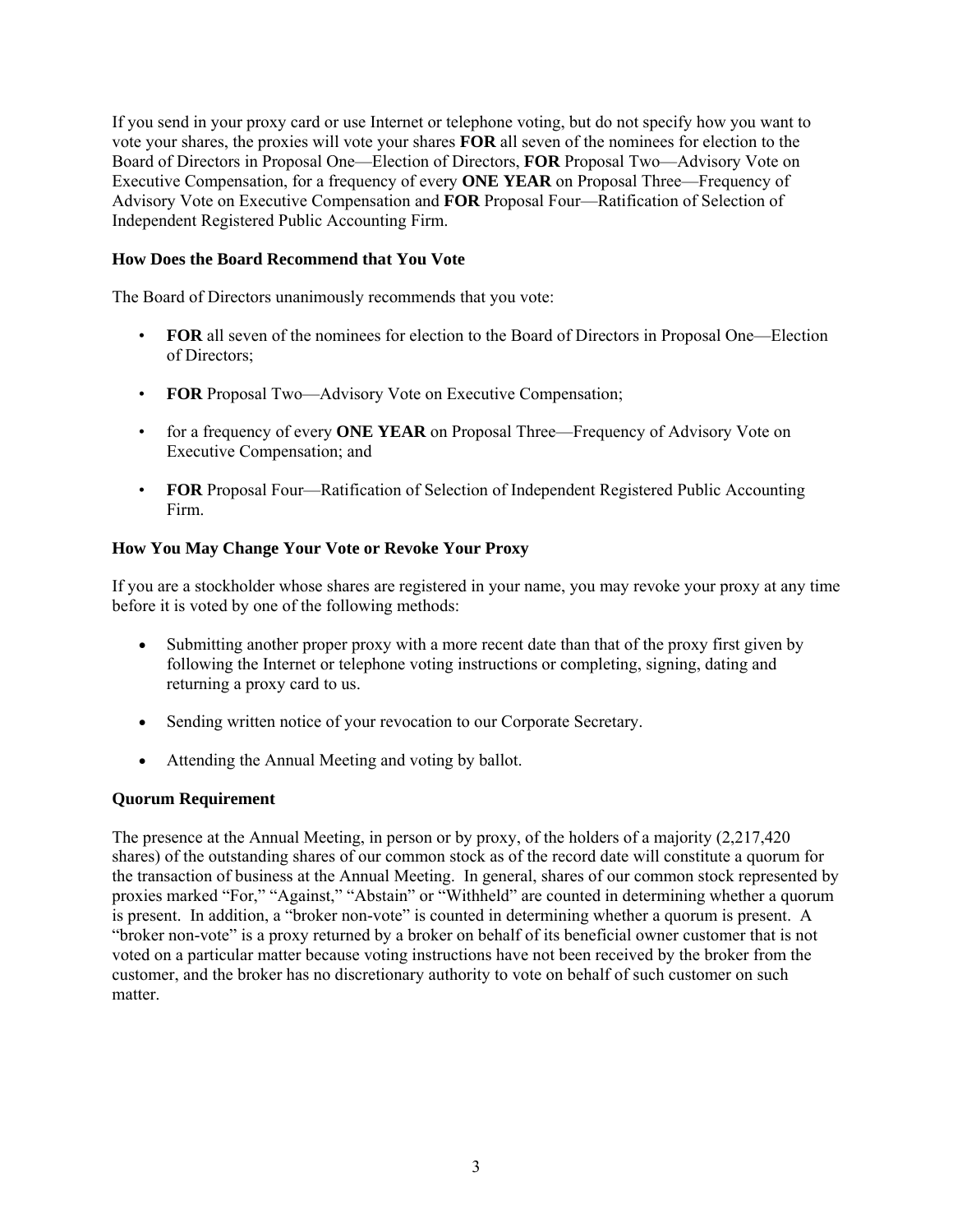## **Vote Required**

Proposal One—Election of Directors will be decided by the affirmative vote of a plurality of shares of our common stock present in person or represented by proxy and entitled to vote at the Annual Meeting. A "plurality" for Proposal One means the individuals who receive the greatest number of votes cast "For" are elected as directors.

Proposal Two—Advisory Vote on Executive Compensation will be decided by the affirmative vote of a majority of shares of our common stock present in person or represented by proxy and entitled to vote at the Annual Meeting. Although this is a non-binding, advisory vote, the Compensation Committee and Board of Directors expect to take into account the outcome of the vote when considering future executive compensation decisions.

Proposal Three—Frequency of Advisory Vote on Executive Compensation will be decided by the affirmative vote of a plurality of shares of our common stock present in person or represented by proxy and entitled to vote at the Annual Meeting. A "plurality" for Proposal Three means the choice of frequency that receives the greatest number of votes cast. Although this is a non-binding, advisory vote, the Compensation Committee and Board of Directors expect to take into account the outcome of the vote when considering the frequency of future executive compensation advisory votes.

Proposal Four—Ratification of Selection of Independent Registered Public Accounting Firm will be decided by the affirmative vote of a majority of shares of our common stock present in person or represented by proxy and entitled to vote at the Annual Meeting.

If your shares are held in "street name" and you do not indicate how you wish to vote, your broker is permitted to exercise its discretion to vote your shares only on certain "routine" matters. Proposal One— Election of Directors, Proposal Two—Advisory Vote on Executive Compensation and Proposal Three— Frequency of Advisory Vote on Executive Compensation are not "routine" matters. Accordingly, if you do not direct your broker how to vote, your broker may not exercise discretion and may not vote your shares. This is called a "broker non-vote" and although your shares will be considered to be represented by proxy at the meeting, they will not be considered to be shares "entitled to vote" at the meeting and will not be counted as having been voted on the applicable proposal. Proposal Four—Ratification of Selection of Independent Registered Public Accounting Firm is a "routine" matter and, as such, your broker is permitted to exercise its discretion to vote your shares for or against the proposal in the absence of your instruction. Proxies marked "Withheld" on Proposal One—Election of Directors or "Abstain" on Proposal Two—Advisory Vote on Executive Compensation or Proposal Four—Ratification of Section of Independent Registered Public Accounting Firm will be counted in determining the total number of shares "entitled to vote" on such proposal and will have the effect of a vote "Against" a director or a proposal. If you "Abstain" from voting on Proposal Three—Frequency of Advisory Vote on Executive Compensation, the abstention will not have an effect on the outcome of the vote.

# **Other Business**

Our management does not intend to present other items of business and knows of no items of business that are likely to be brought before the Annual Meeting, except those described in this proxy statement. However, if any other matters should properly come before the Annual Meeting, the persons named in the enclosed proxy will have discretionary authority to vote such proxy in accordance with their best judgment on the matters.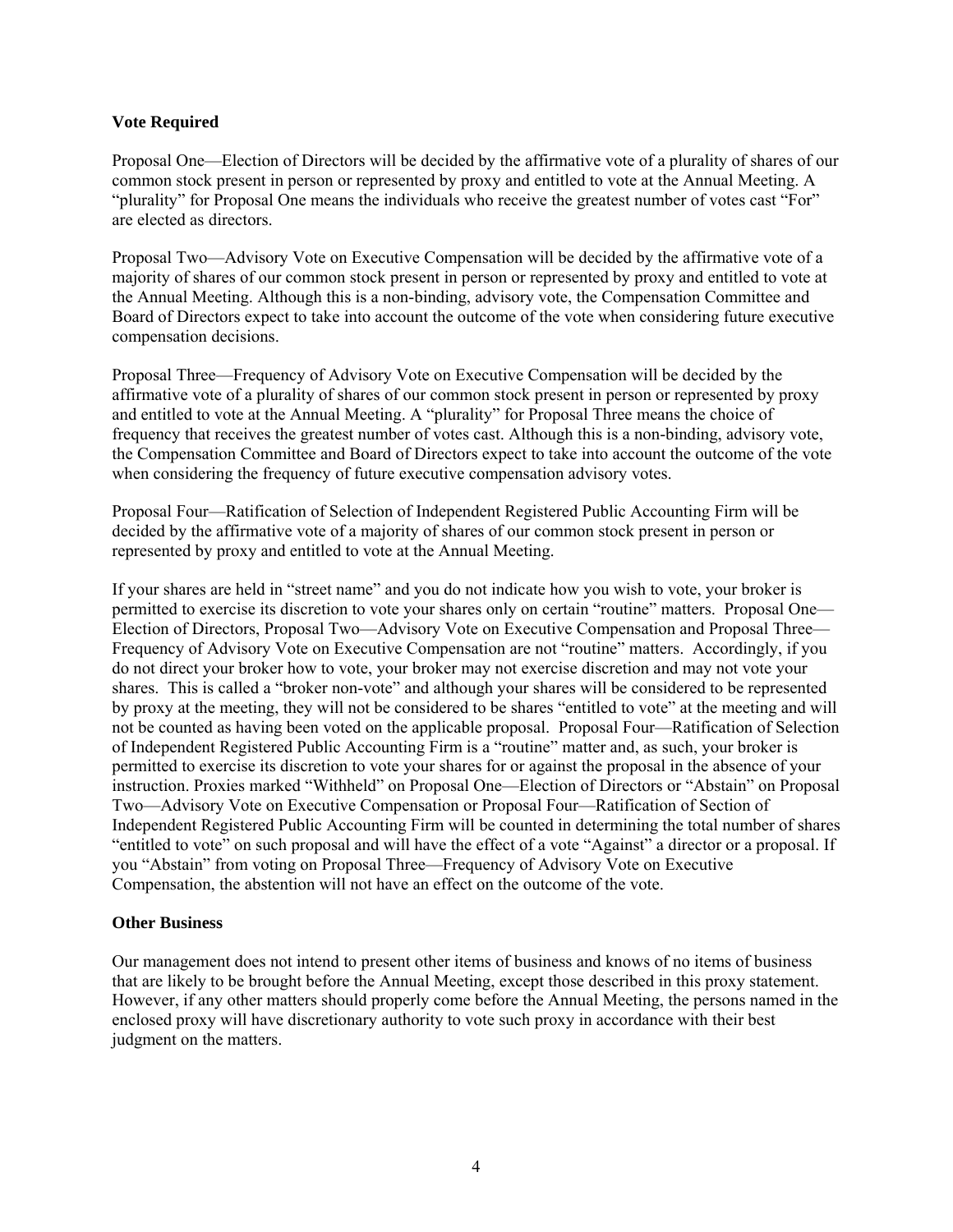#### **Procedures at the Annual Meeting**

The presiding officer at the Annual Meeting will determine how business at the meeting will be conducted. Only matters brought before the Annual Meeting in accordance with our Bylaws will be considered.

Only a natural person present at the Annual Meeting who is either one of our stockholders, or is acting on behalf of one of our stockholders, may make a motion or second a motion. A person acting on behalf of a stockholder must present a written statement executed by the stockholder or the duly authorized representative of the stockholder on whose behalf the person purports to act.

#### **Householding of Annual Meeting Materials**

Some banks, brokers and other nominee record holders may be participating in the practice of "householding" proxy statements and annual reports. This means that only one copy of this proxy statement or NTIC's Annual Report to Stockholders may have been sent to multiple stockholders in each household. NTIC will promptly deliver a separate copy of either document to any stockholder upon written or oral request to NTIC's Stockholder Information Department, Northern Technologies International Corporation, 4201 Woodland Road, Circle Pines, Minnesota 55014, telephone: (763) 225- 6637. Any stockholder who wants to receive separate copies of this proxy statement or NTIC's Annual Report to Stockholders in the future, or any stockholder who is receiving multiple copies and would like to receive only one copy per household, should contact the stockholder's bank, broker, or other nominee record holder, or the stockholder may contact NTIC at the above address and phone number.

#### **Proxy Solicitation Costs**

The cost of soliciting proxies, including the preparation, assembly, electronic availability and mailing of proxies and soliciting material, as well as the cost of making available or forwarding this material to the beneficial owners of our common stock will be borne by NTIC. Our directors, officers and regular employees may, without compensation other than their regular compensation, solicit proxies by telephone, e-mail, facsimile or personal conversation. We may reimburse brokerage firms and others for expenses in making available or forwarding solicitation materials to the beneficial owners of our common stock.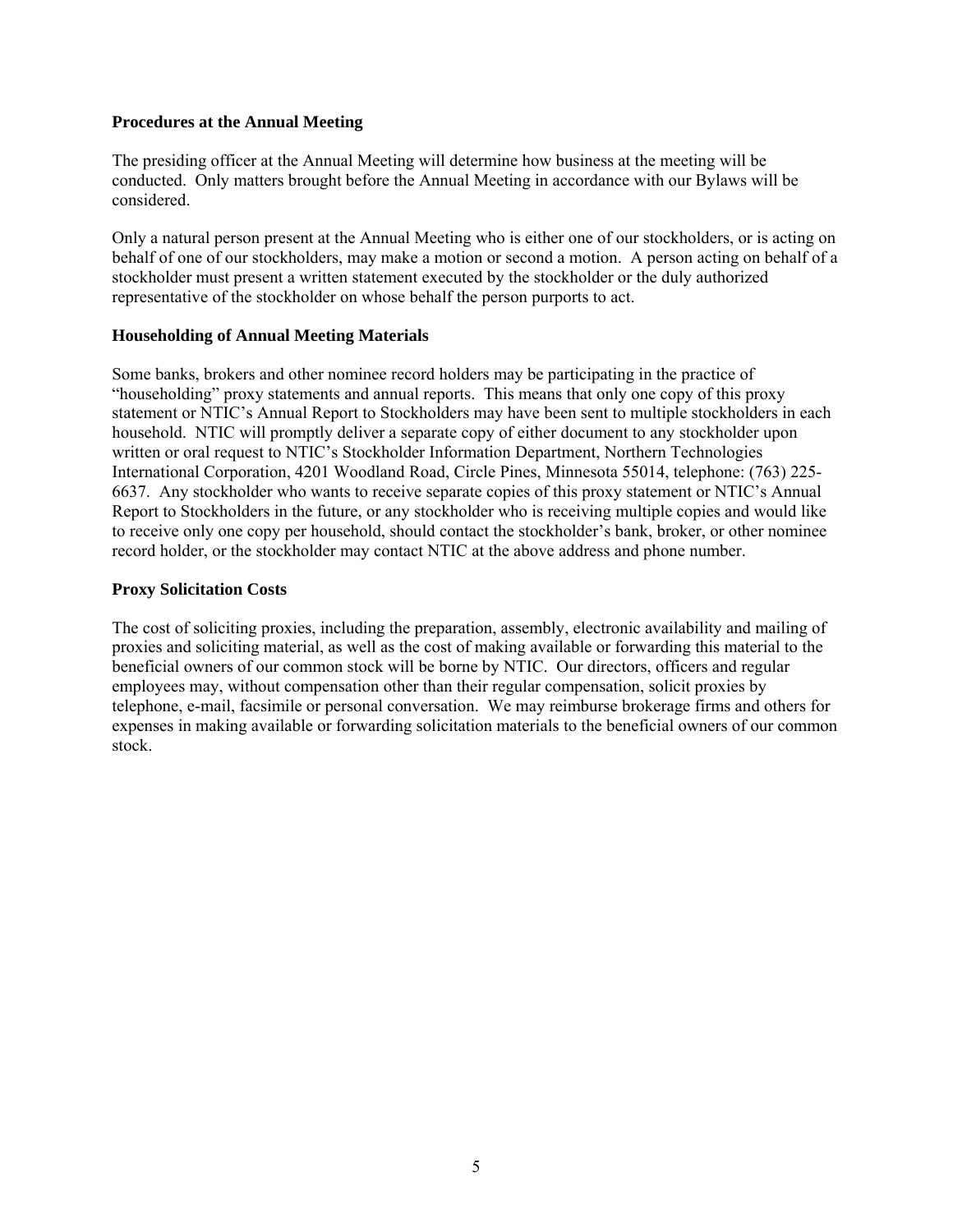# **PROPOSAL ONE – ELECTION OF DIRECTORS \_\_\_\_\_\_\_\_\_\_\_\_\_\_\_\_**

# **Number of Directors**

Our Bylaws provide that the Board of Directors will consist of at least one member or such other number as may be determined by the Board of Directors from time to time or by the stockholders at an annual meeting. The Board of Directors has fixed the number of directors at seven effective as of the date of the Annual Meeting.

# **Nominees for Director**

The Board of Directors has nominated the following seven individuals to serve as our directors until the next annual meeting of stockholders or until their successors are elected and qualified. All of the nominees named below are current members of the Board of Directors.

- 
- Soo-Keong Koh Richard J. Nigon
- 
- G. Patrick Lynch
- Barbara D. Colwell Ramani Narayan, Ph.D.
	-
- Sunggyu Lee, Ph.D. Konstantin von Falkenhausen

Pierre Chenu, a current director, is not standing for re-election at the Annual Meeting. Mr. Chenu will continue to serve as a director of our company until the Annual Meeting. The Board of Directors thanks Mr. Chenu for his many years of service to the Board, including several years as non-executive Chairman of the Board.

Proxies can only be voted for the number of persons named as nominees in this proxy statement, which is seven.

# **Information about Current Directors and Board Nominees**

The following table sets forth as of November 27, 2013 the name, age and principal occupation of each current director and each individual who has been nominated by the Board of Directors to serve as a director of our company, as well as how long each individual has served as a director of NTIC.

| <b>Name</b>                          | Age | <b>Principal Occupation</b>                                                                                                      | <b>Director</b><br><b>Since</b> |
|--------------------------------------|-----|----------------------------------------------------------------------------------------------------------------------------------|---------------------------------|
| Pierre Chenu <sup>(1)</sup>          | 75  | Retired                                                                                                                          | 2003                            |
| Barbara D. Colwell <sup>(1)(2)</sup> | 68  | Director of NTIC and Certain Other Companies and<br>Organizations                                                                | 2013                            |
| Soo-Keong $Koh(2)$                   | 62  | Managing Director of EcoSave Pte Ltd.                                                                                            | 2008                            |
| Sunggyu Lee, Ph.D. <sup>(3)</sup>    | 61  | Russ Ohio Research Scholar in Syngas Utilization<br>and Professor of Chemical and Biomolecular<br>Engineering at Ohio University | 2004                            |
| G. Patrick Lynch                     | 46  | President and Chief Executive Officer of NTIC                                                                                    | 2004                            |
| Ramani Narayan, Ph.D.                | 64  | Distinguished Professor in the Department of<br>Chemical Engineering & Materials Science at<br>Michigan State University         | 2004                            |
| Richard J. Nigon $(1)(2)(3)$         | 65  | Senior Vice President of Cedar Point Capital, Inc.                                                                               | 2010                            |
| Konstantin von Falkenhausen $(1)(3)$ | 46  | Partner of B Capital Partners AG                                                                                                 | 2012                            |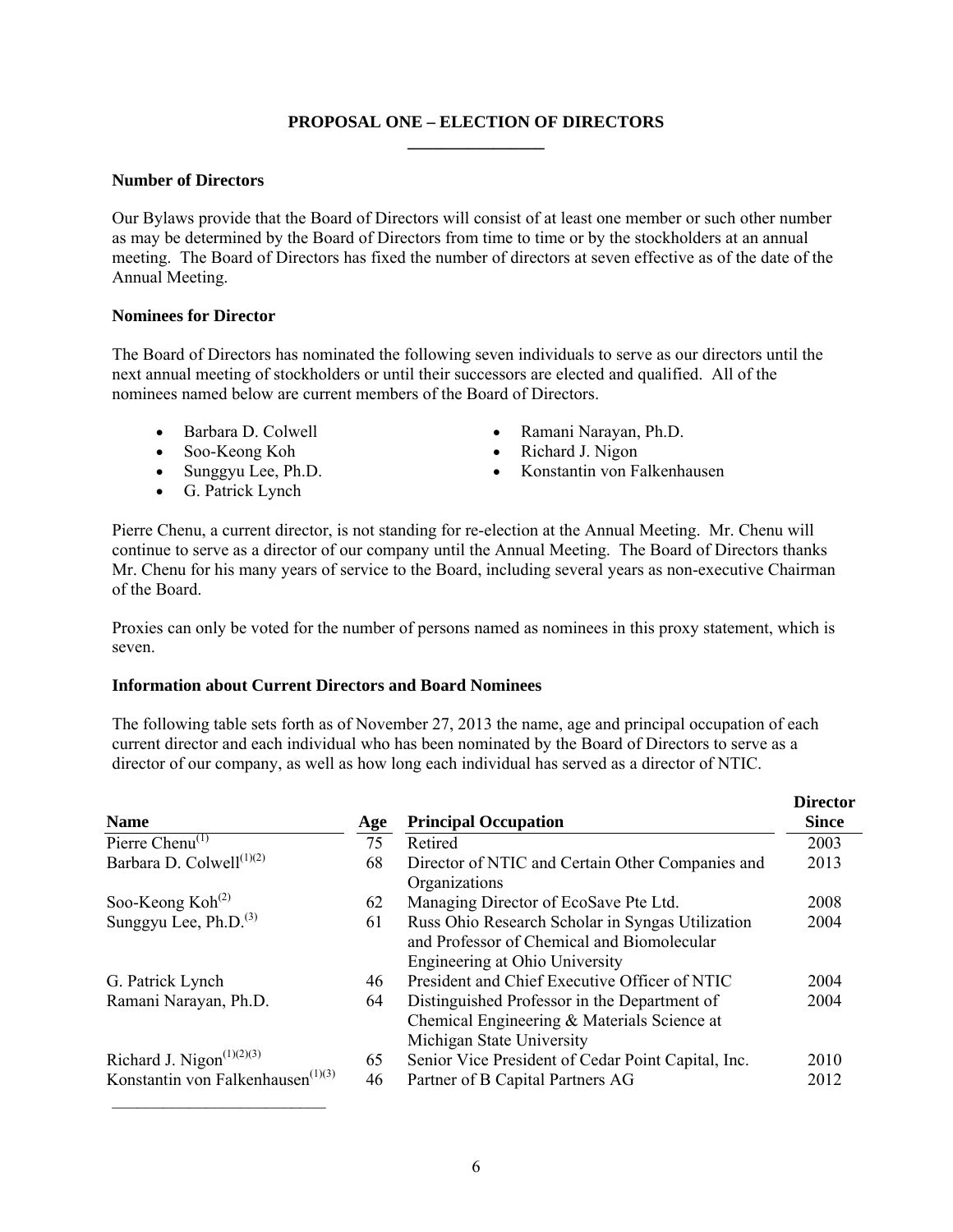- (1) Member of the Audit Committee
- (2) Member of the Nominating and Corporate Governance Committee
- (3) Member of the Compensation Committee

#### **Additional Information about Current Directors and Board Nominees**

The following paragraphs provide information about each current director and nominee for director, including all positions he or she holds, his or her principal occupation and business experience for the past five years, and the names of other publicly-held companies of which the director or nominee currently serves as a director or has served as a director during the past five years. We believe that all of our directors and nominees display personal and professional integrity; satisfactory levels of education and/or business experience; broad-based business acumen; an appropriate level of understanding of our business and its industry and other industries relevant to our business; the ability and willingness to devote adequate time to the work of the Board of Directors and its committees; a fit of skills and personality with those of our other directors that helps build a board that is effective, collegial and responsive to the needs of our company; strategic thinking and a willingness to share ideas; a diversity of experiences, expertise and background; and the ability to represent the interests of all of our stockholders. The information presented below regarding each director and nominee also sets forth specific experience, qualifications, attributes and skills that led the Board of Directors to the conclusion that such individual should serve as a director in light of our business and structure.

*Pierre Chenu* has been a director of NTIC since 2003 and served as Non-Executive Chairman of the Board of NTIC from July 2005 to November 2012. Mr. Chenu is not standing for re-election as a director at the Annual Meeting. Mr. Chenu is currently retired. Prior to his retirement, Mr. Chenu served as Vice President, Worldwide Operations, Flat Glass Activities within the Asahi-Glaverbel Glass Group, a position he had served for five years. Prior to that, Mr. Chenu was a member of the Executive Committee of Glaverbel S.A., with various operating responsibilities in France, Spain, Italy, Russia, Germany, China and the United States. Before joining Glaverbel, Mr. Chenu worked for U.S. Steel in steel production in Pittsburgh, Pennsylvania and for Corning Inc. where he held various staff, line and executive positions in the United States, France and the United Kingdom. Mr. Chenu holds a Master's Degree in Engineering, with a specialty in metallurgy, from the University of Liege (Belgium) and a M.B.A. from Harvard University. Mr. Chenu is a citizen of Belgium. We believe Mr. Chenu's qualifications to sit on the Board of Directors include his significant executive and operational experiences both in the United States and internationally prior to his retirement, including his positions with Asahi-Glaverbel Glass Group, U.S. Steel and Corning Inc. The Board of Directors believes such operational experience is important to NTIC's management in operating NTIC's business and its various international joint ventures.

*Barbara D. Colwell* has been a director of NTIC since November 2013. Ms. Colwell is a member of the board of directors or advisory board of several non-profit organizations and private and mutual companies, including most notably, the Publishers Clearing House, LLC, Mutual Trust Financial Group, WomenCorporateDirectors, IPTAR (Institute for Psychoanalytic Training and Research) and the Belizean Grove. We believe Ms. Colwell's qualifications to sit on the Board of Directors include her current and prior experience on the boards of directors of other organizations and companies and, in particular, her experience serving on the audit committee, governance committee and compensation committee of Publishers Clearing House, LLC as well as her experience serving on the audit committee and compensation committee of Mutual Trust Financial Group.

*Soo-Keong Koh* has been a director of NTIC since May 2008. Mr. Koh is the Managing Director of Ecosave Pte Ltd., a company whose business is focused on environmental biotech and energy conservation technologies, a position he has held since April 2007. From January 1986 to April 2007, Mr. Koh served as Chief Executive Officer and President of Toll Asia Pte Ltd formerly SembCorp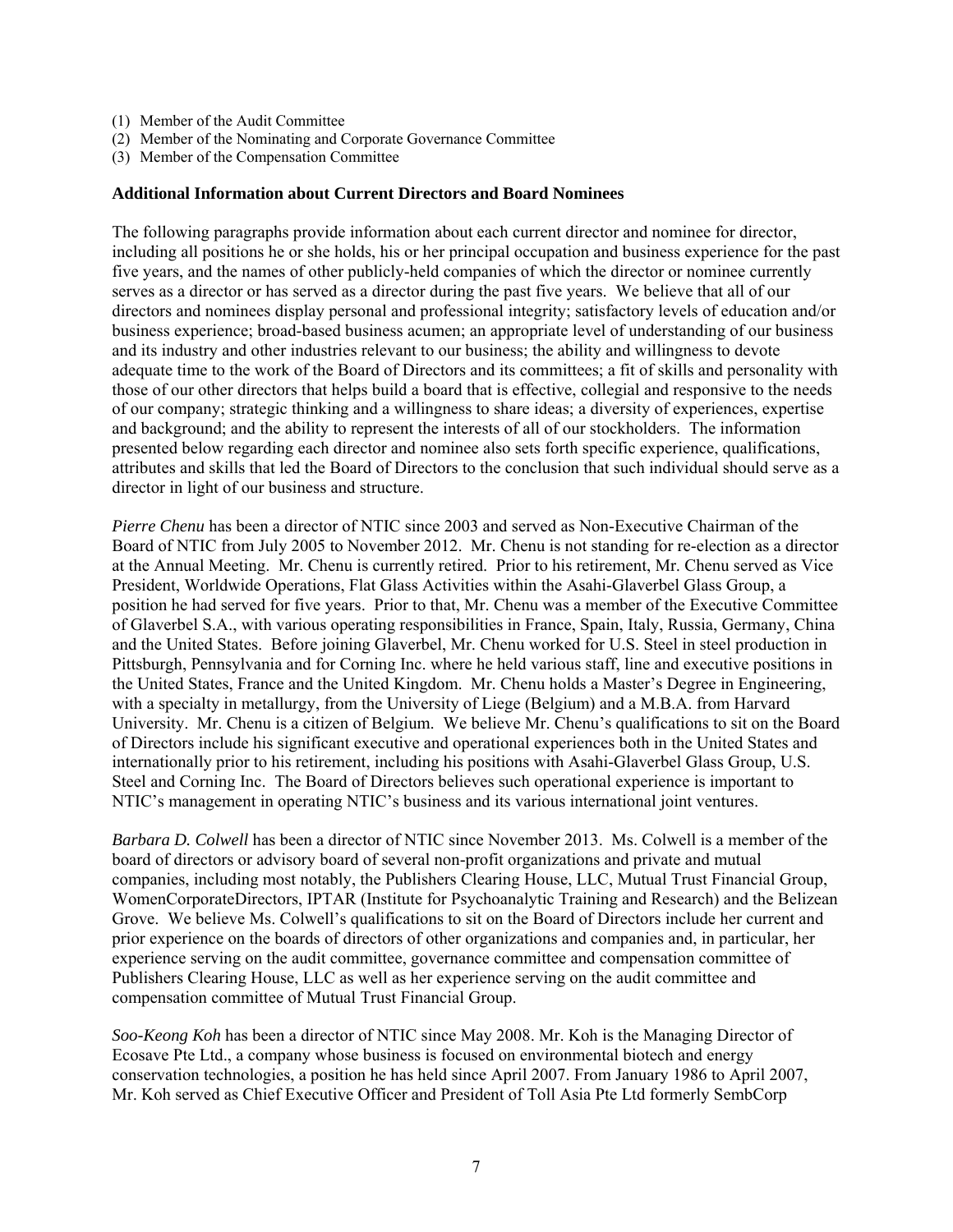Logistics Ltd (SembLog), a Singapore public listed company, which was acquired by Toll in May 2006. Mr. Koh has over 20 years of experience in the logistics industry. Mr. Koh holds a Bachelor of Engineering, a Master of Business Administration and a Postgraduate Diploma in Business Law from the University of Singapore (now known as the National University of Singapore). We believe Mr. Koh's qualifications to sit on the Board of Directors include his experience on other public company boards of directors and his significant executive experience with companies including those focused on environmental awareness, which has become a focus of NTIC during the past several years, especially in light of NTIC's Natur-Tec® bioplastics business. Mr. Koh's previous board of directors experience is helpful in guiding NTIC with respect to corporate governance matters, particularly in his role as Chair of the Nominating and Corporate Governance Committee. Additionally, Mr. Koh has specific executive experience with companies located in Asia, which is where several of NTIC's more significant joint ventures are located.

*Sunggyu Lee, Ph.D.* was elected a director of NTIC in January 2004. Dr. Lee is Russ Ohio Research Scholar in Syngas Utilization and Professor of Chemical and Biomolecular Engineering, Ohio University, Athens, Ohio. Previously, he held positions of Professor of Chemical and Biologic Engineering, Missouri University of Science and Technology, Rolla, Missouri from 2005 to 2010, C.W. LaPierre Professor and Chairman of Chemical Engineering at University of Missouri-Columbia from 1997 to 2005, and Robert Iredell Professor and Head of Chemical Engineering Department at the University of Akron, Akron, Ohio from 1988 to1996. He has authored seven books and over 480 archival publications and received 29 U.S. patents in a variety of chemical and polymer processes and products. He is currently serving as Editor of Encyclopedia of Chemical Processing, Taylor & Francis, New York, NY and also as Book Series Editor of Green Chemistry and Chemical Engineering, CRC Press, Boca Raton, FL. Throughout his career, he has served as consultant and technical advisor to a number of national and international companies in the fields of polymers, petrochemicals and energy. He received his Ph.D. from Case Western Reserve University, Cleveland, Ohio in 1980. We believe Dr. Lee's qualifications to sit on the Board of Directors include his significant technical and industrial expertise with chemical and polymer processes and products. Such expertise is particularly with respect to assessing and operating NTIC's Natur-Tec® bioplastics business.

*G. Patrick Lynch*, an employee of NTIC since 1995, has been President since July 2005 and Chief Executive Officer since January 2006 and was appointed a director of NTIC in February 2004. Mr. Lynch served as President of North American Operations of NTIC from May 2004 to July 2005. Prior to May 2004, Mr. Lynch held various positions with NTIC, including Vice President of Strategic Planning, Corporate Secretary and Project Manager. Mr. Lynch is also an officer and director of Inter Alia Holding Company, which is a significant stockholder of NTIC. Prior to joining NTIC, Mr. Lynch held positions in sales management for Fuji Electric Co., Ltd. in Tokyo, Japan, and programming project management for BMW AG in Munich, Germany. Mr. Lynch received an M.B.A. degree from the University of Michigan Ross School of Business. We believe Mr. Lynch's qualifications to sit on the Board of Directors include his depth of knowledge of our company and its day-to-day operations in light of his position as chief executive officer of NTIC, as well as his affiliation with a significant stockholder of NTIC, which the Board of Directors believes generally helps align management's interests with those of our stockholders.

*Ramani Narayan, Ph.D.* has been a director of NTIC since November 2004. He is a Distinguished Professor at Michigan State University in the Department of Chemical Engineering & Materials Science, where he has 105 refereed publications in leading journals to his credit, 18 patents, edited three books and one expert dossier in the area of bio-based polymeric materials. His research encompasses design  $\&$ engineering of sustainable, biobased products, biodegradable plastics and polymers, biofiber reinforced composites, reactive extrusion polymerization and processing, studies in plastic end-of-life options like biodegradation and composting. He conducts carbon footprint calculations for plastics and products. He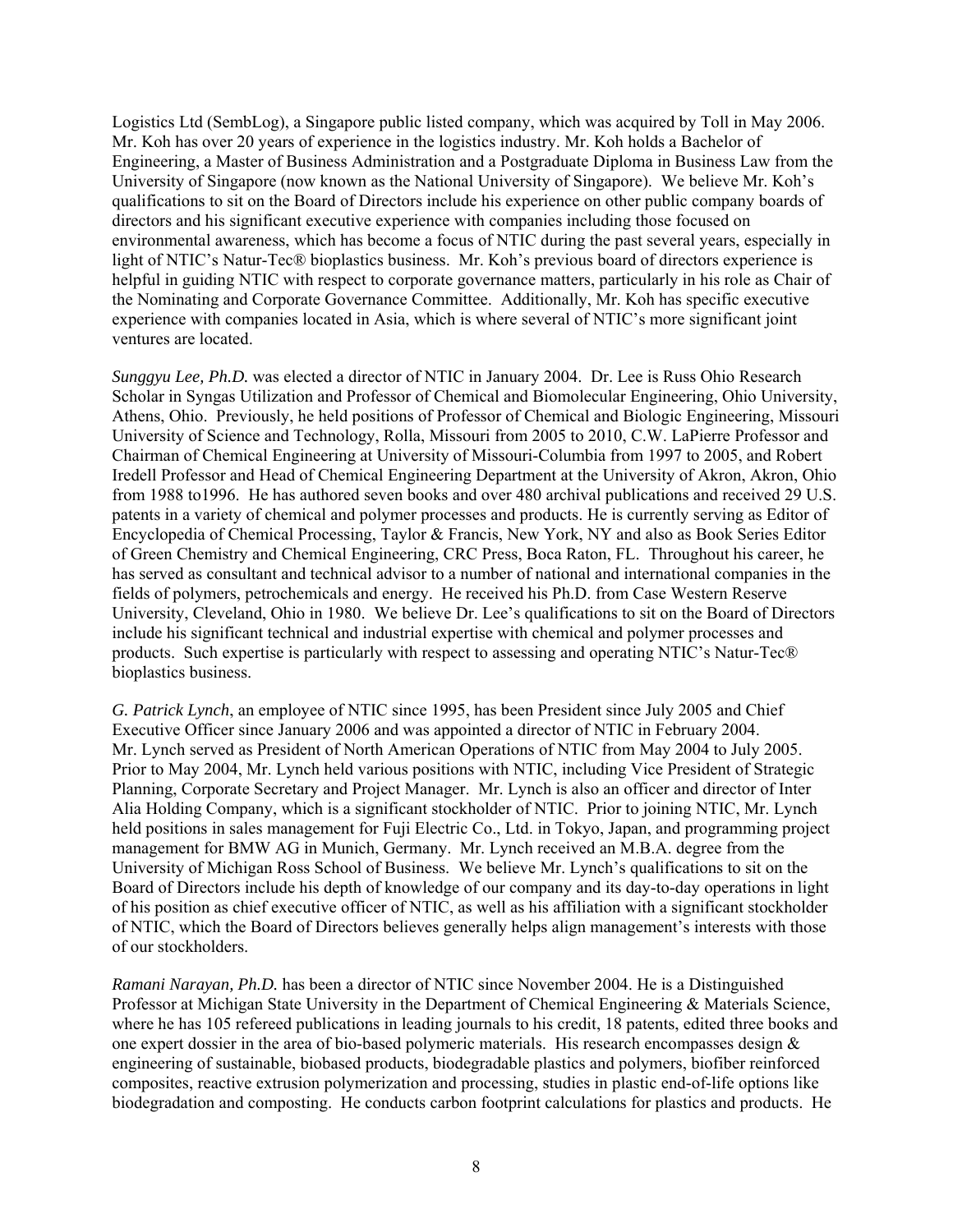also performs LCA (Life Cycle Assessment) for reporting a product's environmental footprint. He serves as Scientific Chair and board member of the Biodegradable Products Institute (BPI), North America. He serves on the Technical Advisory Board of Tate & Lyle. He served on the Board of Directors of ASTM International, an international standards setting organization and currently chairs the committee on Environmentally Degradable Plastics and Biobased Products (D20.96) and the Plastics Terminology Committee D20.92. He is also the technical expert for the USA on ISO (International Standards Organization) TC 61 on Plastics – specifically for Terminology, and Biodegradable Plastics. He has won numerous awards, including the Named MSU University Distinguished Professor in 2007; the Governors University Award for commercialization excellence; Michigan State University Distinguished Faculty Award, 2006, 2005 Withrow Distinguished Scholar award, Fulbright Distinguished Lectureship Chair in Science & Technology Management & Commercialization (University of Lisbon; Portugal); First recipient of the William N. Findley Award, The James Hammer Memorial Lifetime Achievement Award, and Research and Commercialization Award sponsored by ICI Americas, Inc. & the National Corn Growers Association. We believe Dr. Narayan's qualifications to sit on the Board of Directors include his significant technical expertise in the bioplastics area which has been helpful to NTIC's management in assessing and operating NTIC's Natur-Tec® bioplastics business.

*Richard J. Nigon* has been a director of NTIC since February 2010 and non-executive Chairman of the Board since November 2012. Mr. Nigon is the Senior Vice President of Cedar Point Capital, Inc., a private company that raises capital for early stage companies. From February 2001 until May 2007, Mr. Nigon was a Director of Equity Corporate Finance for Miller Johnson Steichen Kinnard ("MJSK"), a privately held investment firm. In December 2006, MJSK was acquired by Stifel Nicolaus and Mr. Nigon was a Managing Director of Private Placements at Stifel Nicolaus. From February 2000 to February 2001, Mr. Nigon served as the Chief Financial Officer of Dantis, Inc., a web hosting company. Prior to joining Dantis, Mr. Nigon was employed by Ernst & Young, LLP from 1970 to 2000, where he served as a partner from 1981 to 2000. While at Ernst & Young, Mr. Nigon served as the Director of Ernst  $\&$ Young's Twin Cities Entrepreneurial Services Group and was the coordinating partner on several publicly-traded companies in the consumer retailing and manufacturing sectors. Mr. Nigon also currently serves as President of NorthStar Education Finance, Inc., a non-profit organization formed to foster, aid, encourage and assist the pursuit of higher education. In addition to NTIC, Mr. Nigon also serves on the board of directors of Vascular Solutions, Inc. and a number of privately-held companies and previously served on the board of directors of Virtual Radiologics, Inc. Through his 30 years of service at Ernst & Young, LLP, Mr. Nigon brings to the Board of Directors, and in particular the Audit Committee, extensive public accounting and auditing experience. The Board of Directors believe Mr. Nigon's strong background in financial controls and reporting, financial management, financial analysis and Securities and Exchange Commission reporting requirements is critical to the Board's oversight responsibilities. In addition, Mr. Nigon's strategic planning expertise and other experiences gained through his management and leadership roles at private investment firms that have invested in early stage companies, is helpful to the Board of Directors in assessing and operating NTIC's newer businesses.

*Konstantin von Falkenhausen*, has been a director of NTIC since November 2012. Mr. von Falkenhausen is currently a Partner of B Capital Partners AG, an independent investment advisory boutique focused on infrastructure, public private partnerships and clean energy. From February 2004 to March 2008, Mr. von Falkenhausen served as a Partner of capiton AG, a private equity firm. From March 2003 to February 2004, he served as interim Chief Financial Officer of Neon Products GmbH, a privately held neon lighting company. From May 1999 to February 2003, Mr. von Falkenhausen served as an investment manager of West Private Equity Ltd. and an investment director of its German affiliate West Private Capital GmbH. Prior to May 1999, Mr. von Falkenhausen served in several positions with BankBoston Robertson Stephens International Ltd., an investment banking firm. Mr. von Falkenhausen is a citizen of Germany. He has a Masters degree in economics (lic. oec) from the University of Fribourg (Switzerland) and an MBA from the University of Chicago. We believe Mr. von Falkenhausen's qualifications to sit on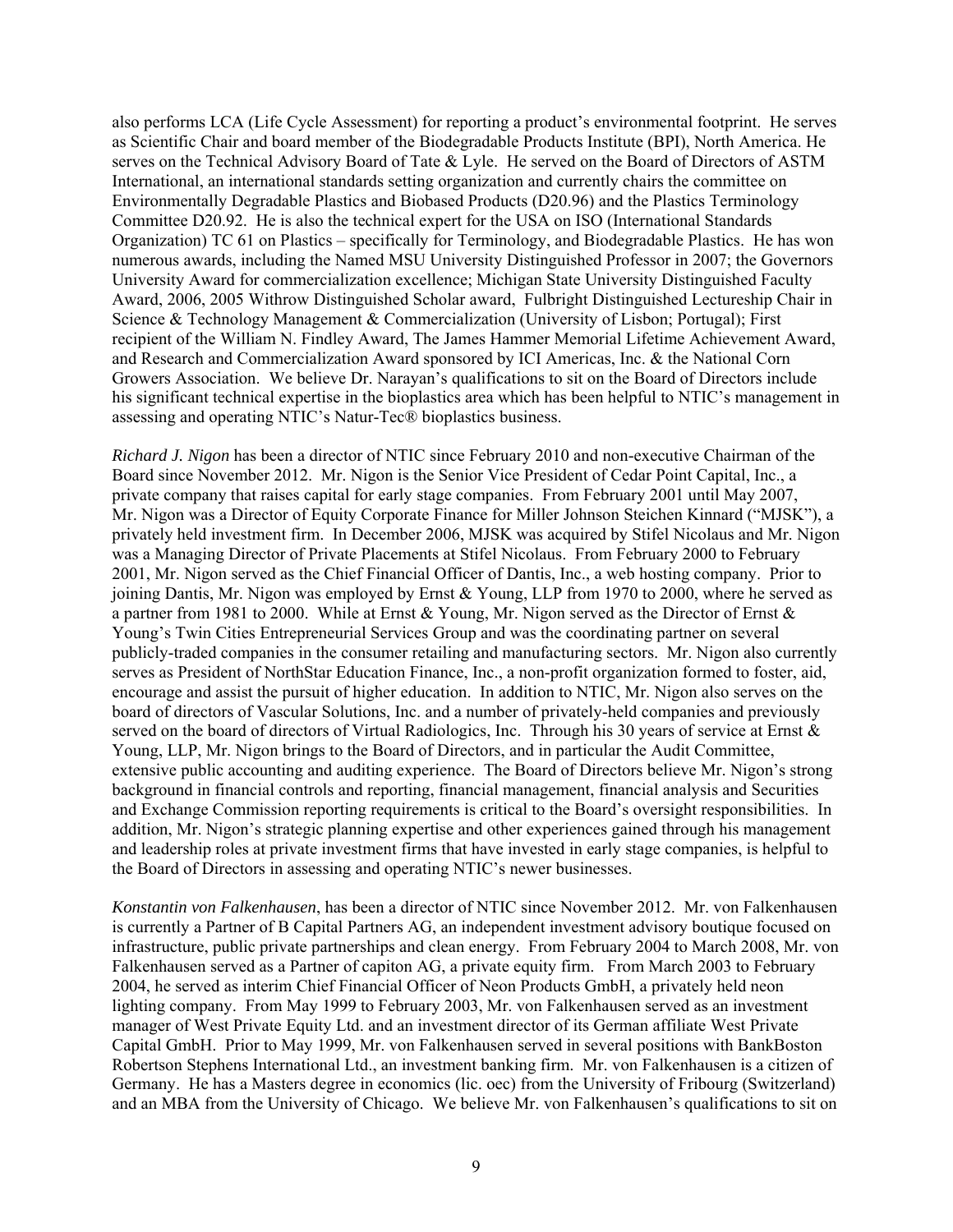the Board of Directors include his experience with several private investment and equity firms that have invested in early stage companies, which the Board of Directors believes is helpful in assessing and operating NTIC's newer businesses, and his financial expertise, which the Board of Directors believes is be helpful in analyzing NTIC's financial performance.

#### **Board Recommendation**

The Board of Directors unanimously recommends a vote **FOR** the election of all of the seven nominees named above.

If prior to the Annual Meeting, the Board of Directors should learn that any nominee will be unable to serve for any reason, the proxies that otherwise would have been voted for this nominee will be voted for a substitute nominee as selected by the Board. Alternatively, the proxies, at the Board's discretion, may be voted for that fewer number of nominees as results from the inability of any nominee to serve. The Board of Directors has no reason to believe that any of the nominees will be unable to serve.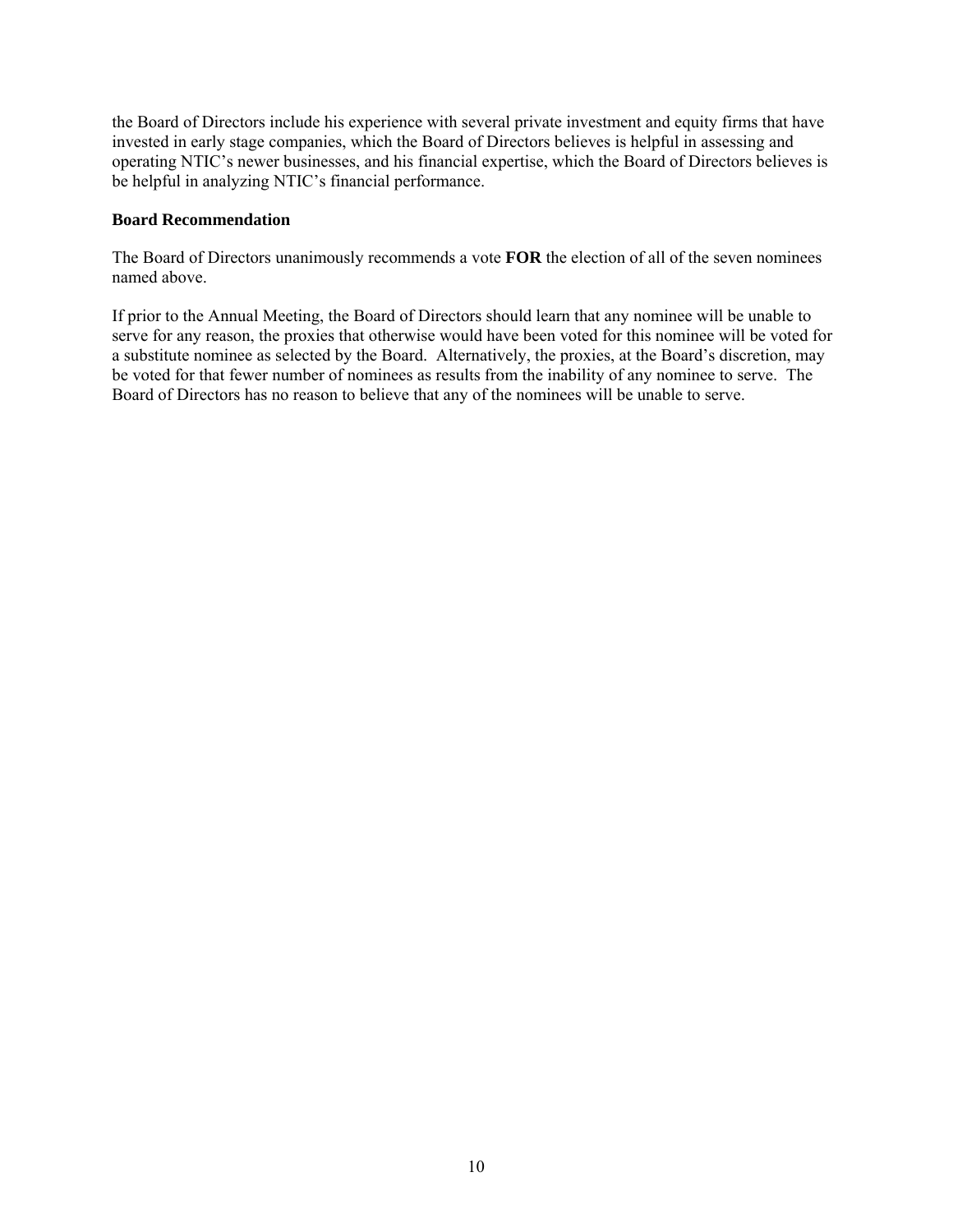# **PROPOSAL TWO – ADVISORY VOTE ON EXECUTIVE COMPENSATION \_\_\_\_\_\_\_\_\_\_\_\_\_\_\_\_**

# **Introduction**

The Board of Directors is providing stockholders with an advisory vote on executive compensation. This advisory vote, commonly known as a "say-on-pay" vote, is a non-binding vote on the compensation paid to our named executive officers as set forth in the "Executive Compensation" section of this proxy statement beginning on page 30.

Our executive compensation program is generally designed to attract, retain, motivate and reward highly qualified and talented executive officers, including our named executive officers. The underlying core principle of our executive compensation program is to link pay to performance and align the interests of our executives with those of our stockholders by providing compensation opportunities that are tied directly to the achievement of financial and other performance goals and long-term stock price performance. The "Executive Compensation" section of this proxy statement, which begins on page 30, describes our executive compensation program and the executive compensation decisions made by the Compensation Committee and Board of Directors in fiscal 2013 in more detail. Important considerations include:

- A significant portion of the compensation paid or awarded to our named executive officers in fiscal 2013 was "performance-based" or "at-risk" compensation that is tied directly to the achievement of financial and other performance goals or long-term stock price performance.
- Equity-based compensation granted to our named executive officers is subject to three-year vesting and aligns the long-term interests of our executives with the long-term interests of our stockholders.
- Our executive officers receive only modest perquisites and have modest severance and change in control arrangements.
- We do not provide any tax "gross-up" payments.

Accordingly, the Board of Directors recommends that our stockholders vote in favor of the say-on-pay vote as set forth in the following resolution:

**RESOLVED**, that our stockholders approve, on an advisory basis, the compensation paid to our named executive officers, as disclosed in this proxy statement.

Stockholders are not ultimately voting to approve or disapprove the recommendation of the Board of Directors. As this is an advisory vote, the outcome of the vote is not binding on us with respect to future executive compensation decisions, including those relating to our named executive officers, or otherwise. The Compensation Committee and Board of Directors expect to take into account the outcome of this advisory vote when considering future executive compensation decisions.

# **Board Recommendation**

The Board of Directors unanimously recommends a vote **FOR** approval, on an advisory basis, of the compensation paid to our named executive officers, as disclosed in this proxy statement.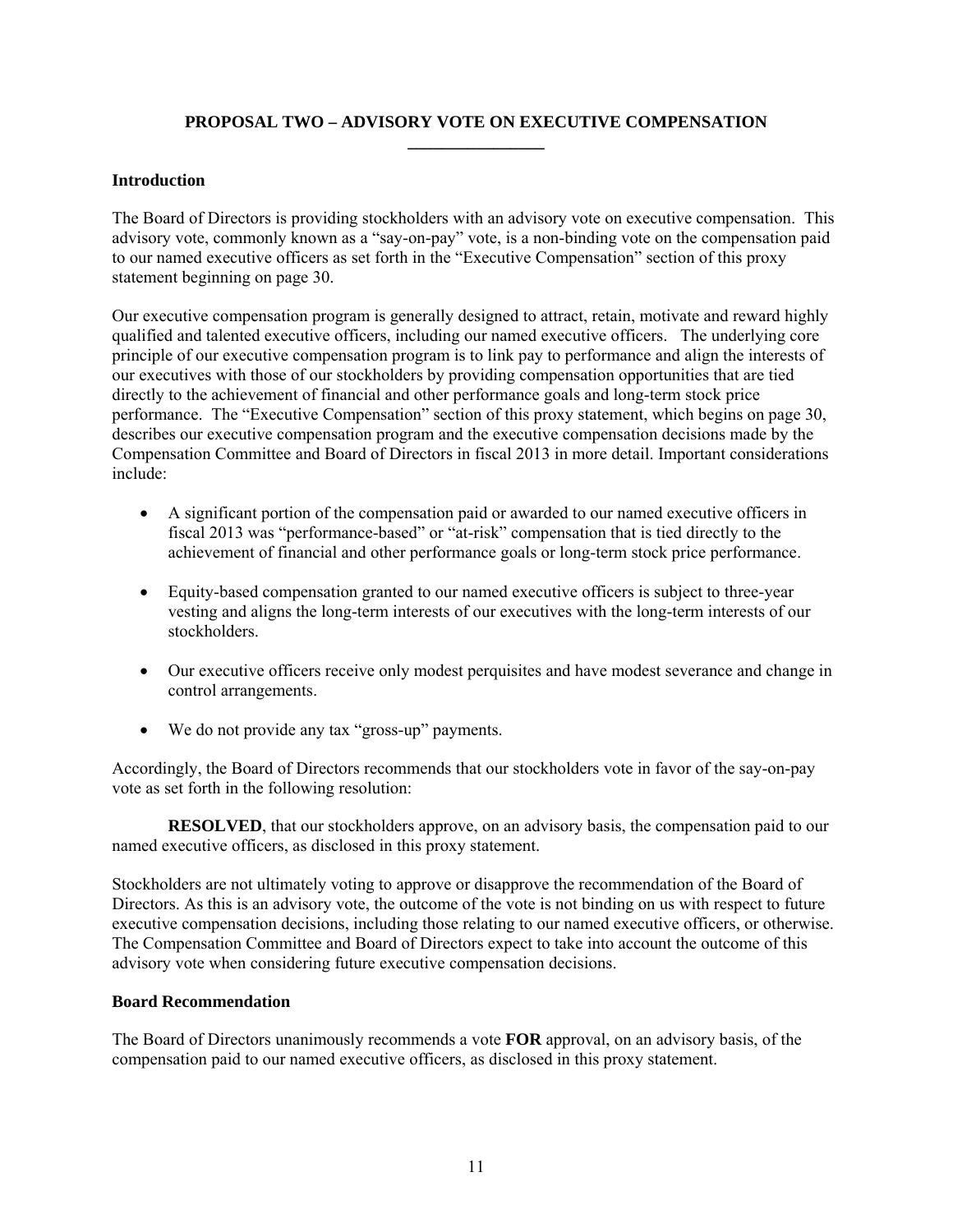# **PROPOSAL THREE – FREQUENCY OF ADVISORY VOTE ON EXECUTIVE COMPENSATION**

**\_\_\_\_\_\_\_\_\_\_\_\_\_\_\_\_** 

#### **Introduction**

The Board of Directors is asking our stockholders to indicate the frequency with which they believe an advisory vote on executive compensation, or "say-on-pay" vote, such as that provided for in Proposal Two should occur. Stockholders may indicate whether they prefer that we hold a "say-on-pay" vote every year, every two years or every three years, or they may abstain from this vote.

The Board of Directors, on recommendation of the Compensation Committee, has determined that a sayon-pay vote every year is the best approach for our company and our stockholders. The Board of Directors believes that a say-on-pay vote every year is consistent with the views of a significant number of our stockholders and provides stockholders with the most transparency and opportunity to provide direct feedback on our executive compensation philosophy, policies and practices.

Accordingly, the Board of Directors recommends that our stockholders vote to hold a say-on-pay vote every year. Stockholders are not ultimately voting to approve or disapprove the recommendation of the Board of Directors. As this is an advisory vote, it is not binding on us, and the Compensation Committee and Board of Directors may decide that it is in the best interests of NTIC and our stockholders to hold a say-on-pay vote more or less frequently than the preference receiving the highest number of votes of our stockholders. The Compensation Committee and Board of Directors expect to take into account the outcome of this advisory vote when considering the frequency of future say-on-pay votes.

#### **Board Recommendation**

The Board of Directors unanimously recommends a frequency of an advisory vote on executive compensation, or say-on-pay vote, every **ONE YEAR**.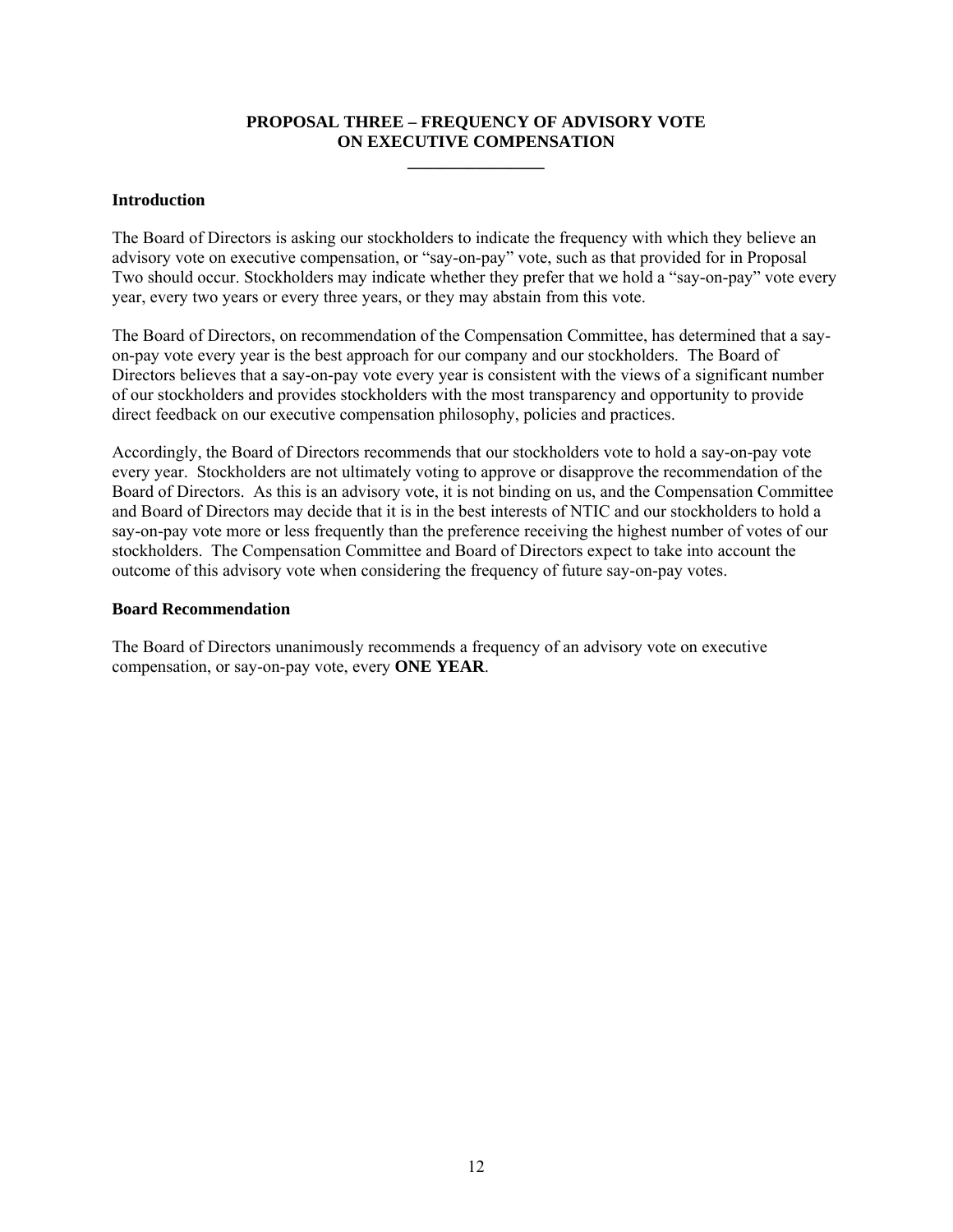# **PROPOSAL FOUR — RATIFICATION OF SELECTION OF INDEPENDENT REGISTERED PUBLIC ACCOUNTING FIRM \_\_\_\_\_\_\_\_\_\_\_\_\_\_\_\_\_**

#### **Selection of Independent Registered Public Accounting Firm**

The Audit Committee of the Board of Directors has selected Baker Tilly Virchow Krause, LLP to serve as our independent registered public accounting firm for the fiscal year ending August 31, 2014. Although it is not required to do so, the Board of Directors is asking our stockholders to ratify the Audit Committee's selection of Baker Tilly Virchow Krause, LLP. If our stockholders do not ratify the selection of Baker Tilly Virchow Krause, LLP, another independent registered public accounting firm will be considered by the Audit Committee. Even if the selection is ratified by our stockholders, the Audit Committee in its discretion may change the appointment at any time during the year, if it determines that such a change would be in the best interests of NTIC and our stockholders. Representatives of Baker Tilly Virchow Krause, LLP will be present at the Annual Meeting to respond to appropriate questions. They also will have the opportunity to make a statement if they wish to do so.

# **Audit, Audit-Related, Tax and Other Fees**

The following table presents the aggregate fees billed to us by Baker Tilly Virchow Krause, LLP for the fiscal years ended August 31, 2013 and August 31, 2012.

|             | <b>Aggregate Amount Billed by</b><br><b>Baker Tilly Virchow Krause, LLP (\$)</b> |
|-------------|----------------------------------------------------------------------------------|
| Fiscal 2013 | <b>Fiscal 2012</b>                                                               |
| \$237,241   | \$ 229,171                                                                       |
|             |                                                                                  |
|             |                                                                                  |
|             |                                                                                  |

 $\mathcal{L}_\text{max}$  , where  $\mathcal{L}_\text{max}$  and  $\mathcal{L}_\text{max}$ (1) These fees consisted of the audit of our annual financial statements by year, review of financial statements included in our quarterly reports on Form 10-Q and other services normally provided in connection with statutory and regulatory filings or engagements.

# **Audit Committee Pre-Approval Policies and Procedures**

All services rendered by Baker Tilly Virchow Krause, LLP to NTIC were permissible under applicable laws and regulations and all services provided to NTIC, other than de minimis non-audit services allowed under applicable law, were approved in advance by the Audit Committee. The Audit Committee has not adopted any formal pre-approval policies and procedures.

#### **Board Recommendation**

The Board of Directors unanimously recommends that stockholders vote **FOR** ratification of the selection of Baker Tilly Virchow Krause, LLP, as our independent registered public accounting firm for the fiscal year ending August 31, 2014.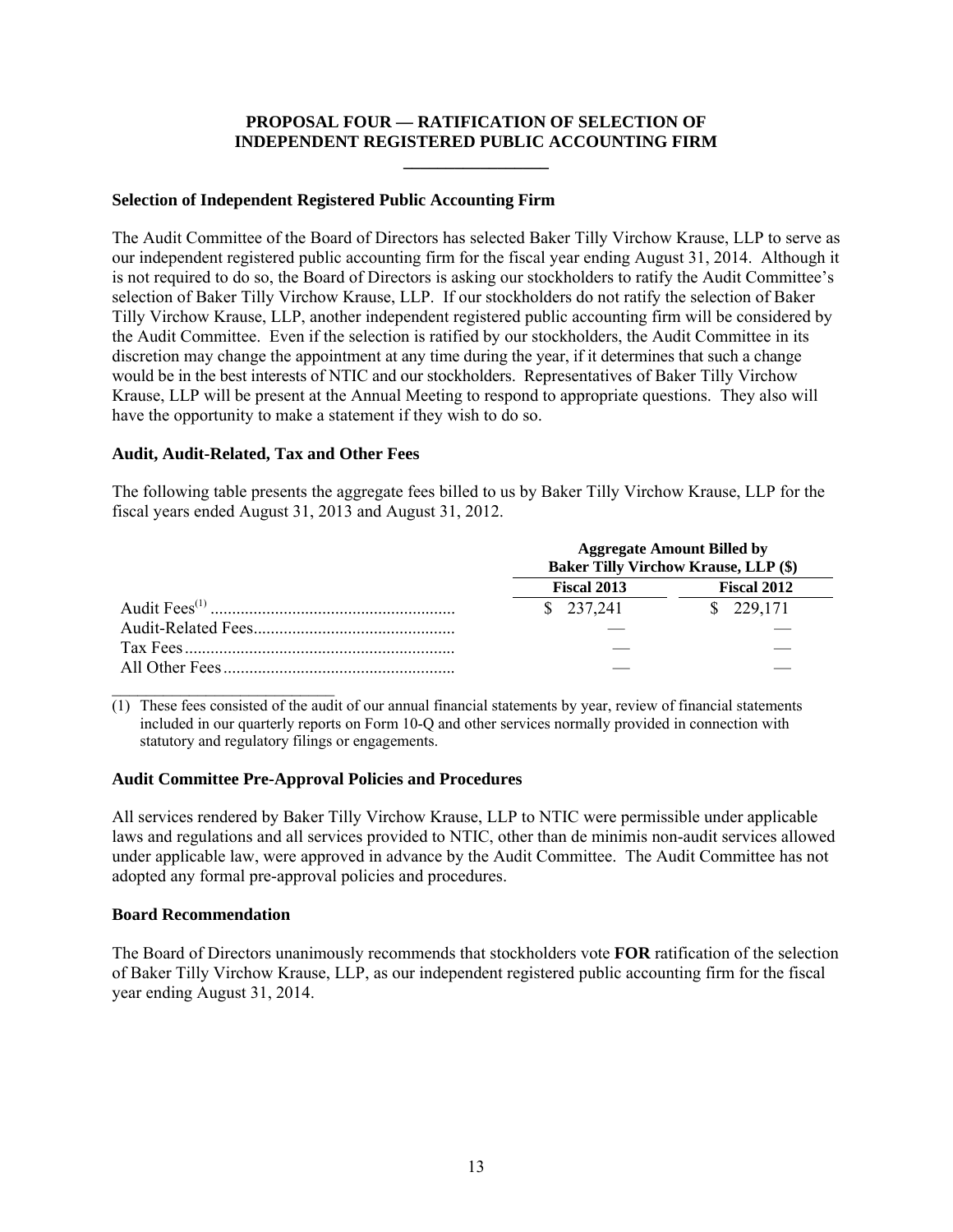#### **STOCK OWNERSHIP \_\_\_\_\_\_\_\_\_\_\_\_\_\_\_\_**

#### **Beneficial Ownership of Significant Stockholders and Management**

The following table sets forth information known to us with respect to the beneficial ownership of our common stock as of November 26, 2013, the record date for the Annual Meeting, for:

- each person known by us to beneficially own more than five percent of the outstanding shares of our common stock;
- each of our directors;
- each of the executive officers named in the Summary Compensation Table included later in this proxy statement under the heading "Executive Compensation" and
- all of our current directors and executive officers as a group.

Shares are deemed to be "beneficially owned" by a person if such person, directly or indirectly, has sole or shared power to vote or to direct the voting of such shares or sole or shared power to dispose or direct the disposition of such shares. Except as otherwise indicated, we believe that each of the beneficial owners of our common stock listed below, based on information provided by these owners, has sole dispositive and voting power with respect to its shares, subject to community property laws where applicable. Shares not outstanding but deemed beneficially owned by virtue of the right of a person or member of a group to acquire them within 60 days are treated as outstanding only when determining the amount and percent owned by such person or group.

| <b>Name</b>                                    | <b>Shares Subject to Options</b><br><b>Immediately Exercisable or</b><br><b>Exercisable Within 60 Days</b> | <b>Total Number of Shares</b><br>of Common Stock<br><b>Beneficially Owned</b> | Percent of<br><b>Total Voting</b><br><b>Power</b> |
|------------------------------------------------|------------------------------------------------------------------------------------------------------------|-------------------------------------------------------------------------------|---------------------------------------------------|
| <b>Stockholders Owning 5% or More:</b>         |                                                                                                            |                                                                               |                                                   |
|                                                |                                                                                                            | 601,668                                                                       | 13.6%                                             |
| <b>Directors and Named Executive Officers:</b> |                                                                                                            |                                                                               |                                                   |
|                                                | 24,000                                                                                                     | 28,500                                                                        | $\ast$                                            |
|                                                |                                                                                                            | 500                                                                           | $\ast$                                            |
|                                                | 16,000                                                                                                     | 20,666                                                                        | $\ast$                                            |
|                                                | 16,000                                                                                                     | 16.000                                                                        | $\ast$                                            |
|                                                | 21,499                                                                                                     | 660,219                                                                       | 14.9%                                             |
|                                                | 16,000                                                                                                     | 23,500                                                                        | $\ast$                                            |
|                                                | 15,833                                                                                                     | 22,833                                                                        | $\ast$                                            |
| Konstantin von Falkenhausen                    | 3,000                                                                                                      | 3,000                                                                         | *                                                 |
|                                                | 16,021                                                                                                     | 73,932                                                                        | $1.7\%$                                           |
| Directors and executive officers as a group    | 128,353                                                                                                    | 850,650                                                                       | 18.6%                                             |

Represents beneficial ownership of less than one percent of our common stock.

- (1) According to a Schedule 13D/A filed with the Securities and Exchange Commission on December 2, 2011, Inter Alia Holding Company is an entity of which G. Patrick Lynch, our President and Chief Executive Officer, is a 25% stockholder. G. Patrick Lynch shares equal voting and dispositive power over such shares with three other members of his family. Inter Alia Holding Company's address is 23205 Mercantile Road, Beachwood, Ohio 44122.
- (2) Includes 601,668 shares held by Inter Alia Holding Company. See note (1) above. Mr. Lynch's address is 4201 Woodland Road, Circle Pines, Minnesota 55014.
- (3) The amount beneficially owned by all current directors and executive officers as a group includes 601,668 shares held of record by Inter Alia Holding Company. See notes (1) and (2) above.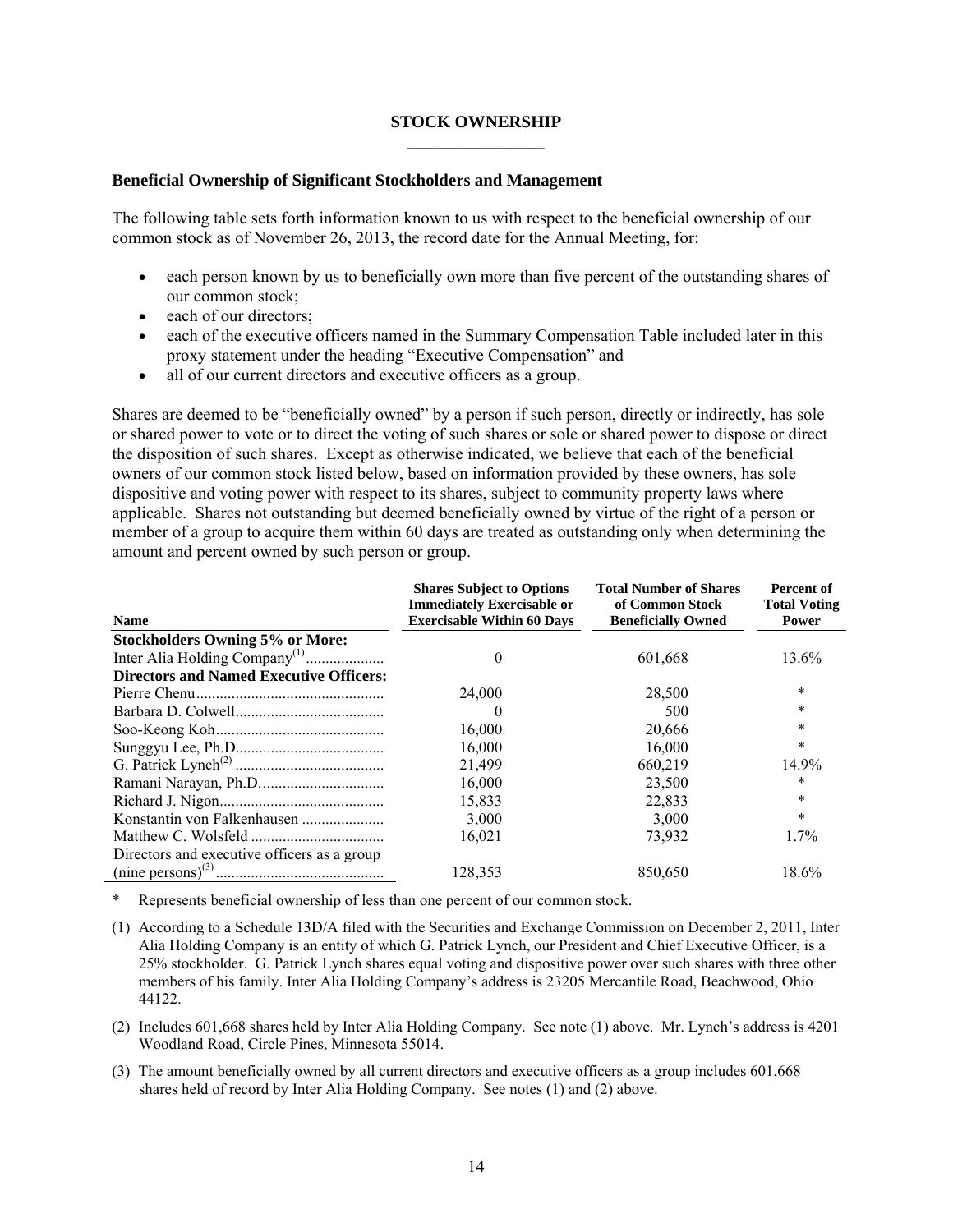#### **Section 16(a) Beneficial Ownership Reporting Compliance**

Section 16(a) of the Securities Exchange Act of 1934, as amended, requires our directors, executive officers and all persons who beneficially own more than 10 percent of the outstanding shares of our common stock to file with the Securities and Exchange Commission initial reports of ownership and reports of changes in ownership of our common stock. Executive officers, directors and greater than 10 percent beneficial owners are also required to furnish NTIC with copies of all Section 16(a) forms they file. To our knowledge, based upon a review of the copies of such reports furnished to us and written representations that no other reports were required, during the fiscal year ended August 31, 2013, none of our directors or executive officers or beneficial owners of greater than 10 percent of our common stock failed to file on a timely basis the forms required by Section 16 of the Exchange Act.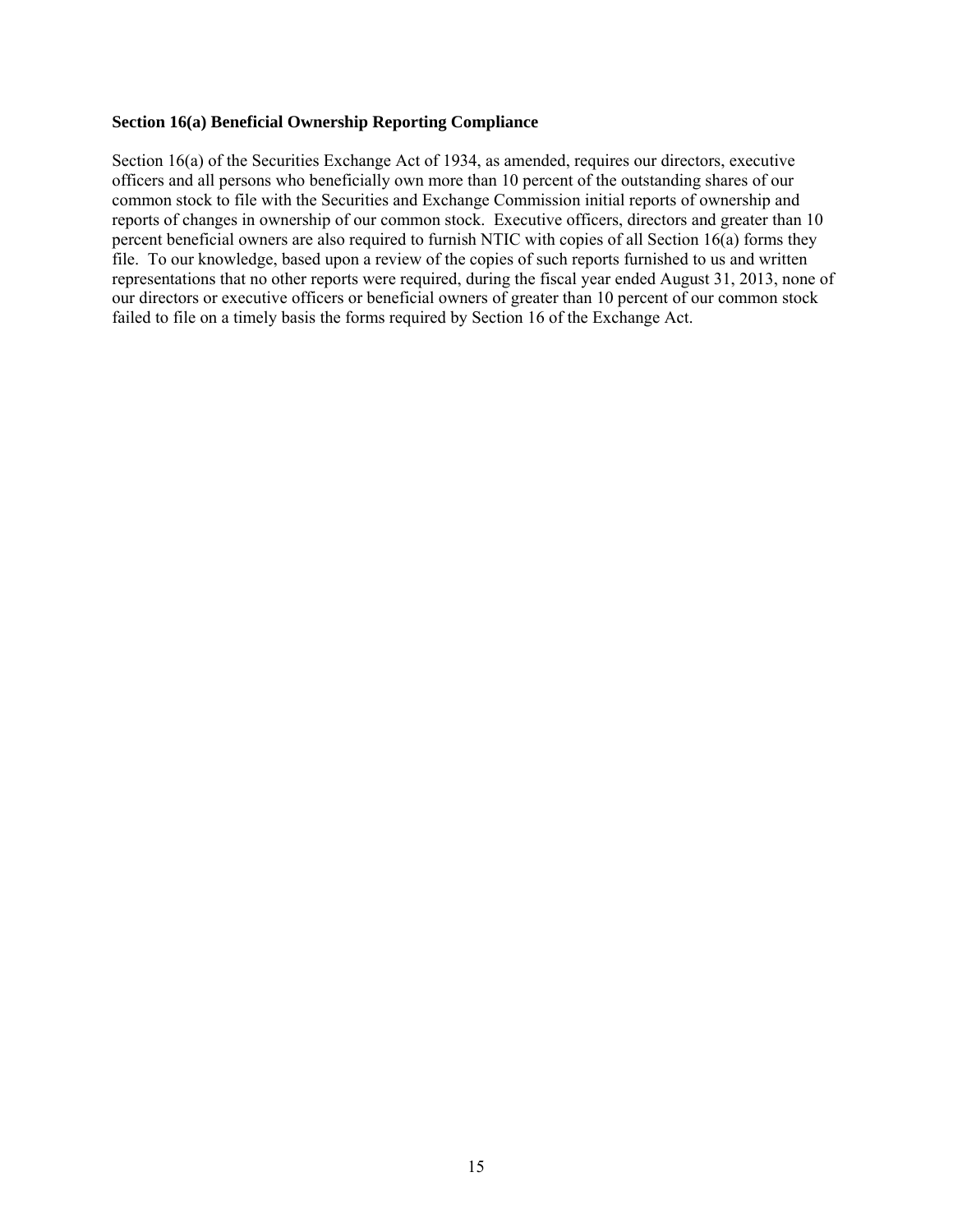# **CORPORATE GOVERNANCE \_\_\_\_\_\_\_\_\_\_\_\_\_\_\_\_**

# **Corporate Governance Guidelines**

The Board of Directors has adopted Corporate Governance Guidelines. A copy of these Corporate Governance Guidelines can be found on the "Investor Relations—Board of Directors—Corporate Governance" section of our corporate website *www.ntic.com*. Among the topics addressed in our Corporate Governance Guidelines are:

- Board size, composition and qualifications;
- Selection of directors;
- Board leadership;
- Board committees;
- Board and committee meetings;
- Executive sessions of outside directors:
- Meeting attendance by directors and non-directors;
- Appropriate information and access;
- Ability to retain advisors;
- Conflicts of interest and director independence;
- Board interaction with corporate constituencies;
- Change of principal occupation and board memberships;
- Retirement and term limits;
- Retirement and resignation policy;
- Board compensation;
- Stock ownership by directors and executive officers;
- Loans to directors and executive officers;
- CEO evaluation:
- Board and committee evaluation:
- Director continuing education;
- Succession planning; and
- Communications with directors.

# **Board Leadership Structure**

Under our Corporate Governance Guidelines, the office of Chairman of the Board and Chief Executive Officer may or may not be held by one person. The Board of Directors believes it is best not to have a fixed policy on this issue and that it should be free to make this determination based on what it believes is best under the circumstances. However, the Board of Directors strongly endorses the concept of an independent director being in a position of leadership. Under our Corporate Governance Guidelines, if at any time the Chief Executive Officer and Chairman of the Board positions are held by the same person, the Board of Directors will elect an independent director as a lead independent director.

G. Patrick Lynch currently serves as our President and Chief Executive Officer and Richard J. Nigon serves as our non-executive Chairman of the Board. Because the Chief Executive Officer and Chairman of the Board positions currently are not held by the same person, we do not have a lead independent director. We currently believe this leadership structure is in the best interests of our company and our stockholders and strikes the appropriate balance between the Chief Executive Officer's responsibility for the strategic direction, day-to-day-leadership and performance of our company and the Chairman's responsibility to provide oversight of our company's corporate governance and guidance to our Chief Executive Officer and to set the agenda for and preside over Board of Directors meetings.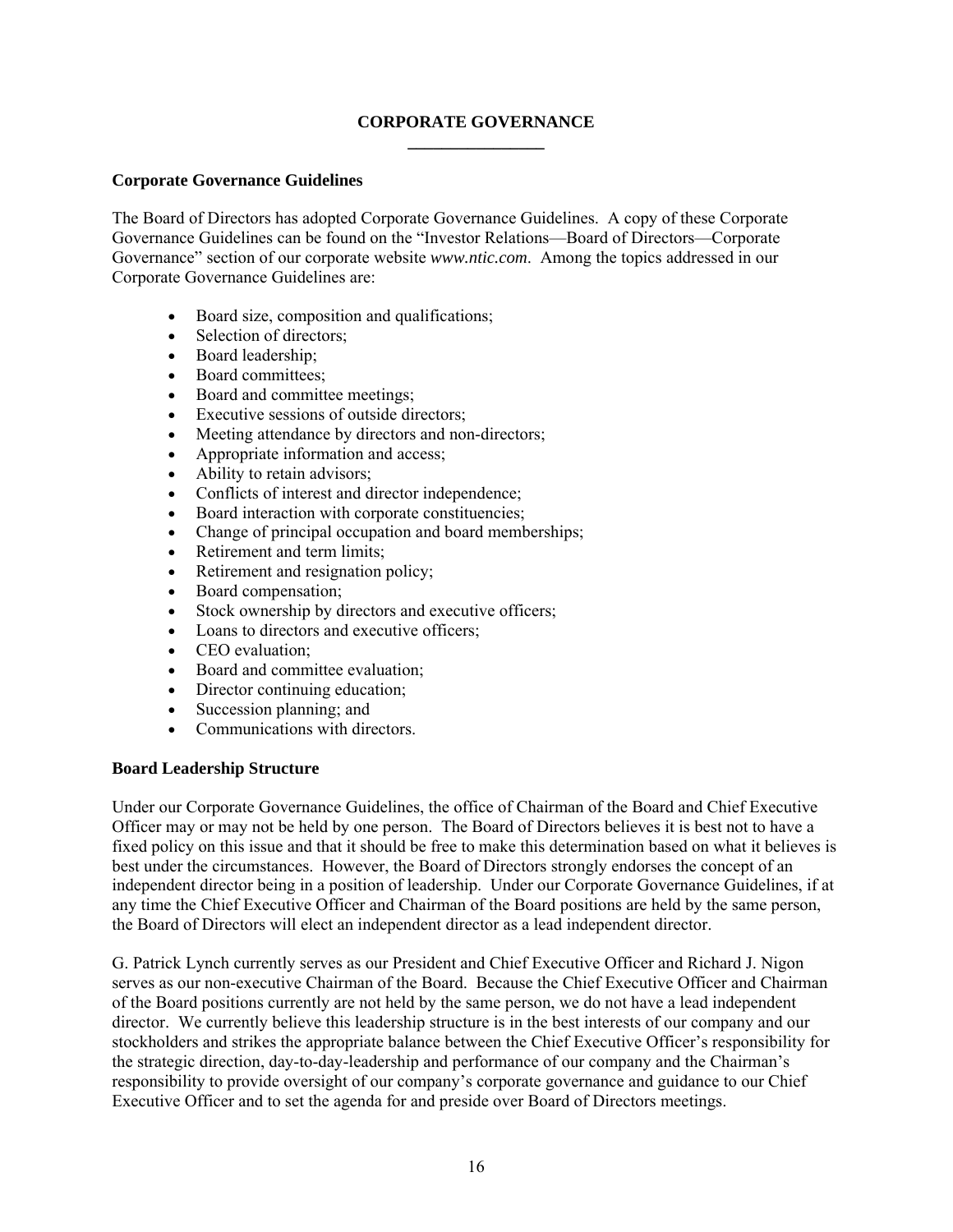Immediately prior to all regular Board of Directors meetings, our independent directors meet in executive session with no company management or non-independent directors present during a portion of the meeting. After each such executive session, our Chairman of the Board provides our Chief Executive Officer with any actionable feedback from our independent directors.

# **Director Independence**

The Board of Directors has affirmatively determined that six of NTIC's current eight directors are "independent directors" under the Listing Rules of the NASDAQ Stock Market: Pierre Chenu, Barbara D. Colwell, Soo-Keong Koh, Sunggyu Lee, Ph.D., Richard J. Nigon and Konstantin von Falkenhausen.

In making these affirmative determinations that such individuals are "independent directors," the Board of Directors reviewed and discussed information provided by the directors and by NTIC with regard to each director's business and personal activities as they may relate to NTIC and NTIC's management.

#### **Board Meetings and Attendance**

The Board of Directors met four times during the fiscal year ended August 31, 2013. Each of the directors attended at least 75 percent of the aggregate of the total number of meetings of the Board and the total number of meetings held by all Board committees on which the director served.

#### **Board Committees**

The Board of Directors has a standing Audit Committee, Compensation Committee and Nominating and Corporate Governance Committee, each of which has the composition and responsibilities described below. The Board of Directors from time to time may establish other committees to facilitate the management of our company and may change the composition and responsibilities of our existing committees. Each of the Audit Committee, Compensation Committee and Nominating and Corporate Governance Committee operates under a written charter adopted by the Board of Directors, which can be found on the "Investor Relations—Corporate Governance" section of our corporate website *www.ntic.com*.

The following table summarizes the current membership of each of our three Board committees.

| <b>Director</b>             | Audit | <b>Compensation</b> | Nominating and<br><b>Corporate Governance</b> |
|-----------------------------|-------|---------------------|-----------------------------------------------|
| Pierre Chenu                |       |                     |                                               |
| Barbara D. Colwell          |       |                     |                                               |
| Soo-Keong Koh               |       |                     | Chair                                         |
| Sunggyu Lee, Ph.D.          |       |                     |                                               |
| G. Patrick Lynch            |       |                     |                                               |
| Ramani Narayan, Ph.D.       |       |                     |                                               |
| Richard J. Nigon            | Chair | Chair               |                                               |
| Konstantin von Falkenhausen |       |                     |                                               |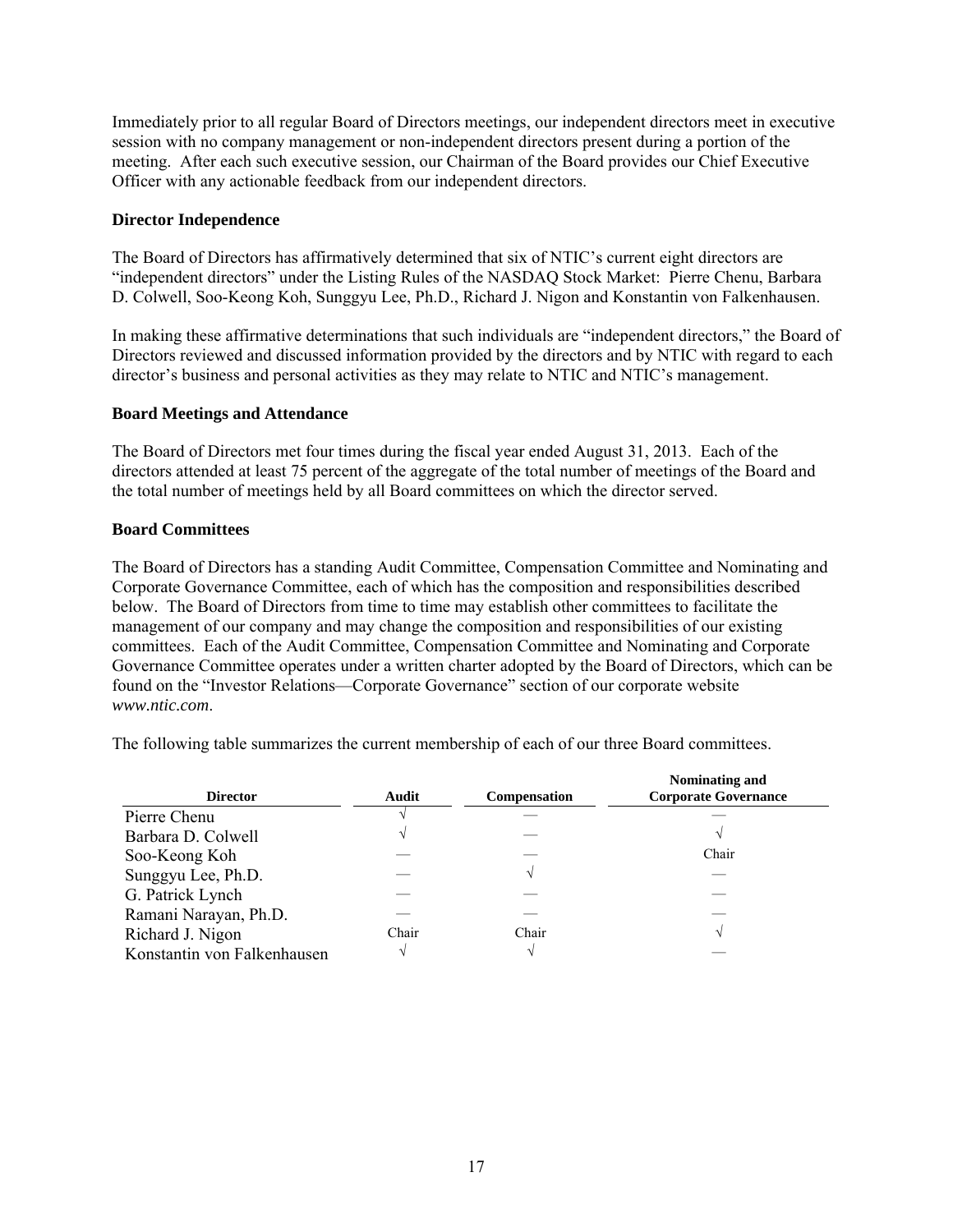# **Audit Committee**

*Responsibilities*. The Audit Committee provides assistance to the Board of Directors in fulfilling its responsibilities for oversight, for quality and integrity of the accounting, auditing, reporting practices, systems of internal accounting and financial controls, the annual independent audit of our financial statements, and the legal compliance and ethics programs of NTIC as established by management. The Audit Committee's primary responsibilities include:

- Overseeing our financial reporting process, internal control over financial reporting and disclosure controls and procedures on behalf of the Board of Directors;
- Having sole authority to appoint, retain and oversee the work of our independent registered public accounting firm and establish the compensation to be paid to the firm;
- Reviewing and pre-approving all audit services and permissible non-audit services to be provided to NTIC by our independent registered public accounting firm;
- Establishing procedures for the receipt, retention and treatment of complaints regarding accounting, internal accounting controls or auditing matters and for the confidential, anonymous submission by our employees of concerns regarding questionable accounting or auditing matters; and
- Overseeing the establishment and administration (including the grant of any waiver from) a written code of ethics applicable to our principal executive officer, principal financial officer, principal accounting officer or controller, or persons performing similar functions.

The Audit Committee has the authority to engage the services of outside experts and advisors as it deems necessary or appropriate to carry out its duties and responsibilities.

*Composition*. The current members of the Audit Committee are Mr. Chenu, Ms. Colwell, Mr. Nigon and Mr. von Falkenhausen. Mr. Nigon is the chair of the Audit Committee.

Each current member of the Audit Committee qualifies as "independent" for purposes of membership on audit committees pursuant to the Listing Rules of the NASDAQ Stock Market and the rules and regulations of the Securities and Exchange Commission and is "financially literate" as required by the Listing Rules of the NASDAQ Stock Market. In addition, the Board of Directors has determined that Mr. Nigon qualifies as an "audit committee financial expert" as defined by the rules and regulations of the Securities and Exchange Commission and meets the qualifications of "financial sophistication" under the Listing Rules of the NASDAQ Stock Market as a result of his extensive financial background and various financial positions he has held throughout his career. Stockholders should understand that these designations related to our Audit Committee members' experience and understanding with respect to certain accounting and auditing matters do not impose upon any of them any duties, obligations or liabilities that are greater than those generally imposed on a member of the Audit Committee or of the Board of Directors.

*Meetings*. The Audit Committee met four times during fiscal 2013, one time outside the presence of management and one time face to face with Baker Tilly Virchow Krause, LLP, our independent registered public accounting firm.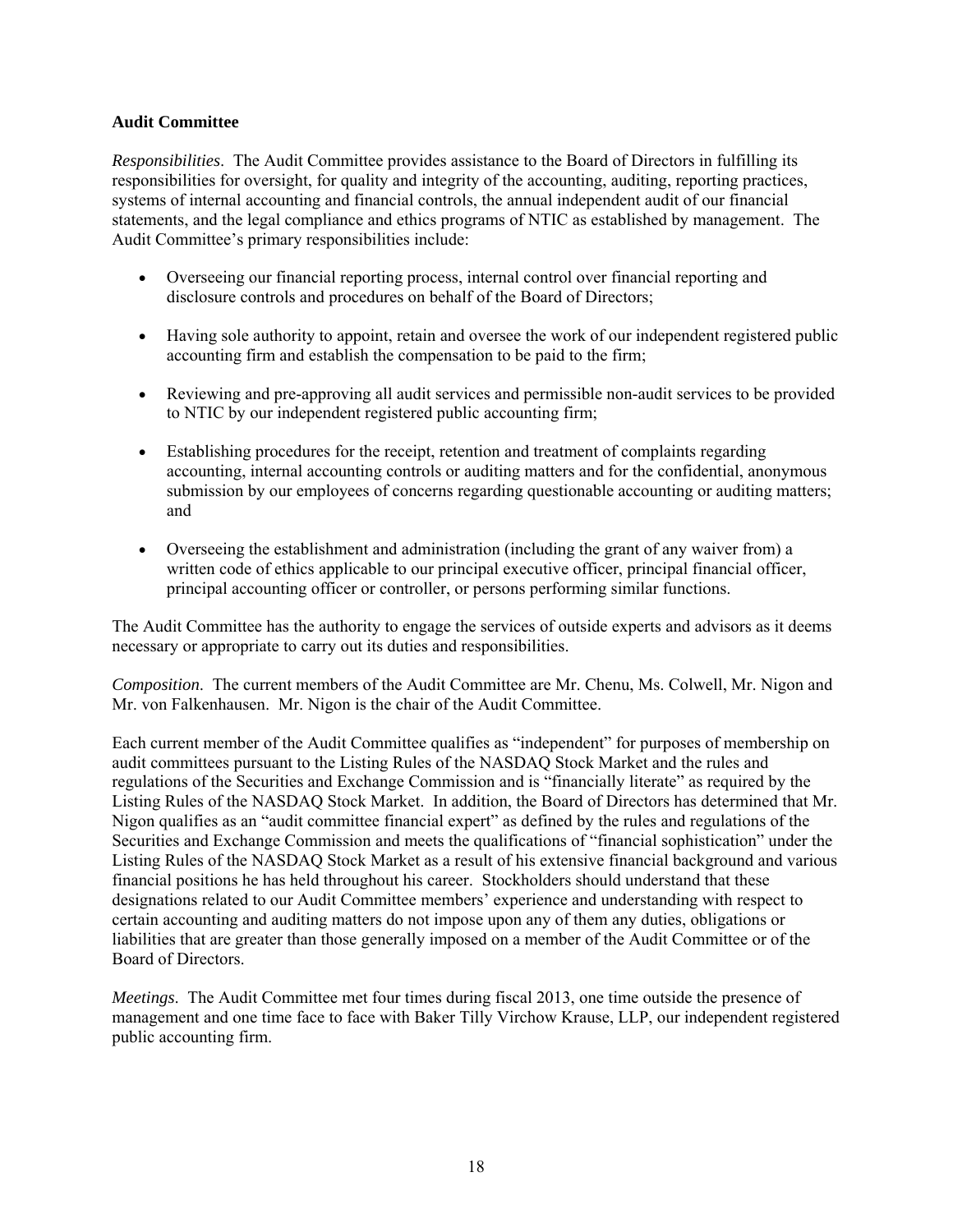*Audit Committee Report*. This report is furnished by the Audit Committee of the Board of Directors with respect to NTIC's financial statements for the fiscal year ended August 31, 2013.

One of the purposes of the Audit Committee is to oversee NTIC's accounting and financial reporting processes and the audit of NTIC's annual financial statements. NTIC's management is responsible for the preparation and presentation of complete and accurate financial statements. NTIC's independent registered public accounting firm, Baker Tilly Virchow Krause, LLP, is responsible for performing an independent audit of NTIC's financial statements in accordance with the standards of the Public Company Accounting Oversight Board (United States) and for issuing a report on their audit.

In performing its oversight role, the Audit Committee has reviewed and discussed NTIC's audited financial statements for the fiscal year ended August 31, 2013 with NTIC's management. Management represented to the Audit Committee that NTIC's financial statements were prepared in accordance with generally accepted accounting principles. The Audit Committee has discussed with Baker Tilly Virchow Krause, LLP, NTIC's independent registered public accounting firm, the matters required to be discussed by Statement on Auditing Standards No. 61, as amended (AICPA, Professional Standards, Vol. 1, AU section 380), as adopted by the Public Company Accounting Oversight Board in Rule 3200T. The Audit Committee has received the written disclosures and the letter from Baker Tilly Virchow Krause, LLP required by applicable requirements of the Public Company Accounting Oversight Board regarding the Baker Tilly Virchow Krause, LLP's communications with the Audit Committee concerning independence. The Audit Committee has discussed with Baker Tilly Virchow Krause, LLP its independence and concluded that the independent registered public accounting firm is independent from NTIC and NTIC's management.

Based on the review and discussions of the Audit Committee described above, in reliance on the unqualified opinion of Baker Tilly Virchow Krause, LLP regarding NTIC's audited financial statements, and subject to the limitations on the role and responsibilities of the Audit Committee discussed above and in the Audit Committee's charter, the Audit Committee recommended to the Board of Directors that NTIC's audited financial statements for the fiscal year ended August 31, 2013 be included in its Annual Report on Form 10-K for the fiscal year ended August 31, 2013 for filing with the Securities and Exchange Commission.

This report is dated as of November 18, 2013.

Audit Committee

Richard J. Nigon, Chair Pierre Chenu Konstantin von Falkenhausen

*Other Information*. Additional information regarding the Audit Committee and our independent registered public accounting firm is disclosed under the "Proposal Four—Ratification of Selection of Independent Registered Public Accounting Firm" section of this proxy statement.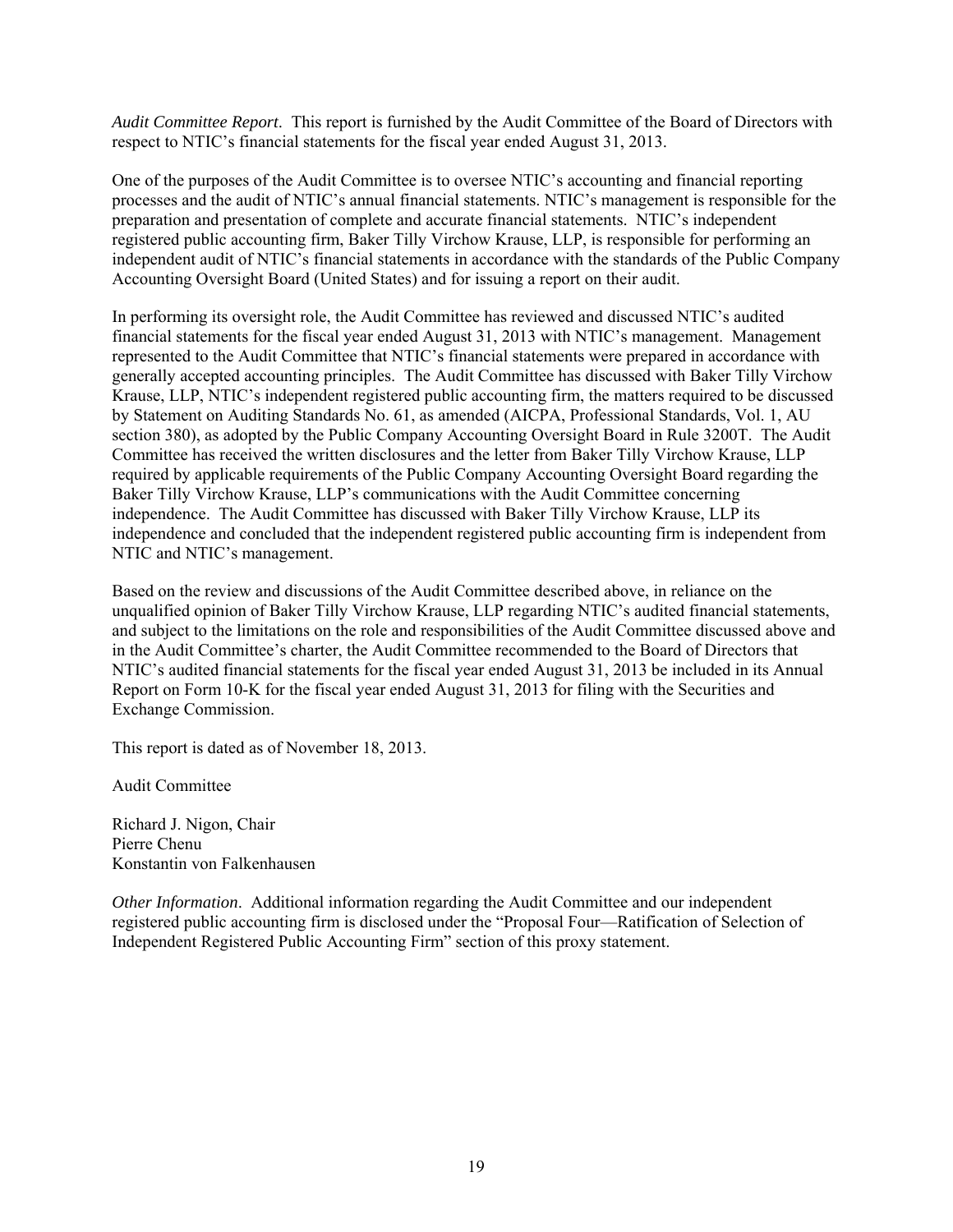# **Compensation Committee**

*Responsibilities*. The Compensation Committee provides assistance to the Board of Directors in fulfilling its oversight responsibility relating to compensation of our chief executive officer and other executive officers and administers our equity compensation plans. The Compensation Committee's primary responsibilities include:

- recommending to the Board of Directors for its determination, the annual salaries, incentive compensation, long-term compensation and any and all other compensation applicable to our executive officers;
- establishing, and from time to time reviewing and revising, corporate goals and objectives with respect to compensation for our executive officers and establishing and leading a process for the full Board of Directors to evaluate the performance of our executive officers in light of those goals and objectives;
- administering our equity compensation plans and recommending to the Board of Directors for its determination grants of options or other equity-based awards for executive officers, employees and independent consultants under our equity compensation plans;
- reviewing our policies with respect to employee benefit plans; and
- establishing and from time to time reviewing and revising processes and procedures for the consideration and determination of executive compensation.

The Compensation Committee has the authority to engage the services of outside experts and advisors as it deems necessary or appropriate to carry out its duties and responsibilities, and prior to doing so, assesses the independence of such experts and advisors from management.

*Composition*. The current members of the Compensation Committee are Dr. Lee, Mr. Nigon and Mr. von Falkenhausen. Mr. Nigon is the Chair of the Compensation Committee. The Board of Directors has determined that each of the members of the Compensation Committee is considered an "independent director" under the Listing Rules of the NASDAQ Stock Market, a "non-employee director" within the meaning of Rule 16b-3 under the Securities Exchange Act of 1934, as amended, an "outside director" within the meaning of Section 162(m) under the Internal Revenue Code of 1986, as amended, and otherwise independent under the rules and regulations of the Securities and Exchange Commission.

*Processes and Procedures for Consideration and Determination of Executive Compensation*. As described in more detail above under the heading "—Responsibilities," the Board of Directors has delegated to the Compensation Committee the responsibility, among other things, to recommend to the Board of Directors any and all compensation payable to our executive officers, including annual salaries, incentive compensation and long-term incentive compensation, and to administer our equity and incentive compensation plans applicable to our executive officers. Decisions regarding executive compensation made by the Compensation Committee are not considered final and are subject to final review and approval by the entire Board of Directors. Under the terms of its formal written charter, the Compensation Committee has the power and authority, to the extent permitted by our Bylaws and applicable law, to delegate all or a portion of its duties and responsibilities to a subcommittee of the Compensation Committee. The Compensation Committee has not generally delegated any of its duties and responsibilities to subcommittees, but rather has taken such actions as a committee, as a whole.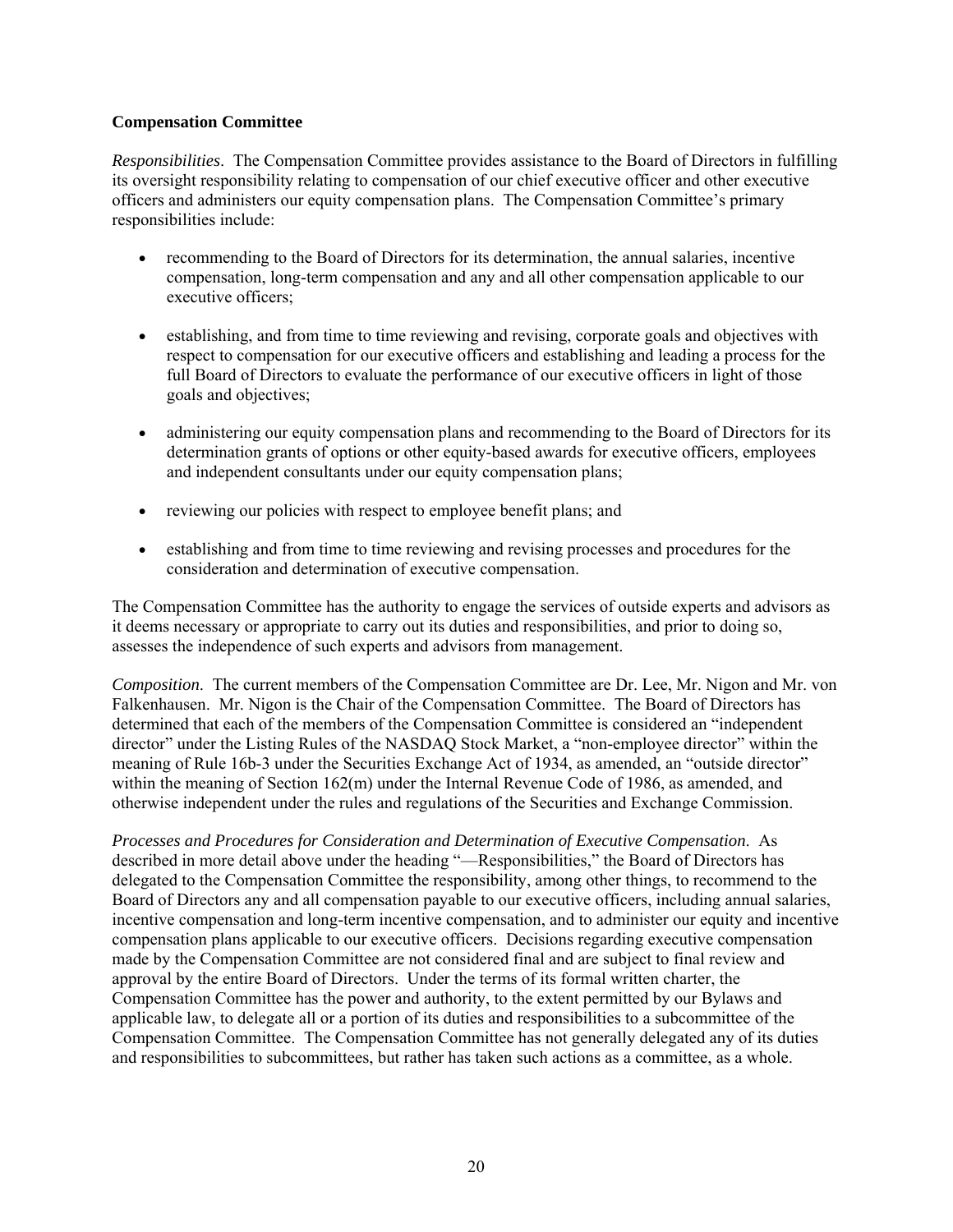Our President and Chief Executive Officer assists the Compensation Committee in gathering compensation related data regarding our executive officers and making recommendations to the Compensation Committee regarding the form and amount of compensation to be paid to each executive officer. In making final recommendations to the Board of Directors regarding compensation to be paid to our executive officers, the Compensation Committee considers the recommendations of our President and Chief Executive Officer, but also considers other factors, such as its own views as to the form and amount of compensation to be paid, the achievement by the company of pre-established performance objectives the general performance of the company and the individual officers, the performance of the company's stock price and other factors that may be relevant.

Final deliberations and decisions by the Compensation Committee regarding its recommendations to the Board of Directors of the form and amount of compensation to be paid to our executive officers, including our President and Chief Executive Officer, are made by the Compensation Committee, without the presence of the President and Chief Executive Officer or any other executive officer of our company. In making final decisions regarding compensation to be paid to our executive officers, the Board of Directors considers the same factors and gives considerable weight to the recommendations of the Compensation Committee.

*Meetings*. The Compensation Committee met three times during fiscal 2013.

# **Nominating and Corporate Governance Committee**

*Responsibilities*. The primary responsibilities of the Nominating and Corporate Governance Committee include:

- identifying individuals qualified to become members of the Board of Directors;
- recommending director nominees for each annual meeting of our stockholders and director nominees to fill any vacancies that may occur between meetings of stockholders;
- being aware of best practices in corporate governance matters;
- developing and overseeing an annual Board of Directors and Board committee evaluation process; and
- establishing and leading a process for determination of the compensation applicable to the nonemployee directors on the Board.

The Nominating and Corporate Governance Committee has the authority to engage the services of outside experts and advisors as it deems necessary or appropriate to carry out its duties and responsibilities.

*Composition*. The current members of the Nominating and Corporate Governance Committee are Mr. Koh, Ms. Colwell and Mr. Nigon. Mr. Koh is the chair of the Nominating and Corporate Governance Committee. The Board of Directors has determined that each of the members of the Nominating and Corporate Governance Committee is considered an "independent director" under the Listing Rules of the NASDAQ Stock Market.

*Processes and Procedures for Consideration and Determination of Director Compensation*. As mentioned above under the heading "—Responsibilities," the Board of Directors has delegated to the Nominating and Corporate Governance Committee the responsibility, among other things, to review and make recommendations to the Board of Directors concerning compensation for non-employee members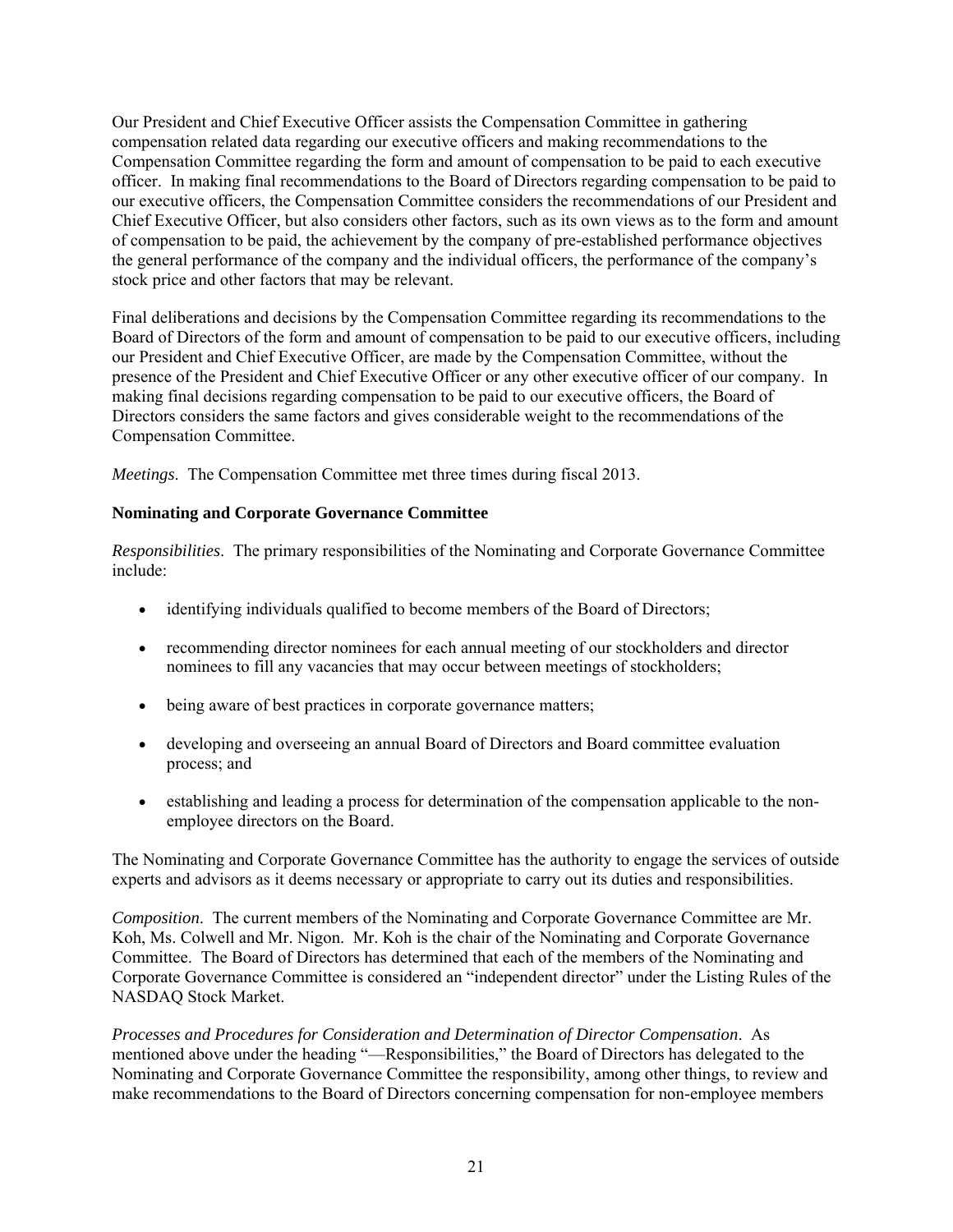of the Board of Directors, including but not limited to retainers, meeting fees, committee chair and member retainers and equity compensation. Decisions regarding director compensation made by the Nominating and Corporate Governance Committee are not considered final and are subject to final review and approval by the entire Board of Directors. Under the terms of its formal written charter, the Nominating and Corporate Governance Committee has the power and authority, to the extent permitted by our Bylaws and applicable law, to delegate all or a portion of its duties and responsibilities to a subcommittee of the Nominating and Corporate Governance Committee. The Nominating and Corporate Governance Committee has not generally delegated any of its duties and responsibilities to subcommittees, but rather has taken such actions as a committee, as a whole.

In making recommendations to the Board of Directors regarding compensation to be paid to our nonemployee directors, the Nominating and Corporate Governance Committee considers fees and other compensation paid to directors of comparable public companies, the number of board and committee meetings that our directors are expected to attend, and other factors that may be relevant. In making final decisions regarding non-employee director compensation, the Board of Directors considers the same factors and the recommendation of the Nominating and Corporate Governance Committee.

*Meetings*. The Nominating and Corporate Governance Committee met four times during fiscal 2013.

# **Director Nominations Process**

Pursuant to a Director Nominations Process adopted by the Board of Directors, in selecting nominees for the Board of Directors, the Nominating and Corporate Governance Committee first determines whether the incumbent directors are qualified to serve, and wish to continue to serve, on the Board. The Nominating and Corporate Governance Committee believes that NTIC and its stockholders benefit from the continued service of qualified incumbent directors because those directors have familiarity with and insight into NTIC's affairs that they have accumulated during their tenure with the company. Appropriate continuity of Board membership also contributes to the Board's ability to work as a collective body. Accordingly, it is the practice of the Nominating and Corporate Governance Committee, in general, to renominate an incumbent director if the director wishes to continue his or her service with the Board, the director continues to satisfy the criteria for membership on the Board that the Nominating and Corporate Governance Committee generally views as relevant and considers in deciding whether to re-nominate an incumbent director or nominate a new director, the Nominating and Corporate Governance Committee believes the director continues to make important contributions to the Board, and there are no special, countervailing considerations against re-nomination of the director. After completing the Director Nominations Process, it was the recommendation of the Nominating and Corporate Governance Committee based on discussions with Mr. Chenu and succession planning objectives that Mr. Chenu not stand for re-election to the Board of Directors at the 2014 Annual Meeting.

Pursuant to a Director Nominations Process adopted by the Board of Directors, in identifying and evaluating new candidates for election to the Board, the Nominating and Corporate Governance Committee solicits recommendations for nominees from persons whom the Nominating and Corporate Governance Committee believes are likely to be familiar with qualified candidates having the qualifications, skills and characteristics required for Board nominees from time to time. Such persons may include members of the Board of Directors and our senior management and advisors to our company. In addition, from time to time, if appropriate, the Nominating and Corporate Governance Committee may engage a search firm to assist it in identifying and evaluating qualified candidates. Ms. Colwell, who joined the Board of Directors in November 2013, was recommended by NTIC's President and Chief Executive Officer and known by several other NTIC directors as a result of her relationship with a former NTIC director.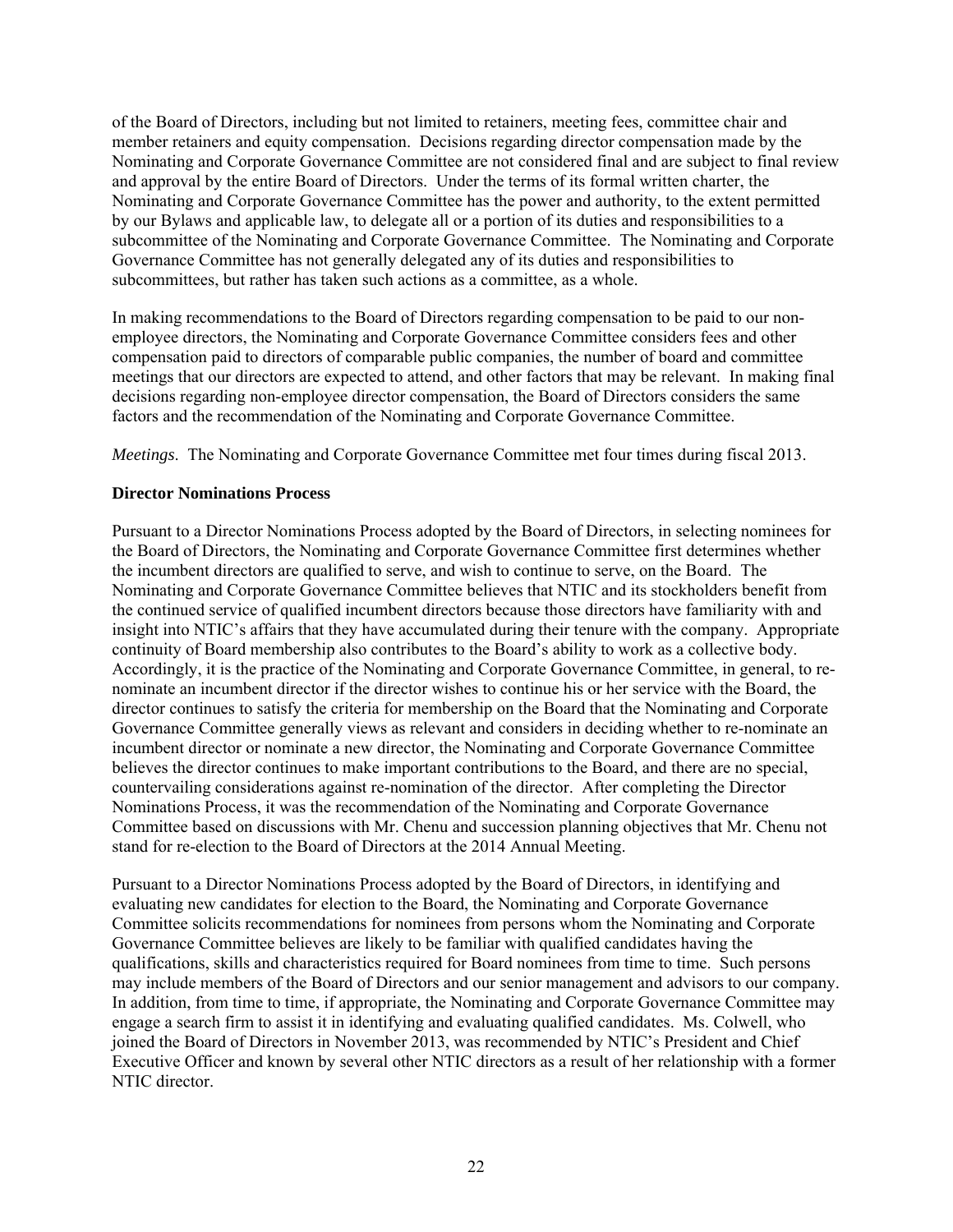The Nominating and Corporate Governance Committee reviews and evaluates each candidate whom it believes merits serious consideration, taking into account available information concerning the candidate, any qualifications or criteria for Board membership established by the Nominating and Corporate Governance Committee, the existing composition of the Board, and other factors that it deems relevant. In conducting its review and evaluation, the Nominating and Corporate Governance Committee solicits the views of our management, other Board members, and other individuals it believes may have insight into a candidate. The Nominating and Corporate Governance Committee may designate one or more of its members and/or other Board members to interview any proposed candidate.

The Nominating and Corporate Governance Committee will consider recommendations for the nomination of directors submitted by our stockholders. For more information, see the information set forth under the heading "Stockholder Proposals and Director Nominations for the 2015 Annual Meeting of Stockholders ─ Director Nominations for 2015 Annual Meeting." The Nominating and Corporate Governance Committee will evaluate candidates recommended by stockholders in the same manner as those recommended as stated above.

There are no formal requirements or minimum qualifications that a candidate must meet in order for the Nominating and Corporate Governance Committee to recommend the candidate to the Board. The Nominating and Corporate Governance Committee believes that each nominee should be evaluated based on his or her merits as an individual, taking into account the needs of our company and the Board of Directors. However, in evaluating candidates, there are a number of criteria that the Nominating and Corporate Governance Committee generally views as relevant and is likely to consider. Some of these factors include whether the candidate is an "independent director" under the Listing Rules of the NASDAQ Stock Market and meets any other applicable independence tests under the federal securities laws and rules and regulations of the Securities and Exchange Commission; whether the candidate is "financially literate" or "financially sophisticated" and otherwise meets the requirements for serving as a member of an audit committee under the Listing Rules of the NASDAQ Stock Market; whether the candidate is an "audit committee financial expert" under the federal securities laws and the rules and regulations of the Securities and Exchange Commission; the needs of our company with respect to the particular talents and experience of its directors; the personal and professional integrity and reputation of the candidate; the candidate's level of education and business experience; the candidate's broad-based business acumen; the candidate's level of understanding of our business and its industry; the candidate's ability and willingness to devote adequate time to work of the Board and its committees; the fit of the candidate's skills and personality with those of other directors and potential directors in building a board that is effective, collegial and responsive to the needs of our company; whether the candidate possesses strategic thinking and a willingness to share ideas; the candidate's diversity of experiences, expertise and background; and the candidate's ability to represent the interests of all stockholders and not a particular interest group.

We do not have a formal stand-alone diversity policy in considering whether to recommend any director nominee, including candidates recommended by stockholders. As discussed above, the Nominating and Corporate Governance Committee will consider the factors described above, including the candidate's diversity of experiences, expertise and background. The Nominating and Corporate Governance Committee seeks nominees with a broad diversity of experience, expertise and backgrounds. The Nominating and Corporate Governance Committee does not assign specific weights to particular criteria and no particular criterion is necessarily applicable to all prospective nominees. The Board of Directors believes that the backgrounds and qualifications of directors, considered as a group, should provide a significant mix of experience, knowledge and abilities that will allow the Board of Directors to fulfill its responsibilities. While the Nominating and Corporate Governance Committee focuses on obtaining a diversity of experiences, expertise and background on the Board of Directors rather than a diversity of personal characteristics, it recognizes the desirability of racial, ethnic, gender, age and other personal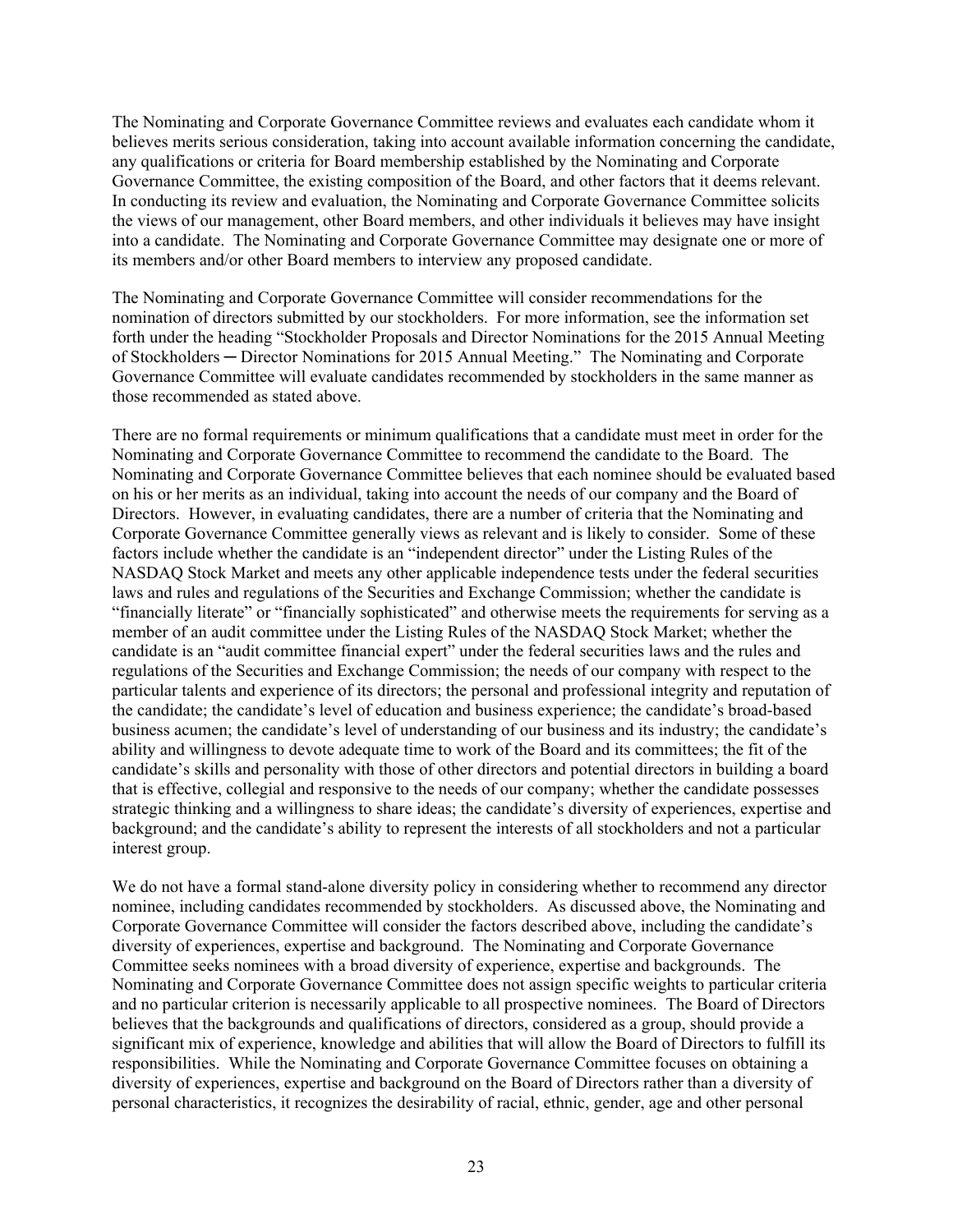diversity and considers it an additional benefit when a new director can also increase the personal diversity of the Board of Directors as a whole. The Nominating and Corporate Governance Committee evaluates its effectiveness in achieving diversity in a broad sense on the Board of Directors through its annual review of Board member composition prior to recommending nominees for election each year.

# **Board Oversight of Risk**

The Board of Directors as a whole has responsibility for risk oversight, with more in-depth reviews of certain areas of risk being conducted by the relevant Board committees that report on their deliberations to the full Board of Directors. The oversight responsibility of the Board and its committees is enabled by management reporting processes that are designed to provide information to the Board about the identification, assessment and management of critical risks and management's risk mitigation strategies. The areas of risk that we focus on include operational, financial (accounting, credit, liquidity and tax), legal, compensation, competitive, health, safety, environmental, economic, political and reputational risks.

The standing committees of the Board of Directors oversee risks associated with their respective principal areas of focus. The Audit Committee's role includes a particular focus on the qualitative aspects of financial reporting, on our processes for the management of business and financial risk, our financial reporting obligations and for compliance with significant applicable legal, ethical and regulatory requirements. The Audit Committee, along with management, is also responsible for developing and participating in a process for review of important financial and operating topics that present potential significant risk to our company. The Compensation Committee is responsible for overseeing risks and exposures associated with our executive compensation programs and arrangements and management succession planning. The Nominating and Corporate Governance Committee oversees risks relating to our corporate governance matters, director compensation programs and director succession planning.

We recognize that a fundamental part of risk management is understanding not only the risks a company faces and what steps management is taking to manage those risks, but also understanding what level of risk is appropriate for the company. The involvement of the full Board of Directors each year in establishing our key corporate business strategies and annual fiscal budget is a key part of the Board's assessment of management's appetite for risk and also a determination of what constitutes an appropriate level of risk for our company.

We believe our current Board leadership structure is appropriate and helps ensure proper risk oversight for our company for a number of reasons, including: (1) general risk oversight by the full Board of Directors in connection with its role in reviewing our key business strategies and monitoring on an ongoing basis the implementation of our key business strategies; (2) more detailed oversight by our standing Board committees that are currently comprised of and chaired by our independent directors, and (3) the focus of our Chairman of the Board on allocating appropriate Board agenda time for discussion regarding the implementation of our key business strategies and specifically risk management.

# **Code of Ethics**

The Board of Directors has adopted a Code of Ethics, which applies to all of our directors, executive officers, including our Chief Executive Officer and Chief Financial Officer, and other employees, and meets the requirements of the Securities and Exchange Commission and the NASDAQ Stock Market. A copy of our Code of Ethics is available on the "Investor Relations—Corporate Governance" section of our corporate website *www.ntic.com*.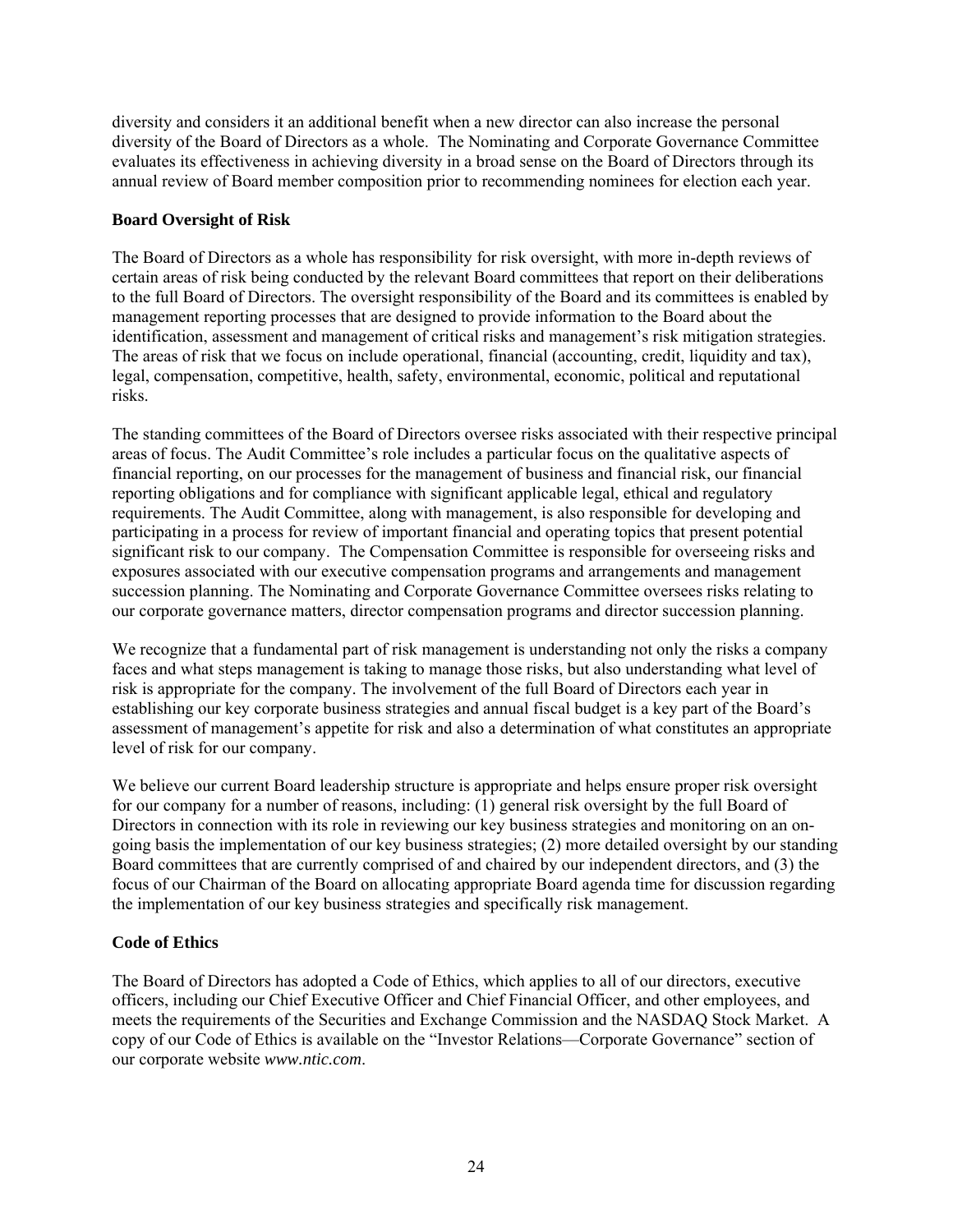# **Anti-Hedging and Pledging Policy**

The Board of Directors has adopted an insider trading policy, which applies to all of our directors, officers and employees. The insider trading policy prohibits our directors and officers from engaging in hedging transactions, such as short sales, transactions in publicly traded options, such as puts, calls and other derivatives, and pledging our shares in any significant respect.

#### **Policy Regarding Director Attendance at Annual Meetings of Stockholders**

It is the policy of the Board of Directors that directors standing for re-election should attend our annual meeting of stockholders, if their schedules permit. A Board of Directors meeting is generally held on the day following each annual meeting of stockholders. All of our then current directors attended the 2013 annual meeting of stockholders.

#### **Complaint Procedures**

The Audit Committee has established procedures for the receipt, retention and treatment of complaints received by NTIC regarding accounting, internal accounting controls or auditing matters, and the submission by our employees, on a confidential and anonymous basis, of concerns regarding questionable accounting or auditing matters. Our personnel with such concerns are encouraged to discuss their concerns with our outside legal counsel, who in turn will be responsible for informing the Audit Committee.

#### **Process Regarding Stockholder Communications with Board of Directors**

Stockholders may communicate with the Board of Directors of NTIC by sending correspondence, addressed to our Corporate Secretary, Northern Technologies International Corporation, 4201 Woodland Road, Circle Pines, Minnesota 55014, or mwolsfeld@ntic.com with an instruction to forward the communication to a particular director. Our Corporate Secretary will receive the correspondence and forward it to any individual director or directors to whom the communication is directed.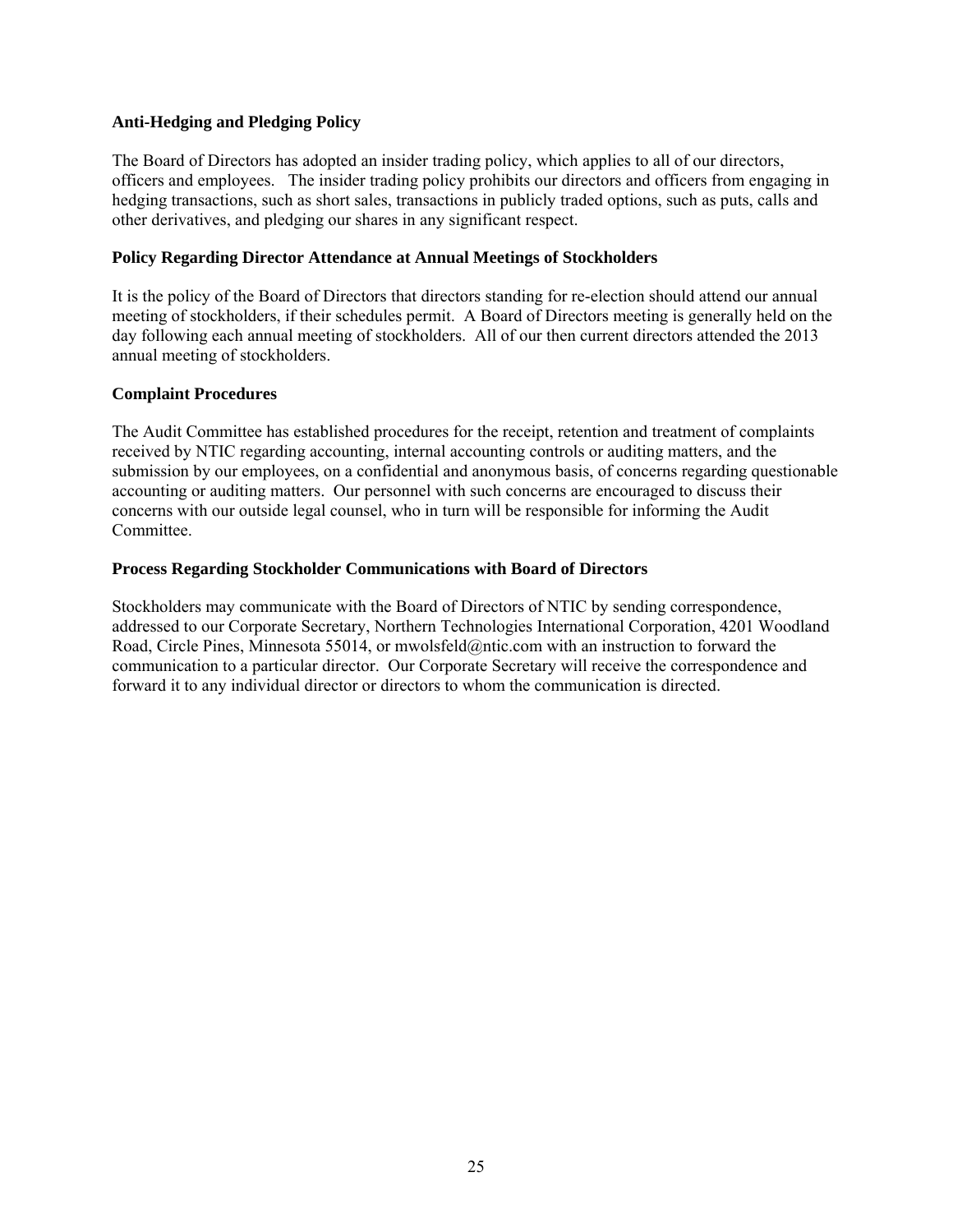#### **DIRECTOR COMPENSATION \_\_\_\_\_\_\_\_\_\_\_\_\_\_\_\_**

#### **Summary of Cash and Other Compensation**

The following table provides summary information concerning the compensation of each individual who served as a director of our company during the fiscal year ended August 31, 2013, other than G. Patrick Lynch, our President and Chief Executive Officer, who was not compensated separately for serving on the Board of Directors during fiscal 2013. His compensation during fiscal 2013 for serving as an executive officer of our company is set forth under the heading "Executive Compensation" included elsewhere in this proxy statement.Barbara D. Colwell, one of our current directors, did not serve as a director during fiscal 2013 and, therefore, is not named in the table below.

| <b>Name</b>                                | <b>Fees Earned or</b><br>Paid in Cash (\$) |   | Option<br>Awards $(\$)^{(1)(2)}$ | Compensation $(\text{$\$})^{(3)}$ | <b>All Other</b> |          | Total $(\$)$ |
|--------------------------------------------|--------------------------------------------|---|----------------------------------|-----------------------------------|------------------|----------|--------------|
|                                            | 28,750                                     | S | 25,800                           |                                   | S                | $^{(1)}$ | 54,550       |
|                                            | 19,000                                     |   | 17,200                           |                                   |                  | $\theta$ | 36,200       |
| Sunggyu Lee, Ph.D.                         | 18,000                                     |   | 17,200                           |                                   |                  |          | 35,200       |
| Ramani Narayan, Ph.D                       | 18,000                                     |   | 17,200                           |                                   |                  | 110,244  | 145,444      |
|                                            | 38,250                                     |   | 25,915                           |                                   |                  |          | 64,165       |
|                                            | 4,500                                      |   |                                  |                                   |                  |          | 4,500        |
| Konstantin von Falkenhausen <sup>(6)</sup> | 24,000                                     |   | 17,430                           |                                   |                  |          | 41,430       |

#### **DIRECTOR COMPENSATION – FISCAL 2013**

(1) The amounts in this column do not reflect compensation actually received by the directors nor do they reflect the actual value that will be recognized by the directors. Instead, the amounts reflect the grant date fair value for option grants made by us in fiscal 2013, as calculated in accordance with Financial Accounting Standards Board (FASB) Accounting Standards Codification (ASC) Topic 718.

On September 1, 2012, each then current director, other than Mr. Lynch and Mr. Stone, received a stock option to purchase 4,000 shares of our common stock at an exercise price of \$10.25 per share granted under the Northern Technologies International Corporation Amended and Restated 2007 Stock Incentive Plan, the material terms of which are described in more detail under the heading "Executive Compensation—Stock Incentive Plan." These options vested in full on September 1, 2013 and will expire on August 31, 2017 or earlier in the case of a director whose service as a director is terminated prior to such date. In addition, on September 1, 2012, Mr. Chenu received an additional stock option to purchase 2,000 shares of our common stock in consideration for his service as Chairman of the Board. The terms of this stock option are identical to the other director stock options granted on that date. See "—Non-Employee Director Compensation Program— Stock Options." The grant date fair value and incremental fair value associated with these awards and as calculated in accordance with FASB ASC Topic 718 is determined based on our Black-Scholes option pricing model. The grant date value per share for the options granted on September 1, 2012 was \$4.30 and was determined using the following specific assumptions: risk free interest rate: 0.71%; expected life: 5.0 years; expected volatility: 48.1%; and expected dividend yield: 0%.

On November 16, 2012, Mr. von Falkenhausen received a stock option to purchase 3,000 shares of our common stock in consideration for his service as a new director and Mr. Nigon received a stock option to purchase 1,500 shares of our common stock in consideration for his service as Chairman of the Board. Both of these options have an exercise price of \$10.25 per share and were granted under the Northern Technologies International Corporation Amended and Restated 2007 Stock Incentive Plan, the material terms of which are described in more detail under the heading "Executive Compensation—Stock Incentive Plan." These options vested in full on November 16, 2013 and will expire on November 16, 2022 or earlier in the case of a director whose service as a director is terminated prior to such date. See "—Non-Employee Director Compensation Program—Stock Options." The grant date fair value and incremental fair value associated with these awards and as calculated in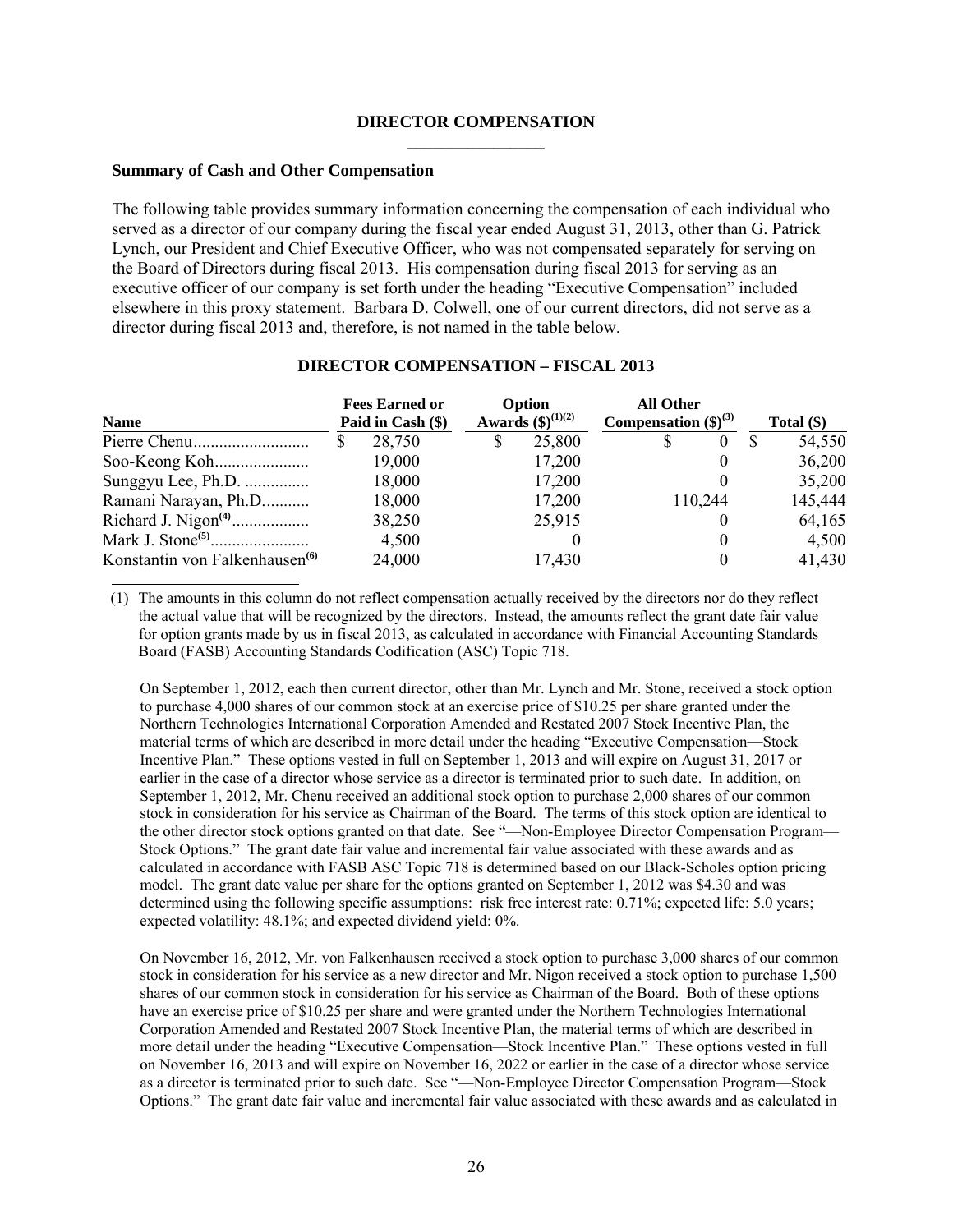accordance with FASB ASC Topic 718 is determined based on our Black-Scholes option pricing model. The grant date value per share for the options granted on November 16, 2012 was \$5.81 and was determined using the following specific assumptions: risk free interest rate: 0.71%; expected life: 10.0 years; expected volatility: 47.9%; and expected dividend yield: 0%.

(2) The table below provides information regarding the aggregate number of options to purchase shares of our common stock outstanding at August 31, 2013 and held by each of the directors listed in the Director Compensation Table. Note that because of the grant date, neither the Director Compensation Table nor the table below reflects option grants on September 1, 2013. See "-Non-Employee Director Compensation Program-Stock Options."

| <b>Name</b>                 | <b>Aggregate Number</b><br><b>Of Securities</b><br><b>Underlying Options</b> | Exercisable/<br>Unexercisable | <b>Exercise</b><br>Price(s) | <b>Expiration</b><br>Date(s) |
|-----------------------------|------------------------------------------------------------------------------|-------------------------------|-----------------------------|------------------------------|
|                             | 24,000                                                                       | 16,000/8,000                  | $$8.57 - 16.45$             | $8/31/2014 - 8/31/2017$      |
|                             | 16,000                                                                       | 10,666/5,334                  | $8.57 - 16.45$              | $8/31/2014 - 8/31/2017$      |
| Sunggyu Lee, Ph.D           | 16,000                                                                       | 10,666/5,334                  | $8.57 - 16.45$              | $8/31/2014 - 8/31/2017$      |
| Ramani Narayan, Ph.D        | 16,000                                                                       | 10,666/5,334                  | $8.57 - 16.45$              | $8/31/2014 - 8/31/2017$      |
|                             | 15,833                                                                       | 8,999/6,834                   | $9.76 - 16.45$              | $2/1/2015 - 11/15/2022$      |
|                             | $\theta$                                                                     | N/A                           | N/A                         | N/A                          |
| Konstantin von Falkenhausen | 3,000                                                                        | 0/3.000                       | 10.25                       | 11/15/2022                   |

- (3) We do not provide perquisites or other personal benefits to our directors. The amounts reflected for Dr. Narayan reflects consulting fees and royalties paid during the fiscal year ended August 31, 2013 as described in more detail below under the heading "-Consulting Arrangement."
- (4) Mr. Nigon became non-executive Chairman of the Board commencing on November 16, 2012.
- (5) Mr. Stone served as a director until January 17, 2013, the date of the 2013 annual meeting of stockholders.
- (6) Mr. von Falkenhausen joined the Board of Directors commencing on November 16, 2012.

#### **Non-Employee Director Compensation Program**

*Overview.* Our non-employee directors for purposes of our director compensation program currently consist of Pierre Chenu, Barbara D. Colwell, Soo-Keong Koh, Sunggyu Lee, Ph.D., Ramani Narayan, Ph.D., Richard J. Nigon and Konstantin von Falkenhausen. Mark J. Stone served as a non-employee director of NTIC during a portion of fiscal 2013 until the date of our 2013 annual meeting of stockholders.

We use a combination of cash and long-term equity-based incentive compensation in the form of annual stock option grants to attract and retain qualified candidates to serve on the Board of Directors. In setting non-employee director compensation, we follow the process and procedures described under the heading "Corporate Governance—Nominating and Corporate Governance Committee—Processes and Procedures for the Determination of Director Compensation."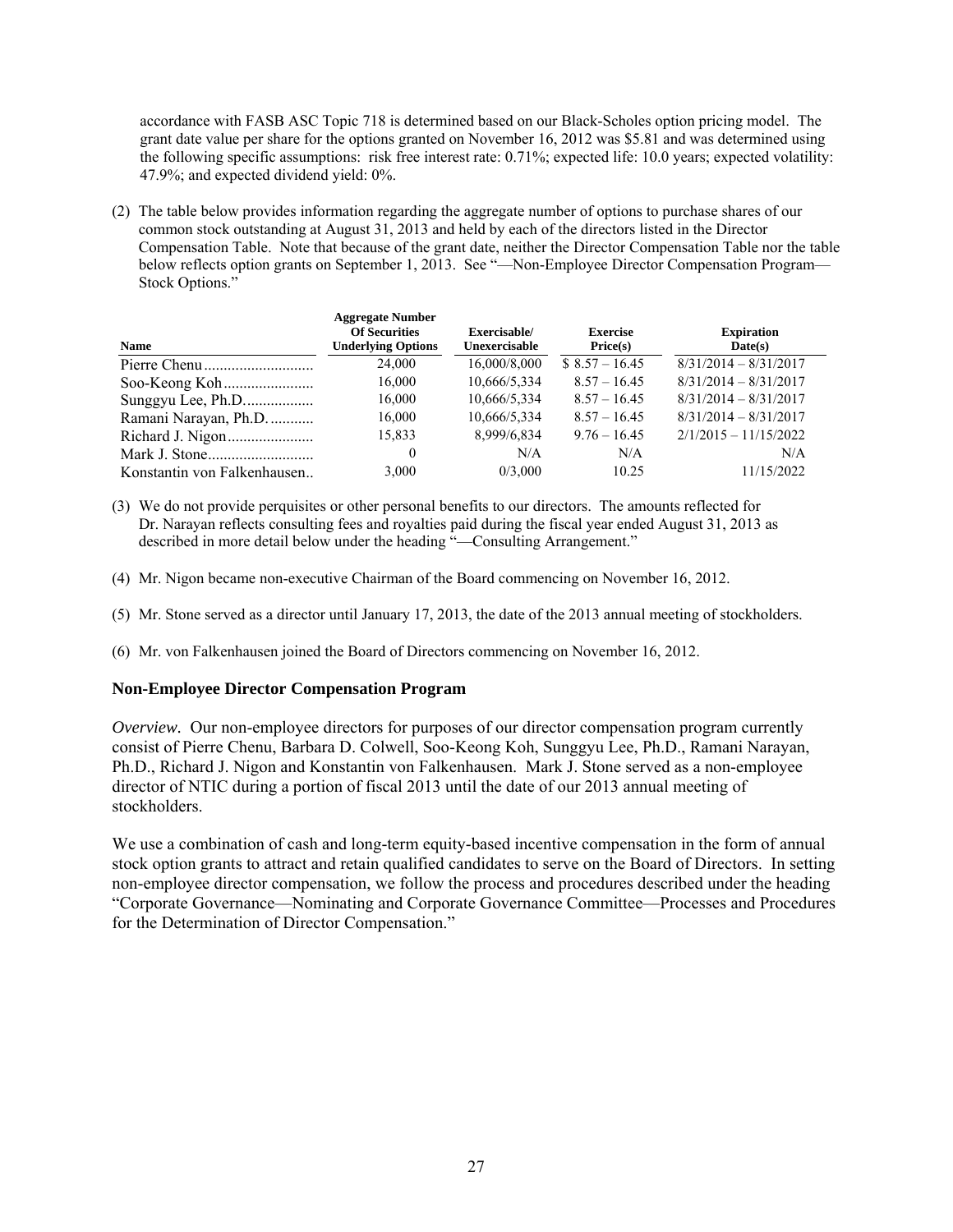*Cash Retainers and Meeting Fees*. Each of our non-employee directors receives annual cash retainers and meeting fees. In November 2013, the annual cash retainer for a non-employee director was increased from \$10,000 to \$15,000. The following table sets forth the current annual cash retainers paid to our nonemployee directors:

| <b>Description</b> | <b>Annual Cash</b><br><b>Retainer</b> |
|--------------------|---------------------------------------|
|                    | 15.000                                |
|                    | 15,000                                |
|                    | 5,000                                 |
|                    | 4.000                                 |

Each of our non-employee directors also receives \$1,000 for each Board, Board committee and strategy review meeting attended. No director, however, earns more than \$1,000 per day in Board, Board committee and strategy review meeting fees.

*Stock Options*. Each of our non-employee directors, other than a director who will not stand for reelection at the next annual meeting of stockholders, is automatically granted a non-qualified option to purchase 4,000 shares of our common stock on the first day of each fiscal year in consideration for his service as a director of NTIC and the Chairman of the Board is automatically granted an additional nonqualified option to purchase 2,000 shares of our common stock on the first day of each fiscal year in consideration for his services as Chairman. In addition, each new non-employee director is automatically granted a non-qualified option to purchase a pro rata portion of 4,000 shares of our common stock calculated by dividing the number of months remaining in the fiscal year at the time of election or appointment by 12 on the date the director is first elected or appointed as a director of NTIC. Each automatically granted option becomes exercisable, on a cumulative basis, on the one-year anniversary of the date of its grant. The vesting of director options was changed during fiscal 2011 on a prospective basis from a three-year annual vesting to a one-year cliff vesting to conform the vesting to prevalent market practices and to reflect the fact that directors serve for one-year terms of service. The term of director options was changed in November 2012 on a prospective basis from a five-year term to a tenyear term to conform the term to prevalent market practices and to provide more value to NTIC's directors in consideration for their services as directors. The exercise price of such options is equal to the fair market value of a share of our common stock on the date of grant.

Under the terms of our stock incentive plan, unless otherwise provided in a separate agreement, if a director's service with our company terminates for any reason, the unvested portion of the option will immediately terminate and the director's right to exercise the then vested portion of the option will:

- immediately terminate if the director's service relationship with our company terminated for "cause";
- continue for a period of 12 months if the director's service relationship with our company terminates as a result of the director's death, disability or retirement; or
- continue for a period of three months if the director's service relationship with our company terminates for any reason, other than for cause or upon the director's death, disability or retirement.

In November 2013, the Board of Directors extended the post-termination exercise period for stock options held by Mr. Chenu to two years but no later than the expiration date of his options in light of his long and dedicated service to NTIC.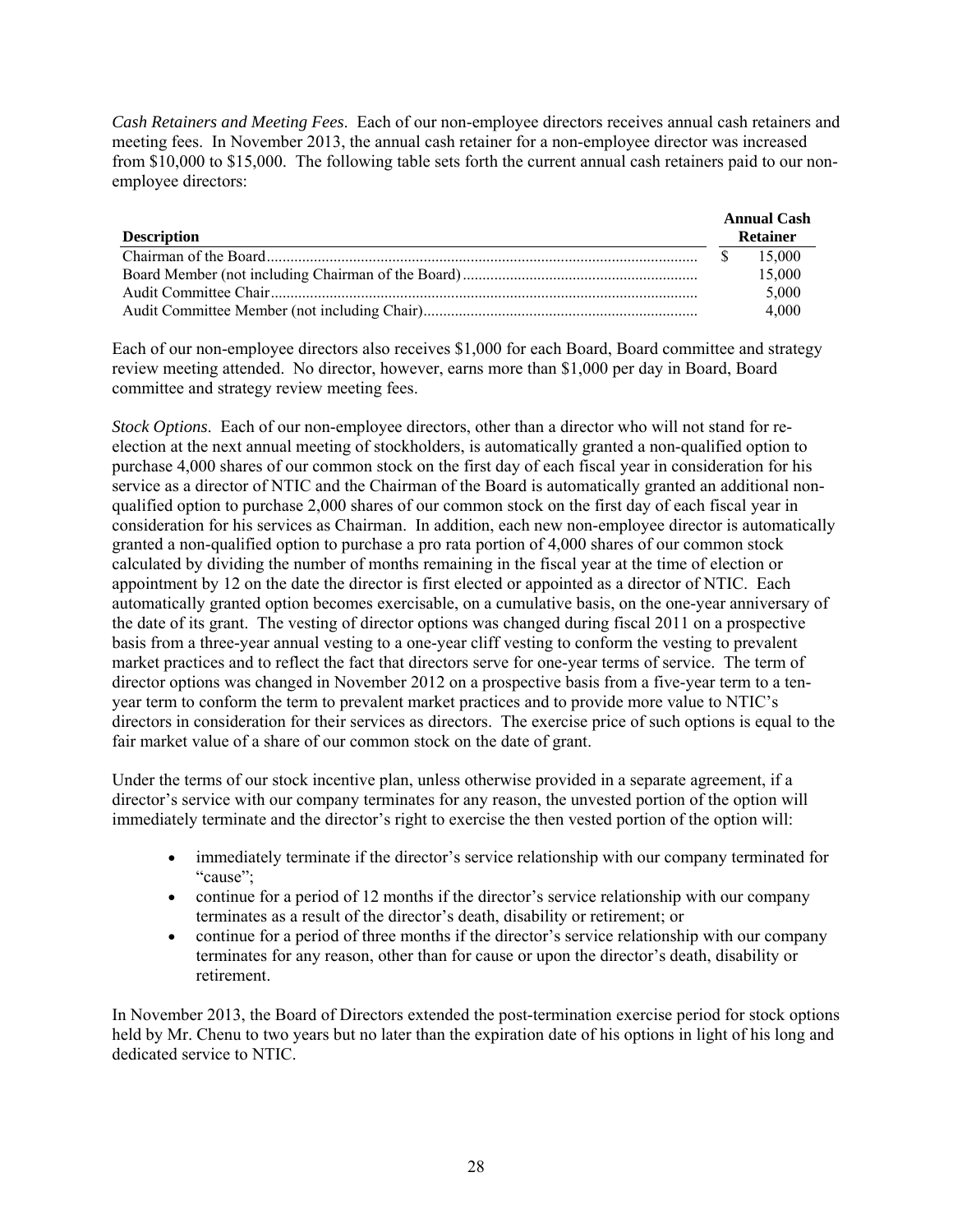We refer you to note (1) to the Director Compensation Table for a summary of all option grants to our non-employee directors during the fiscal year ended August 31, 2013 and note (2) to the Director Compensation Table for a summary of all options to purchase shares of our common stock held by our non-employee directors as of August 31, 2013.

*Reimbursement of Expenses*. All of our directors are reimbursed for travel expenses for attending meetings and other miscellaneous out-of-pocket expenses incurred in performing their Board functions.

# **Consulting Arrangement**

We paid consulting fees to Bioplastic Polymers LLC which is owned by Ramani Narayan, Ph.D. in the aggregate amount of \$100,000 and royalty fees in an aggregate amount of \$10,244 during the fiscal year ended August 31, 2013. The consulting services rendered by Bioplastic Polymers LLC related to research and development associated with various new technologies. The royalty fees were paid pursuant to an oral agreement pursuant to which we have agreed to pay Bioplastic Polymers LLC and Dr. Narayan in consideration of the transfer and assignment by Biopolymer Plastics LLC and Dr. Narayan of certain biodegradable polymer technology to us, an aggregate of three percent of the gross margin on any net sales of products incorporating the biodegradable polymer technology transferred to us by Bioplastic Polymers LLC and Dr. Narayan for a period of 10 years, provided that if a patent for or with respect to biodegradable polymer technology is issued before the expiration of such 10 year period, then until the expiration of such patent we will pay to Bioplastic Polymers LLC and Dr. Narayan an aggregate of three percent of the biodegradable polymer technology gross margin attributable to such patent.

# **Indemnification Agreements**

We have entered into agreements with all of our directors under which we are required to indemnify them against expenses, judgments, penalties, fines, settlements and other amounts actually and reasonably incurred, including expenses of a derivative action, in connection with an actual or threatened proceeding if any of them may be made a party because he or she is or was one of our directors. We will be obligated to pay these amounts only if the director acted in good faith and in a manner that he or she reasonably believed to be in or not opposed to our best interests. With respect to any criminal proceeding, we will be obligated to pay these amounts only if the director had no reasonable cause to believe his or her conduct was unlawful. The indemnification agreements also set forth procedures that will apply in the event of a claim for indemnification.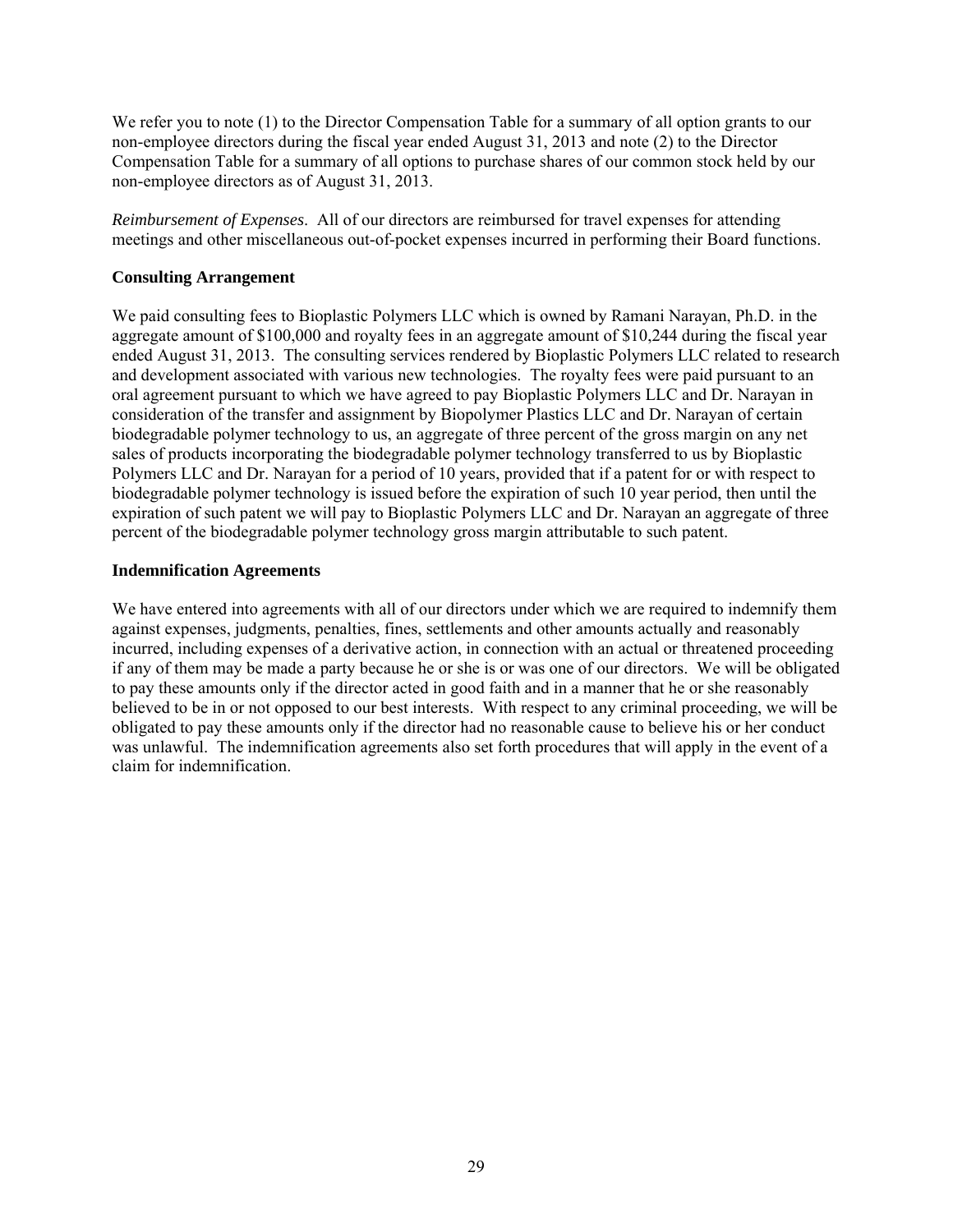#### **EXECUTIVE COMPENSATION \_\_\_\_\_\_\_\_\_\_\_\_\_\_\_\_**

#### **Summary of Cash and Other Compensation**

The following table provides summary information concerning all compensation awarded to, earned by or paid to G. Patrick Lynch, our President and Chief Executive Officer who serves as our principal executive officer, and Matthew C. Wolsfeld, our Chief Financial Officer and Corporate Secretary who serves as our principal financial officer. Mr. Lynch and Mr. Wolsfeld are the only two individuals who have been designated by our Board of Directors as "executive officers" of our company. We refer to these individuals in this proxy statement as our "named executive officers" or "executives."

| <b>Name and Principal Position</b>   | Fiscal<br>Year |    | <b>Salary</b> |   | <b>Non-Equity</b><br><b>Incentive Plan</b><br>Compensation <sup>(1)</sup> | Option<br>Awards <sup><math>(2)</math></sup> | <b>All Other</b><br>Compensation <sup>(3)</sup> | <b>Total</b> |
|--------------------------------------|----------------|----|---------------|---|---------------------------------------------------------------------------|----------------------------------------------|-------------------------------------------------|--------------|
|                                      | 2013           | S. | 278,208       | S | 152.716                                                                   | \$106,977                                    | \$11.911                                        | \$549,812    |
| <b>President and Chief Executive</b> | 2012           |    | 257,600       |   | 219.865                                                                   |                                              | 11.811                                          | 489,276      |
| <i>Officer</i>                       |                |    |               |   |                                                                           |                                              |                                                 |              |
| Matthew C. Wolsfeld                  | 2013           |    | 205.632       |   | 112,877                                                                   | 79,070                                       | 11.668                                          | 409.247      |
| Chief Financial Officer and          | 2012           |    | 190.400       |   | 162,509                                                                   |                                              | 11.568                                          | 364,477      |
| Corporate Secretary                  |                |    |               |   |                                                                           |                                              |                                                 |              |

#### **SUMMARY COMPENSATION TABLE – FISCAL 2013**

(1) Represents discretionary bonuses earned in fiscal year as indicated, but actually paid to named executive officers in the following fiscal year. The bonuses earned for fiscal 2013 and 2012 were paid in cash as determined by the Board of Directors, upon recommendation of the Compensation Committee. The amounts reflected in the column entitled "Non-Equity Incentive Plan Compensation" reflect the cash amount of bonus earned by each of the officers in consideration for their fiscal 2013 and fiscal 2012 performance, respectively, but paid to such officers during fiscal 2014 and fiscal 2013, respectively. We refer you to the information under the heading "—Executive Compensation Program—Annual Incentive Compensation" for a discussion of the factors taken into consideration by the Board of Directors in determining the amount of bonus paid to each named executive officer.

- (2) On November 16, 2012, each of the named executive officers was granted three stock options, one of which was intended as an annual grant and two of which were intended as "catch up" grants. We refer you to the information under the heading "—Executive Compensation Program—Long-Term Incentive Compensation" for a discussion of these option grants and their terms. The amounts reflected in the column entitled "Option Awards" for each officer represent the aggregate grant date fair value for these option awards, as computed in accordance with FASB ASC Topic 718. The grant date fair value is determined based on our Black-Scholes option pricing model. The grant date value per share for the options granted on November 16, 2012 was \$5.81 and was determined using the following specific assumptions: risk free interest rate: 0.71%; expected life: 10.0 years; expected volatility: 47.9%; and expected dividend yield: 0%.
- (3) The amounts shown in the column entitled "All Other Compensation" for fiscal 2013 include the following with respect to each named executive officer:

|             |                | <b>Personal Use</b> |
|-------------|----------------|---------------------|
| <b>Name</b> | $401(k)$ Match | of Auto             |
|             | \$8,500        | \$ 3.411            |
|             | 8.500          | 3.168               |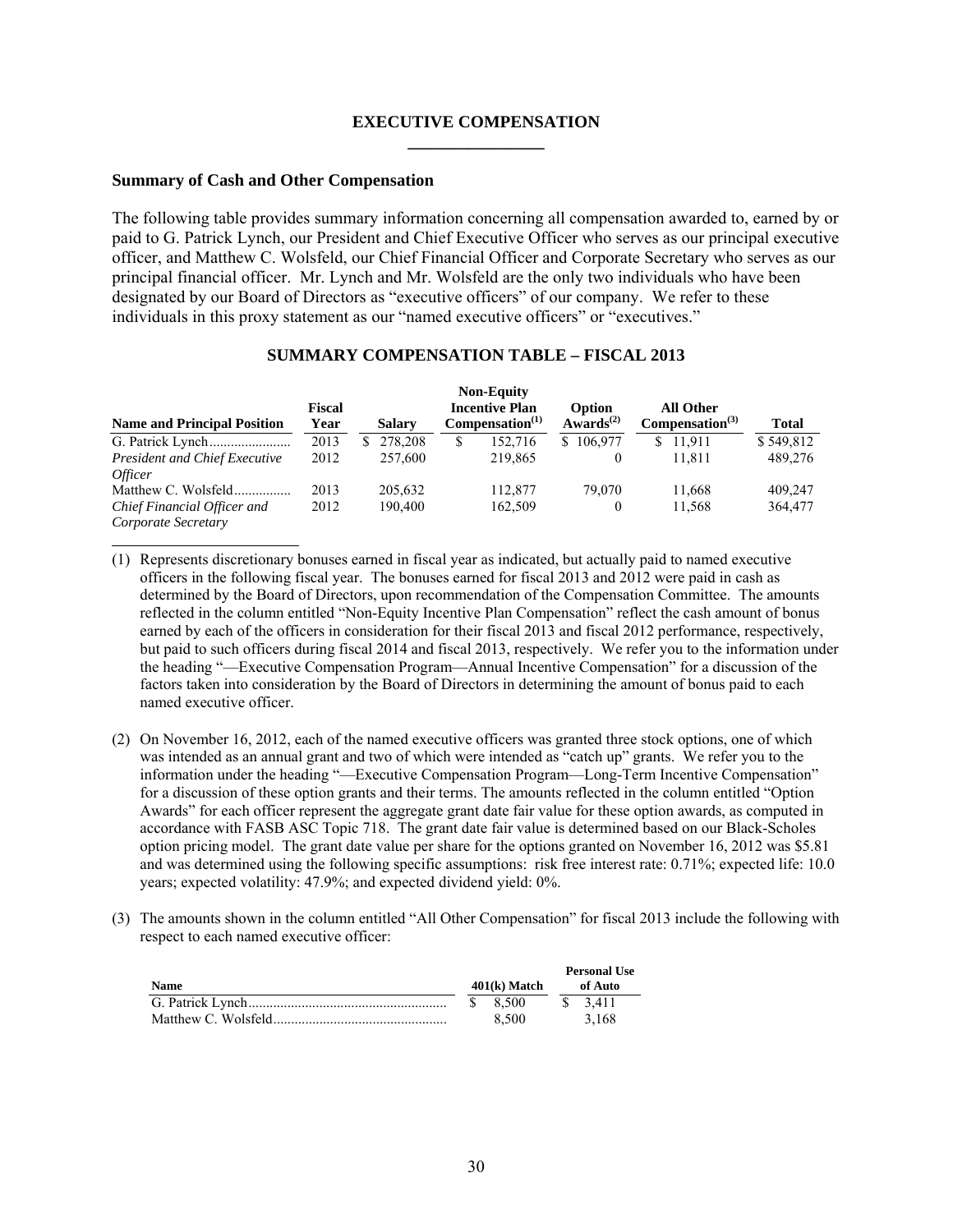## **Our Executive Compensation Program**

Our executive compensation program for the fiscal year ended August 31, 2013 consisted of:

- Base salary;
- Annual incentive compensation;
- Long-term equity-based incentive compensation, in the form of stock options; and
- All other compensation.

*Base Salary*. We provide a base salary for our named executive officers, which, unlike some of the other elements of our executive compensation program, is not subject to company or individual performance risk. We recognize the need for most executives to receive at least a portion of their total compensation in the form of a guaranteed base salary that is paid in cash regularly throughout the year to support their standard of living.

We initially fix base salaries for our executives at a level that we believe enables us to hire and retain them in a competitive environment and to reward satisfactory individual performance and a satisfactory level of contribution to our overall business objectives. The Compensation Committee reviews base salaries for our named executive officers each year beginning in July and generally recommends to the Board of Directors any increases for the following fiscal year in July or August or as soon as practicable thereafter. Regardless of when the final decision regarding base salaries for a fiscal year is made by the Board of Directors, any increases in base salaries are effective as of September 1 of that year, which depending upon the timing of the final decision could result in a retroactive payment to the executive shortly after the final decision is made.

The Compensation Committee's recommendations to the Board of Directors regarding the base salaries of our named executive officers are based on a number of factors, including: the executive's level of responsibility, prior experience and base salary for the prior year, the skills and experiences required by the position, length of service with our company, past individual performance, cost of living increases and other considerations the Compensation Committee deems relevant. The Compensation Committee also recognizes that in addition to the typical responsibilities and duties held by our executives by virtue of their positions, our executives due to the small number of our employees, often possess additional responsibilities and perform additional duties that would be typically delegated to others in most organizations with additional personnel and resources.

Annualized base salary rates for fiscal 2012 and fiscal 2013 for our named executive officers were as follows:

| <b>Name</b>         | Fiscal<br>2012 | Fiscal<br>2013 |         |  |
|---------------------|----------------|----------------|---------|--|
|                     | \$257,600      | \$ 278,208     | $8.0\%$ |  |
| Matthew C. Wolsfeld | 190.400        | 205.632        | $8.0\%$ |  |

Mr. Lynch's base salary for fiscal 2014 is \$300,464, and Mr. Wolsfeld's base salary for fiscal 2014 is \$222,082, representing base salary increases of 8 percent over their respective base salaries for fiscal 2013.

*Annual Incentive Compensation*. In addition to base compensation, we provide our named executive officers the opportunity to earn annual incentive compensation based on the achievement of certain company and individual related performance goals. Our annual bonus program directly aligns the interests of our executive officers and stockholders by providing an incentive for the achievement of key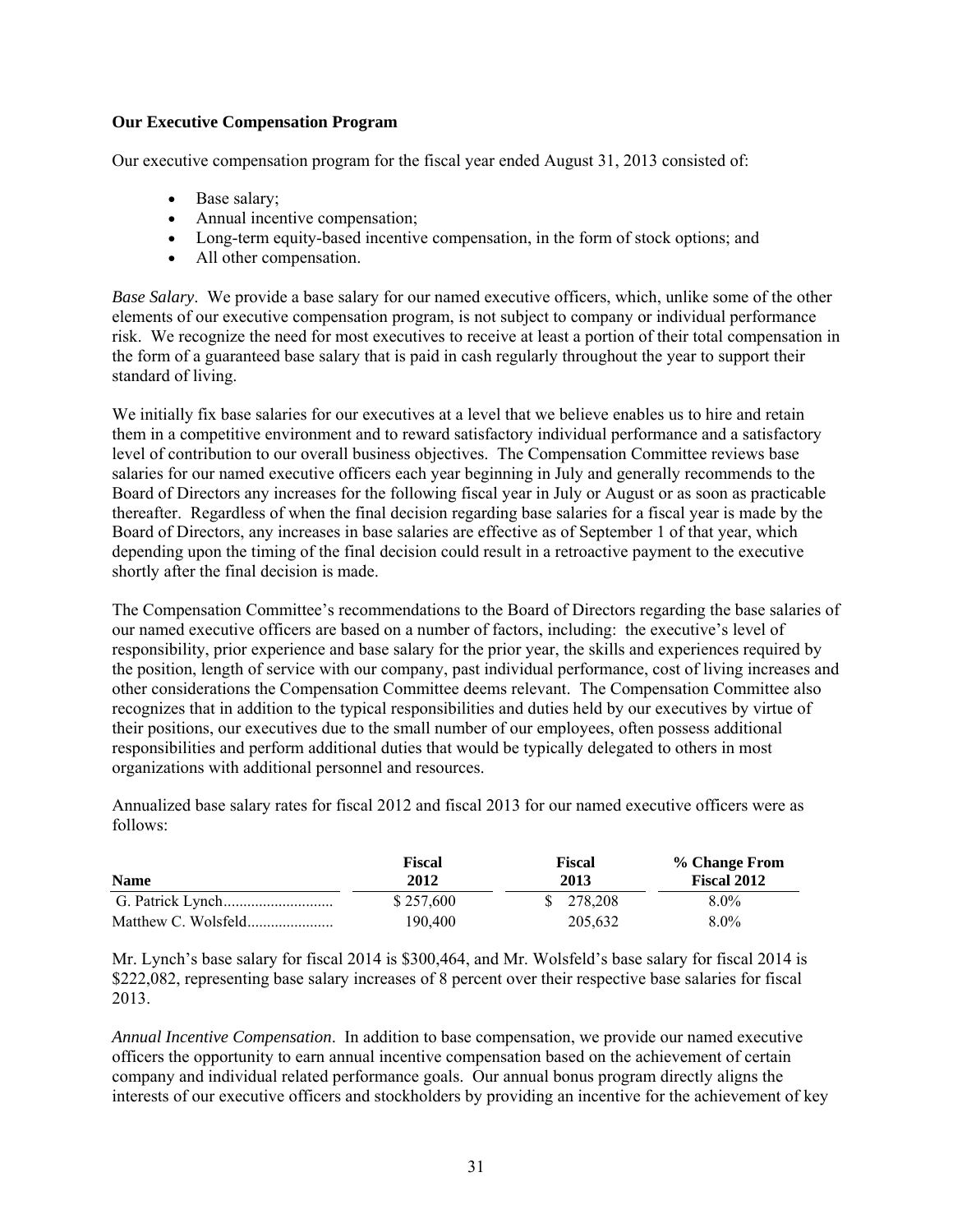corporate and individual performance measures that are critical to the success of our company and linking a significant portion of each executive officer's annual compensation to the achievement of such measures.

Under the annual bonus plan for fiscal 2013, the total amount available under the bonus plan for all plan participants, including executives, as in past years, was up to a certain percentage of NTIC's earnings before interest, taxes and other income, as adjusted to take into account amounts to be paid under the bonus plan and certain other adjustments (Adjusted EBITOI). In addition, as in the past, under the plan, the payment of bonuses was to be dependent upon the achievement of a minimum Adjusted EBITOI, which is generally 70 percent of a budgeted target Adjusted EBITOI. For fiscal 2013, actual Adjusted EBITOI was 60 percent of the budgeted target Adjusted EBITOI. The Board of Directors, upon recommendation of the Compensation Committee, nonetheless, decided to pay bonuses for fiscal 2013 under the plan since the principal reason for the shortfall was reduced revenue compared to budget due to the postponed fulfillment of a ZERUST® Oil & Gas contract. For each plan participant, 50 percent of the amount of their individual bonus payout was determined based upon their individual allocation percentage of the total amount available under the bonus plan and 50 percent of their individual payout was determined based upon their achievement of certain pre-established but more qualitative individual performance objectives.

A plan participant's individual allocation percentage of the total amount available under the bonus plan was based on the number of plan participants, the individual's annual base salary and the individual's position and level of responsibility within the company. Mr. Lynch's individual allocation percentage for fiscal 2013 was 17.0% percent and Mr. Wolsfeld's individual allocation percentage for fiscal 2013 was 12.5% percent.

Mr. Lynch's individual performance objectives for fiscal 2013 related primarily to the completion of certain ZERUST infrastructure improvements and product trials, integration of the Zerust Brazil subsidiary, and improvement and maintenance of joint venture relationships, investors relations and key personnel. Mr. Wolsfeld's individual performance objectives for fiscal 2013 related primarily to financial oversight of the Natur-Tec and  $\text{ZERUST}^{\otimes}$  Oil & Gas businesses, improvement and maintenance of investor relations, oversight of NTIC's building expansion and integration of the Zerust Brazil subsidiary. In the case of both Mr. Lynch and Mr. Wolsfeld, the Compensation Committee determined each executive achieved their individual performance objectives at a 60% percent achievement level.

Mr. Lynch received a total bonus of \$152,716 for fiscal 2013 and Mr. Wolsfeld received a total bonus of \$112,877 for fiscal 2013. The Compensation Committee determined to pay all bonuses in cash this year as opposed to a mix of cash and NTIC common stock in light of NTIC's cash and cash equivalent balance which is higher than in past years and the recent implementation of a new long-term incentive plan component to NTIC's executive compensation, payable in annual NTIC stock option grants, as described in more detail below.

The structure of the annual bonus plan for fiscal 2014 will be similar to the annual bonus plan for fiscal 2013. As in past years, the payment of bonuses under the plan will be discretionary and may be paid to participants in cash and/or shares of NTIC common stock.

*Long-Term Equity-Based Incentive Compensation*. In November 2012, NTIC adopted and began to implement a long-term equity-based incentive compensation component to its executive compensation program. The long-term equity-based incentive compensation component consists of annual option grants to NTIC's executives and other employees, which options vest on an annual basis over a three-year period. The most recent stock option grants received by our executives prior to the grants in November 2012 were in November 2009. Since annual option grants had not occurred since November 2009, NTIC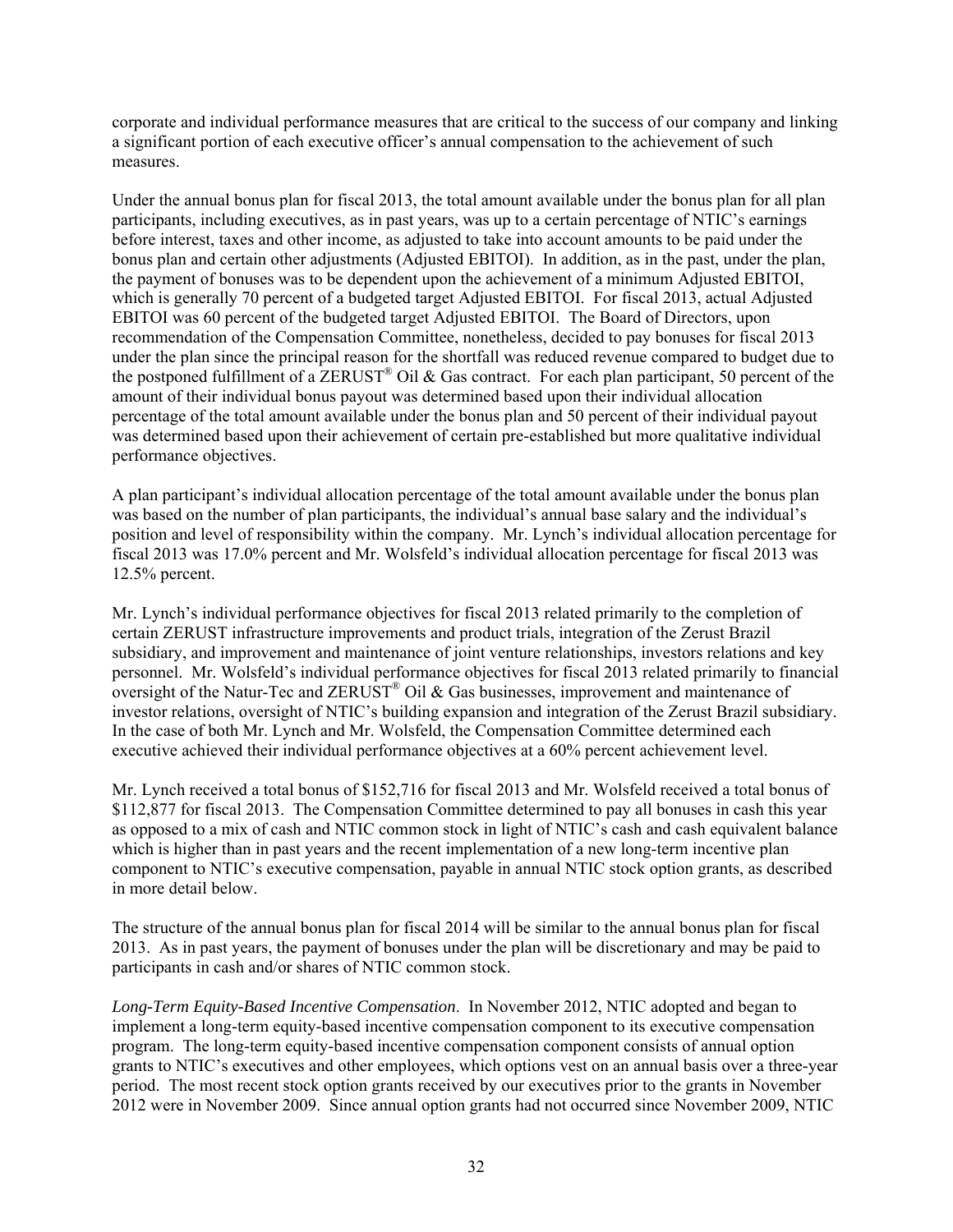granted its executives and certain other employees in November 2012 two "catch-up" options in addition to the annual options. One of these "catch-up" options vests over a two-year period and the other vested over a one-year period.

The Compensation Committee's primary objectives with respect to long-term equity-based incentive compensation are to align the interests of our executives with the long-term interests of our stockholders, promote stock ownership and create significant incentives for executive retention. Long-term equitybased incentives are intended to comprise a significant portion of each executive's compensation package, consistent with our executive compensation objective to align the interests of our executives with the interests of our stockholders. For fiscal 2013, equity-based compensation comprised 19% of the total compensation for Mr. Lynch and Mr. Wolsfeld, assuming grant date fair value for equity awards. These percentages were high in fiscal 2013 in light of the two "catch-up" option grants that were made in November 2012 in addition to the annual option grant. All equity-based compensation granted to our executives and other employees is granted under the Northern Technologies International Corporation Amended and Restated 2007 Stock Incentive Plan, which was approved by the Board of Directors and our stockholders.

The Compensation Committee decided upon stock options as opposed to other equity-based incentive awards since the Compensation Committee believes that options effectively incentivize employees to maximize company performance, as the value of awards is directly tied to an appreciation in the value of our common stock. Stock options also provide an effective retention mechanism because of vesting provisions. An important objective of our long-term equity-based incentive program is to strengthen the relationship between the long-term value of our common stock and the potential financial gain for employees. Stock options provide recipients with the opportunity to purchase our common stock at a price fixed on the grant date regardless of future market price. As described above, the vesting of our stock options is time-based – over a three-year period. Our policy is to grant options only with an exercise price equal to or more than the fair market value of our common stock on the grant date. Under the terms of our incentive plan, fair market value is defined as the mean between the reported high and low sale prices of our common stock as of the grant date during the regular daily trading session, as reported on the NASDAQ Global Market. Because stock options become valuable only if the share price increases above the exercise price and the option holder remains employed during the period required for the option to vest, they provide an incentive for an executive to remain employed. In addition, stock options link a portion of an employee's compensation to the interests of our stockholders by providing an incentive to achieve corporate goals and increase the market price of our common stock over the threeyear vesting period.

Although we do not have any stock retention or ownership guidelines, the Board of Directors encourages our executives to have a financial stake in our company in order to align the interests of our stockholders and management. We believe that stock options align the interests of our executives with the interests of our stockholders and long-term value creation and enable our executives to achieve meaningful equity ownership in our company. Through the grant of stock options, we seek to align the long-term interests of our executives with the long-term interests of our stockholders by creating a strong and direct linkage between compensation and long-term stockholder return. When our executives deliver returns to our stockholders, in the form of increases in our stock price or otherwise, stock options permit an increase in their compensation. Under the term of our insider trading policy, our executives are prohibited from engaging in any hedging or significant pledging of their shares of our common stock. We believe stock options also may enable us to attract, retain and motivate our executives by maintaining competitive levels of total compensation.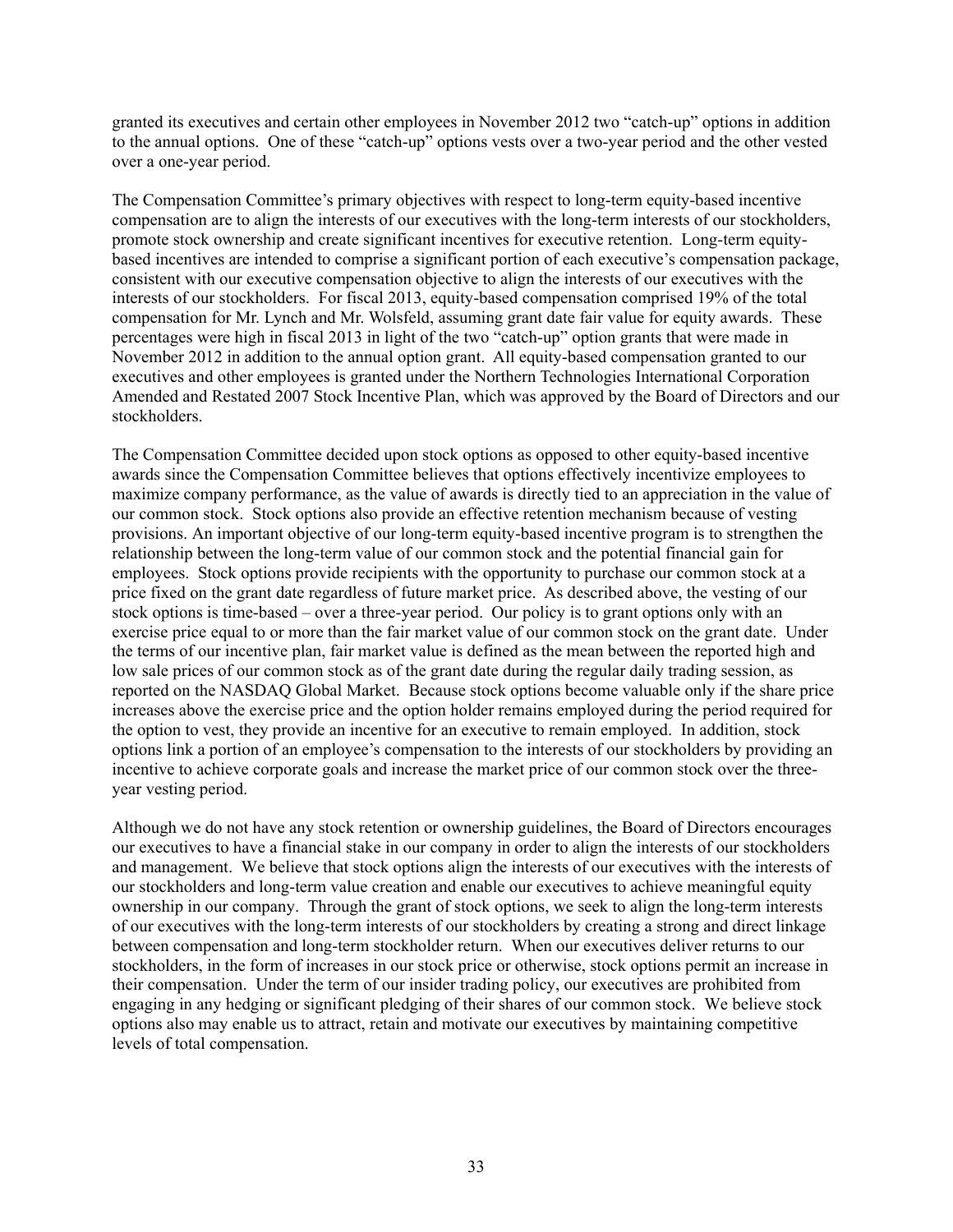*All Other Compensation*. It is generally our policy not to extend significant perquisites to our executives that are not available to our employees generally. The only significant perquisite that we provide to our named executive officers is the personal use of a company owned vehicle. Our executives also receive benefits, which are also received by our other employees, including participation in the Northern Technologies International Corporation 401(k) Plan and health, dental and life insurance benefits. Under the 401(k) plan, all eligible participants, including our named executive officers, may voluntarily request that we reduce his or her pre-tax compensation by up to 10 percent (subject to certain special limitations) and contribute such amounts to a trust. We typically contribute an amount equal to 50 percent of the first seven percent of the amount that each participant contributed under this plan. We do not provide pension arrangements or post-retirement health coverage for our executives or employees. We also do not provide any nonqualified defined contribution or other deferred compensation plans.

#### **Outstanding Equity Awards at Fiscal Year End**

The following table provides information regarding stock options for each of our named executive officers that remained outstanding at August 31, 2013. We did not have any equity incentive plan awards or stock awards outstanding at August 31, 2013.

|                     | <b>Option Awards</b>                                                                                 |                                                                                                          |                                           |                                  |  |  |  |
|---------------------|------------------------------------------------------------------------------------------------------|----------------------------------------------------------------------------------------------------------|-------------------------------------------|----------------------------------|--|--|--|
| <b>Name</b>         | <b>Number of Securities</b><br><b>Underlying Unexercised</b><br>Options $(\#)$<br><b>Exercisable</b> | <b>Number of Securities</b><br><b>Underlying Unexercised</b><br>Options $(\#)$<br>Unexercisable $^{(1)}$ | Option<br><b>Exercise</b><br>Price $(\$)$ | Option<br><b>Expiration Date</b> |  |  |  |
| G. Patrick Lynch    |                                                                                                      | $3,362^{(2)}$                                                                                            | \$10.25                                   | 11/15/2022                       |  |  |  |
|                     |                                                                                                      | $6,725^{(3)}$                                                                                            | 10.25                                     | 11/15/2022                       |  |  |  |
|                     |                                                                                                      | $8,325^{(4)}$                                                                                            | 10.25                                     | 11/15/2022                       |  |  |  |
|                     | 12.000                                                                                               |                                                                                                          | 7.65                                      | 11/19/2014                       |  |  |  |
| Matthew C. Wolsfeld |                                                                                                      | $2,485^{(2)}$                                                                                            | 10.25                                     | 11/15/2022                       |  |  |  |
|                     |                                                                                                      | $4.971^{(3)}$                                                                                            | 10.25                                     | 11/15/2022                       |  |  |  |
|                     | 0                                                                                                    | $6,153^{(4)}$                                                                                            | 10.25                                     | 11/15/2022                       |  |  |  |
|                     | 9,000                                                                                                |                                                                                                          | 7.65                                      | 11/19/2014                       |  |  |  |

# **OUTSTANDING EQUITY AWARDS AT FISCAL YEAR END—FISCAL 2013**

(1) All options described in this table were granted under our stock incentive plan described below under the heading "—Stock Incentive Plan." Under the plan, upon the occurrence of a change in control, the unvested and unexercisable options will be accelerated and become fully vested and immediately exercisable as of the date of the change in control. For more information, we refer you to the discussion below under the heading "—Stock Incentive Plan."

- (2) These options vested on November 16, 2013.
- (3) These options vest over a two-year period, with one-half of the underlying shares vesting on each of November 16, 2013 and 2014 so long as the individual remains an employee of NTIC as of such date.
- (4) These options vest over a three-year period, with one-third of the underlying shares vesting on each of November 16, 2013, 2014 and 2015 so long as the individual remains an employee of NTIC as of such date.

#### **Stock Incentive Plan**

We have only one stock incentive plan under which stock options are currently outstanding and future stock incentive awards may be granted – the Northern Technologies International Corporation Amended and Restated 2007 Stock Incentive Plan. Under the terms of the 2007 plan, our named executive officers, in addition to other employees and individuals, are eligible to receive stock-based compensation awards,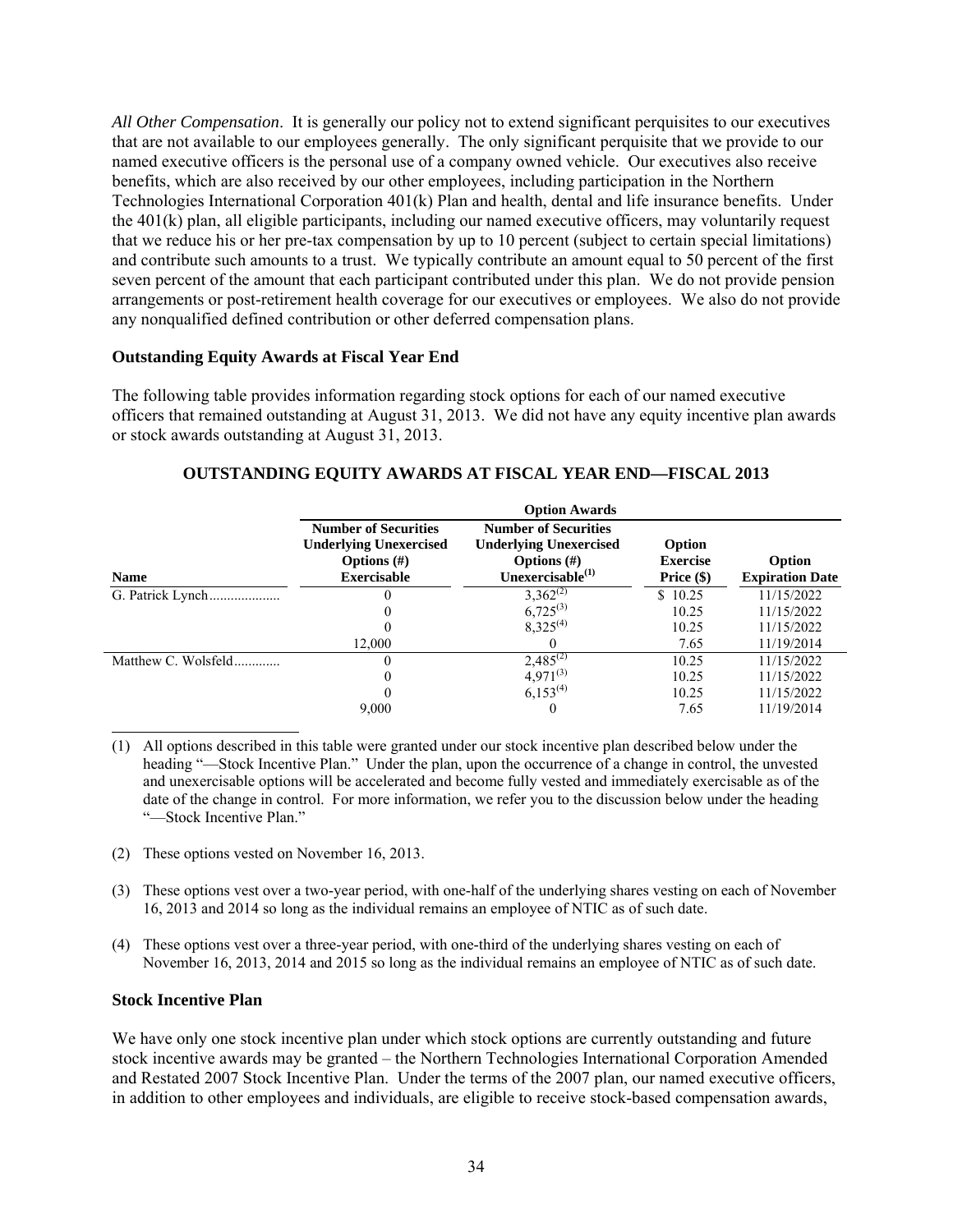such as stock options, stock appreciation rights, restricted stock awards, stock bonuses and performance awards. To date, only incentive and non-statutory stock options and stock bonuses have been granted under the plan. The plan contains both an overall limit on the number of shares of our common stock that may be issued, as well as individual and other grant limits.

Incentive stock options must be granted with a per share exercise price equal to at least the fair market value of a share of our common stock on the date of grant. For purposes of the plan, the fair market value of our common stock is the mean between the reported high and low sale price of our common stock, as reported by the NASDAQ Global Market. We generally set the per share exercise price of all stock options granted under the plan at an amount equal to the fair market value of a share of our common stock on the date of grant.

Except in connection with certain specified changes in our corporate structure or shares, the Board of Directors or Compensation Committee may not, without prior approval of our stockholders, seek to effect any re-pricing of any previously granted, "underwater" option or stock appreciation right by amending or modifying the terms of the underwater option or stock appreciation right to lower the exercise price, cancelling the underwater option or stock appreciation right in exchange for cash, replacement options or stock appreciation rights having a lower exercise price, or other incentive awards, or repurchasing the underwater options or stock appreciation rights and granting new incentive awards under the plan. For purposes of the plan, an option or stock appreciation right is deemed to be "underwater" at any time when the fair market value of our common stock is less than the exercise price.

We generally provide for the vesting of stock options in equal annual installments over a three-year period commencing on the one-year anniversary of the date of grant for employees and in full on the oneyear anniversary of the date of grant for directors. We generally provide for option terms of ten years.

Optionees may pay the exercise price of stock options in cash, except that the Compensation Committee may allow payment to be made (in whole or in part) by (1) using a broker-assisted cashless exercise procedure pursuant to which the optionee, upon exercise of an option, irrevocably instructs a broker or dealer to sell a sufficient number of shares of our common stock or loan a sufficient amount of money to pay all or a portion of the exercise price of the option and/or any related withholding tax obligations and remit such sums to us and directs us to deliver stock certificates to be issued upon such exercise directly to such broker or dealer; or (2) using a cashless exercise procedure pursuant to which the optionee surrenders to us shares of our common stock either underlying the option or that are otherwise held by the optionee.

Under the terms of the plan, unless otherwise provided in a separate agreement, if a named executive officer's employment or service with our company terminates for any reason, the unvested portion of the option will immediately terminate and the executive's right to exercise the then vested portion of the option will:

- immediately terminate if the executive's employment or service relationship with our company terminated for "cause";
- continue for a period of 12 months if the executive's employment or service relationship with our company terminates as a result of the executive's death, disability or retirement; or
- continue for a period of three months if the executive's employment or service relationship with our company terminates for any reason, other than for cause or upon death, disability or retirement.

As set forth in the plan, the term "cause" is as defined in any employment or other agreement or policy applicable to the named executive officer or, if no such agreement or policy exists, means (i) dishonesty,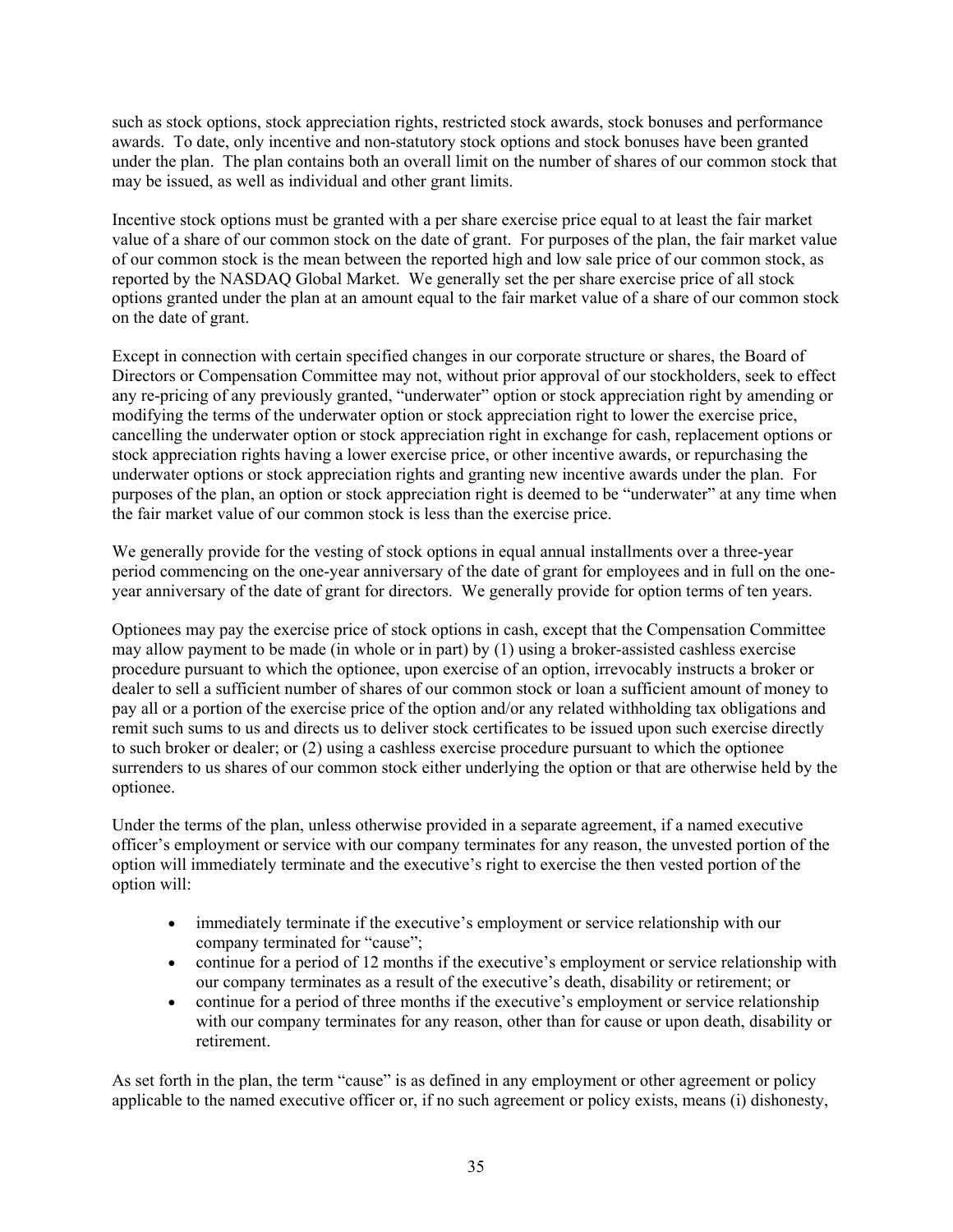fraud, misrepresentation, embezzlement or other act of dishonesty with respect to us or any subsidiary, (ii) any unlawful or criminal activity of a serious nature, (iii) any intentional and deliberate breach of a duty or duties that, individually or in the aggregate, are material in relation to the overall duties, or (iv) any material breach of any employment, service, confidentiality or non-compete agreement entered into with us or any subsidiary.

Under the terms of the plan, if a participant is determined by the committee to have taken any action that would constitute "cause" or an "adverse action" during or within one year after the termination of the participant's employment or other service with our company, all rights of the participant under the plan and any agreements evidencing an award then held by the participant will terminate and be forfeited and the committee may require the participant to surrender and return to us any shares received, and/or to disgorge any profits or any other economic value made or realized by the participant in connection with any awards or any shares issued upon the exercise or vesting of any awards during or within one year after the termination of the participant's employment or other service. Additionally, as applicable, we may defer the exercise of any option or stock appreciation right for a period of up to six months after receipt of a participant's written notice of exercise or the issuance of share certificates upon the vesting of any incentive award for a period of up to six months after the date of such vesting in order for the committee to make any determination as to the existence of cause or an adverse action. An "adverse action" includes any of the following actions or conduct that the committee determines to be injurious, detrimental, prejudicial or adverse to our interests: (i) disclosing any confidential information of our company or any subsidiary to any person not authorized to receive it; (ii) engaging, directly or indirectly, in any commercial activity that in the judgment of the committee competes with our business or the business of any of our subsidiaries; or (iii) interfering with our relationships or the relationships of our subsidiaries and our and their respective employees, independent contractors, customers, prospective customers and vendors.

As described in more detail under the heading "—Post-Termination Severance and Change in Control Arrangements" if there is a change in control of our company, then, under the terms of agreements evidencing options granted to our named executive officers and other employees under the plan, all outstanding options will become immediately exercisable in full and will remain exercisable for the remainder of their terms, regardless of whether the executive to whom such options have been granted remains in the employ or service of us or any of our subsidiaries.

# **Post-Termination Severance and Change in Control Arrangements**

During 2011, we entered into an employment agreement with each of G. Patrick Lynch, NTIC's President and Chief Executive Officer, and Matthew C. Wolsfeld, NTIC's Chief Financial Officer and Corporate Secretary. Although each of the executive's employment with our company remains "at will," the employment agreements provide each of the executives certain severance benefits in the event the executive's employment is terminated by us without "cause" or by the executive for "good reason" and the executive executes and does not revoke a separation agreement and a release of all claims.

If an executive's employment is terminated by us without "cause" or by the executive for "good reason," in addition to any accrued but unpaid salary and benefits through the date of termination, the executive will be entitled to a severance cash payment from us in an amount equal to two times (one and one-half times, in the case of Mr. Wolsfeld) the executive's average total annual compensation for the two most recently completed fiscal years, plus a pro rata portion of the target bonus that the executive otherwise would have been eligible to receive under our bonus plan for the fiscal year during which the executive's employment is terminated, with such pro rata portion based on the number of complete months during the fiscal year that the executive was employed with our company. The severance payment will be paid in several installments in the form of salary continuation in accordance with our normal payroll practices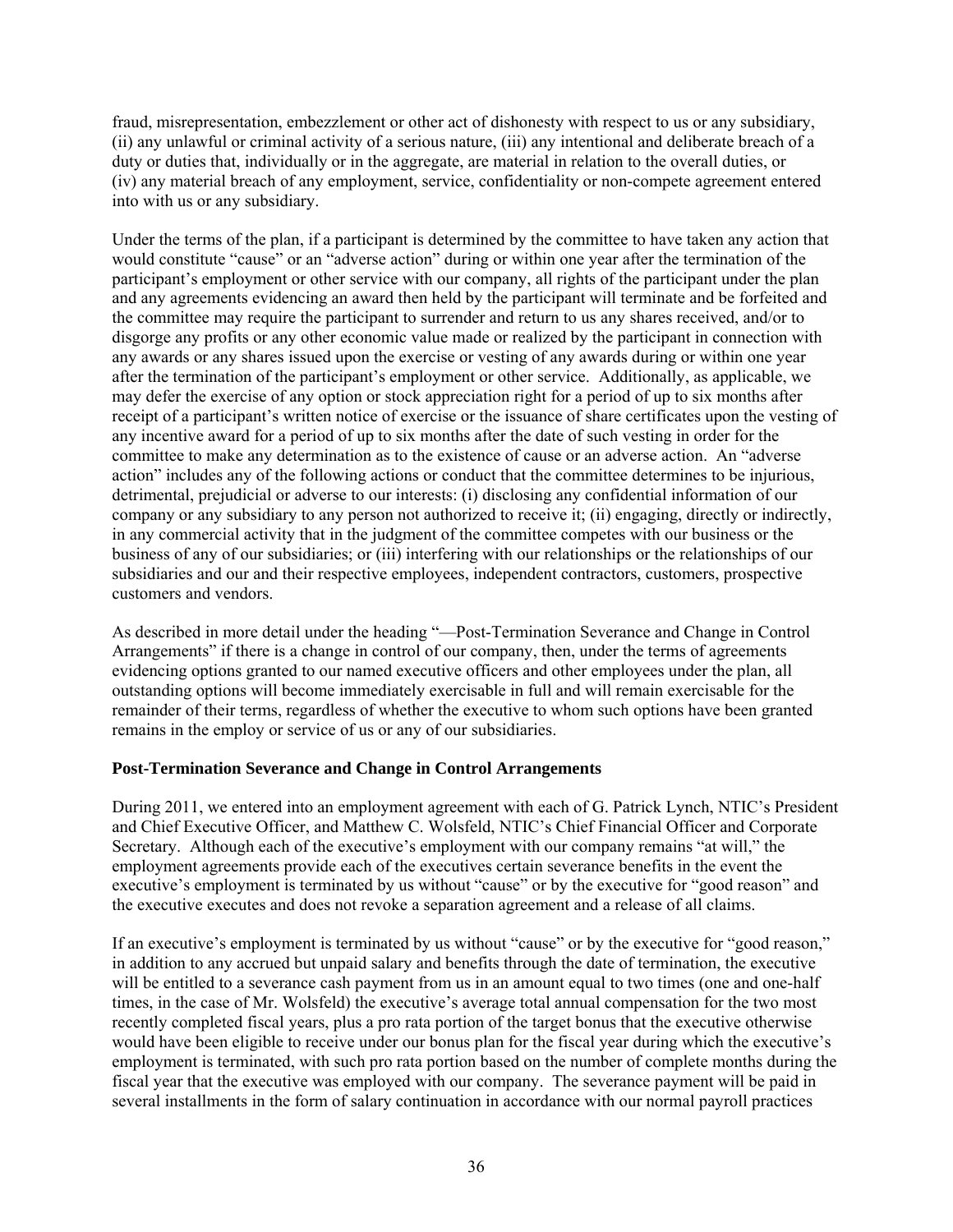over a 24-month period (18-month period, in the case of Mr. Wolsfeld). If, however, the termination event occurs within 24 months after a change in control of our, the severance payment will be paid in one lump sum. If the executive is eligible for and timely elects continued coverage under our group medical plan, group dental plan and/or group vision plan pursuant to Section 4980B of the Internal Revenue Code of 1986, as amended ("COBRA"), for each of the first 18 months of the COBRA continuation period, we also will reimburse the executive in an amount equal to the difference between the amount the executive pays for such COBRA continuation coverage each month and the amount paid by a full-time active employee each month for the same level of coverage elected by the executive. In addition, all outstanding and unvested options to purchase shares of our common stock and other stock incentive awards granted to the executive under our stock incentive plan will become immediately vested and exercisable.

Under the employment agreements, "cause" is defined as (i) the executive's material breach of any of the executive's obligations under the employment agreement, or the executive's willful and continued failure or refusal to perform his duties, responsibilities and obligations as an executive officer of our company, for reasons other than the executive's disability, to the satisfaction of the Board of Directors; (ii) the executive's commission of an act of dishonesty, fraud, embezzlement, misappropriation, or intentional and deliberate injury or material breach of fiduciary duty, or material breach of the duty of loyalty related to or against us or our business, or any unlawful or criminal activity of a serious nature involving any felony, or conviction by a court of competent jurisdiction of, or pleading guilty or nolo contendere to, any felony or any crime involving moral turpitude; or (iii) the existence of any court order or settlement agreement prohibiting the executive's continued employment with our company. "Good reason" is defined as (i) a material diminution in the executive's authority, duties or responsibilities; (ii) a material diminution in the executive's annual base salary; (iii) a material change in the geographic location at which we require the executive to provide services, except for travel reasonably required in the performance of the executive's responsibilities; or (iv) any action or inaction that constitutes a material breach by us of the employment agreement. "Change in control" has the meaning assigned to such term in our stock incentive plan as in effect from time to time to the extent such change in control is a "change of control event" as defined under Code Section 409A and applicable Internal Revenue Service regulations. Under the terms of our stock incentive plan, a "change in control" means:

- the sale, lease, exchange or other transfer of all or substantially all of our assets to a corporation that is not controlled by us;
- the approval by our stockholders of any plan or proposal for our liquidation or dissolution;
- certain merger or business combination transactions;
- more than 40 percent of our outstanding voting shares are acquired by any person or group of persons who did not own any shares of common stock on the effective date of the plan; and
- certain changes in the composition of our Board of Directors.

If a change in control of our company had occurred on August 31, 2013, the number of options indicated in the table below held by each of our named executive officers would have been automatically accelerated and exercisable. The estimated value of the automatic acceleration of the vesting of unvested stock options held by a named executive officer as of August 31, 2013 is also indicated in the table below and is based on the difference between: (i) the market price of the shares of our common stock underlying the unvested stock options held by such officer as of August 31, 2013 (based on the closing sale price of our common stock on August 31, 2013 — \$14.92), and (ii) the exercise price of the options.

| <b>Executive Officer</b> | <b>Number of Unvested Options</b><br><b>Subject to Automatic Acceleration</b> | <b>Estimated Value of Automatic</b><br><b>Acceleration of Vesting</b> |  |  |  |
|--------------------------|-------------------------------------------------------------------------------|-----------------------------------------------------------------------|--|--|--|
| G. Patrick Lynch         | 18.412                                                                        | 85.984                                                                |  |  |  |
| Matthew C. Wolsfeld      | 13.609                                                                        | 63.554                                                                |  |  |  |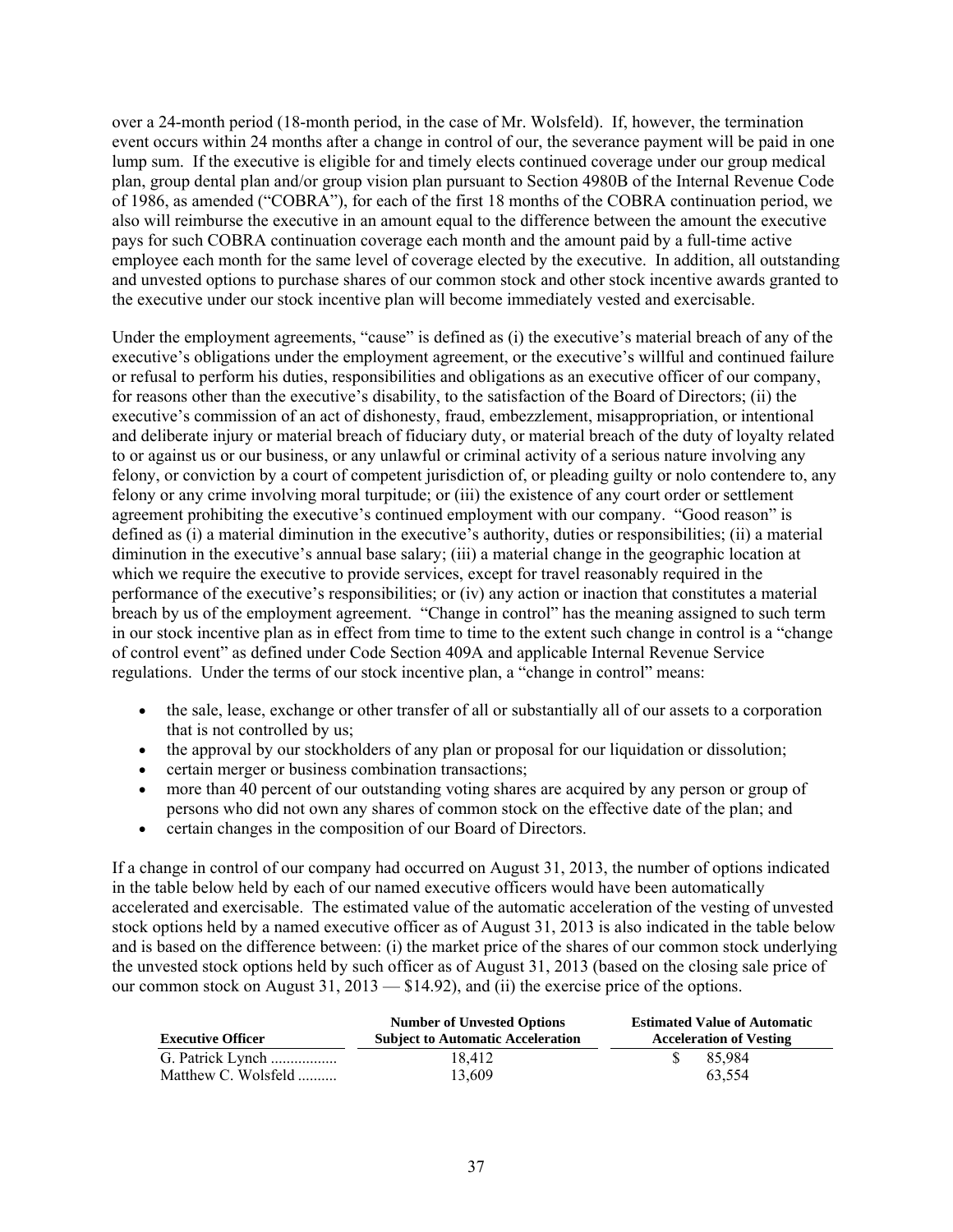If the employment of our named executive officers was terminated as of August 31, 2013, they would have been entitled to the following compensation and benefits, depending upon the applicable triggering event:

|                                                            |                                                   | <b>Triggering Event</b> |                                                      |                                                                     |                                                                        |             |       |          |                   |          |
|------------------------------------------------------------|---------------------------------------------------|-------------------------|------------------------------------------------------|---------------------------------------------------------------------|------------------------------------------------------------------------|-------------|-------|----------|-------------------|----------|
| <b>Executive Officer</b>                                   | <b>Type of Payment</b>                            |                         | Voluntary/<br><b>For Cause</b><br><b>Termination</b> | <b>Involuntary</b><br><b>Termination</b><br>without<br><b>Cause</b> | <b>Oualifying</b><br><b>Change</b> in<br>Control<br><b>Termination</b> |             | Death |          | <b>Disability</b> |          |
| G. Patrick Lynch                                           | Cash severance <sup><math>(1)</math></sup>        | \$                      | $\theta$                                             | \$1,061,105                                                         |                                                                        | \$1,061,105 | \$.   |          | S                 | $\theta$ |
|                                                            | Benefits continuation <sup><math>(2)</math></sup> |                         | $\theta$                                             | 18.478                                                              |                                                                        | 18.478      |       |          |                   | $\theta$ |
|                                                            | Equity acceleration <sup>(3)</sup>                |                         | 0                                                    | 85,984                                                              |                                                                        | 85,984      |       |          |                   | 0        |
|                                                            | Total:                                            |                         | $\boldsymbol{0}$                                     | \$1,165,567                                                         | \$1,165,567                                                            |             | \$    |          | S                 | $\theta$ |
| Matthew C. Wolsfeld $\ldots$ Cash severance <sup>(1)</sup> |                                                   | \$                      | $\theta$                                             | \$616,441                                                           |                                                                        | \$616,441   | \$.   | $\Omega$ | S                 | $\theta$ |
|                                                            | Benefits continuation <sup>(2)</sup>              |                         | $\theta$                                             | 22,064                                                              |                                                                        | 22,064      |       | $\Omega$ |                   | $\theta$ |
|                                                            | Equity acceleration <sup>(3)</sup>                |                         | 0                                                    | 63,554                                                              |                                                                        | 63,554      |       | $\Omega$ |                   | $\theta$ |
|                                                            | Total:                                            |                         | $\theta$                                             | \$702,059                                                           |                                                                        | \$702,059   |       |          | S                 | $\theta$ |

- (1) Includes the value of two times (one and one-half times, in the case of Mr. Wolsfeld) the executive's average total annual compensation for the two most recently completed fiscal years plus a pro rata portion of the target bonus that the executive otherwise would have been eligible to receive under our bonus plan for the fiscal year during which the executive's employment is terminated, which in this case in light of the assumed termination date of August 31, 2013, the last day of the fiscal year, represents the value of the full target bonus for the entire year.
- (2) Includes the value of medical, dental and vision benefit continuation for each executive and their family for 18 months following the executive's termination.
- (3) Includes the value of acceleration of all unvested shares that are subject to options, based on a closing sale price of \$14.92 per share as of August 31, 2013.

# **Indemnification Agreements**

We have entered into agreements with all of our executive officers under which we are required to indemnify them against expenses, judgments, penalties, fines, settlements and other amounts actually and reasonably incurred, including expenses of a derivative action, in connection with an actual or threatened proceeding if any of them may be made a party because he or she is or was one of our executive officers. We will be obligated to pay these amounts only if the executive officer acted in good faith and in a manner that he or she reasonably believed to be in or not opposed to our best interests. With respect to any criminal proceeding, we will be obligated to pay these amounts only if the executive officer had no reasonable cause to believe his or her conduct was unlawful. The indemnification agreements also set forth procedures that will apply in the event of a claim for indemnification.

# **RELATED PERSON RELATIONSHIPS AND TRANSACTIONS \_\_\_\_\_\_\_\_\_\_\_\_\_\_\_\_**

Please see "Director Compensation" and "Executive Compensation" for information regarding a consulting arrangement we have with one of our current directors and the other compensation arrangements with our directors and executive officers during fiscal 2013.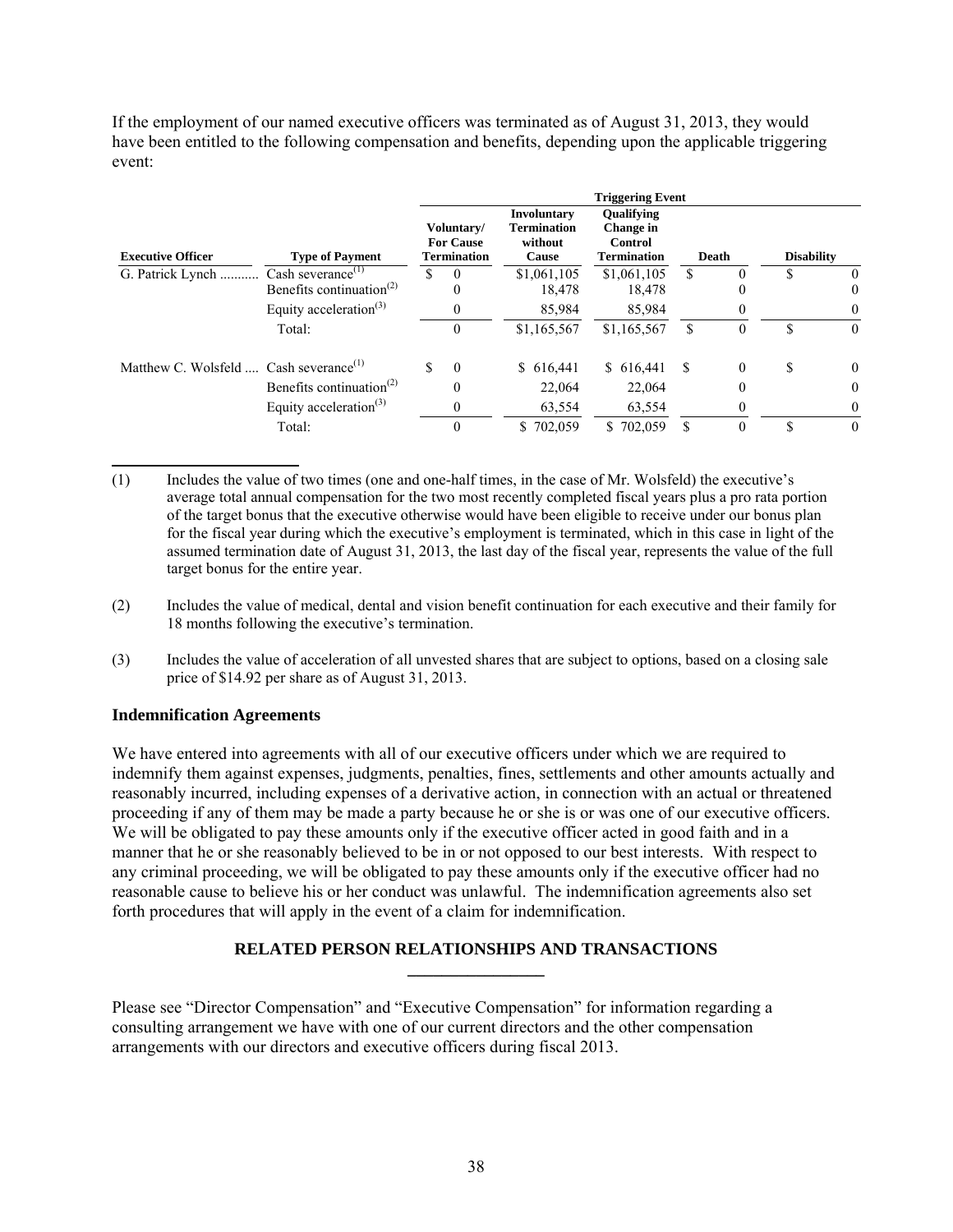# **STOCKHOLDER PROPOSALS AND DIRECTOR NOMINATIONS FOR 2015 ANNUAL MEETING OF STOCKHOLDERS \_\_\_\_\_\_\_\_\_\_\_\_\_\_\_\_**

#### **Stockholder Proposals for 2015 Annual Meeting**

Stockholders who, in accordance with Rule 14a-8 under the Exchange Act, wish to present proposals for inclusion in the proxy materials relating to the 2015 Annual Meeting of Stockholders must submit their proposals so that they are received by us at our principal executive offices no later than the close of business on August 11, 2014, unless the date of the meeting is delayed by more than 30 calendar days. The proposals must satisfy the requirements of the proxy rules promulgated by the Securities and Exchange Commission and as the rules of the Securities and Exchange Commission make clear, simply submitting a proposal does not guarantee that it will be included.

Any other stockholder proposals to be presented at the 2015 Annual Meeting of Stockholders (other than a matter brought pursuant to SEC Rule 14a-8) must be given in writing to our Corporate Secretary and must be delivered to or mailed and received at our principal executive offices, not less than 90 days nor more than 120 days prior to the anniversary date of the 2015 Annual Meeting of Stockholders; provided, however, that in the event that the 2015 Annual Meeting of Stockholders is not held within 30 days before or after such anniversary date, notice by the stockholder to be timely must be received not later than the close of business on the  $10<sup>th</sup>$  day following the day on which such notice of the date of the annual meeting was mailed or such public disclosure was made, whichever first occurs. The proposal must contain specific information required by our Bylaws, a copy of which may be obtained by writing to our Corporate Secretary. If a proposal is not timely and properly made in accordance with the procedures set forth in our Bylaws, it will be defective and may not be brought before the meeting. If the proposal is nonetheless brought before the meeting and the Chairman of the meeting does not exercise the power and duty to declare the proposal defective, the persons named in the proxy may use their discretionary voting with respect to the proposal.

# **Director Nominations for 2015 Annual Meeting**

In accordance with procedures set forth in our Bylaws, NTIC stockholders may propose nominees for election to the Board of Directors only after providing timely written notice to our Corporate Secretary. To be timely, a stockholder's notice to the Corporate Secretary must be delivered to or mailed and received at NTIC's principal executive offices not less than 90 days nor more than 120 days prior to the anniversary date of the immediately preceding annual meeting; provided, however, that in the event that the annual meeting with respect to which such notice is to be tendered is not held within 30 days before or after such anniversary date, notice by the stockholder to be timely must be received not later than the close of business on the  $10<sup>th</sup>$  day following the day on which such notice of the date of the meeting was mailed or public disclosure was made, whichever first occurs. The notice must set forth, among other things:

- the nominee's name, age, business address, residence address and record address;
- the nominee's principal occupation or employment;
- the class and number of shares of NTIC capital stock which are beneficially owned by the nominee;
- signed consent to serve as a director of NTIC; and